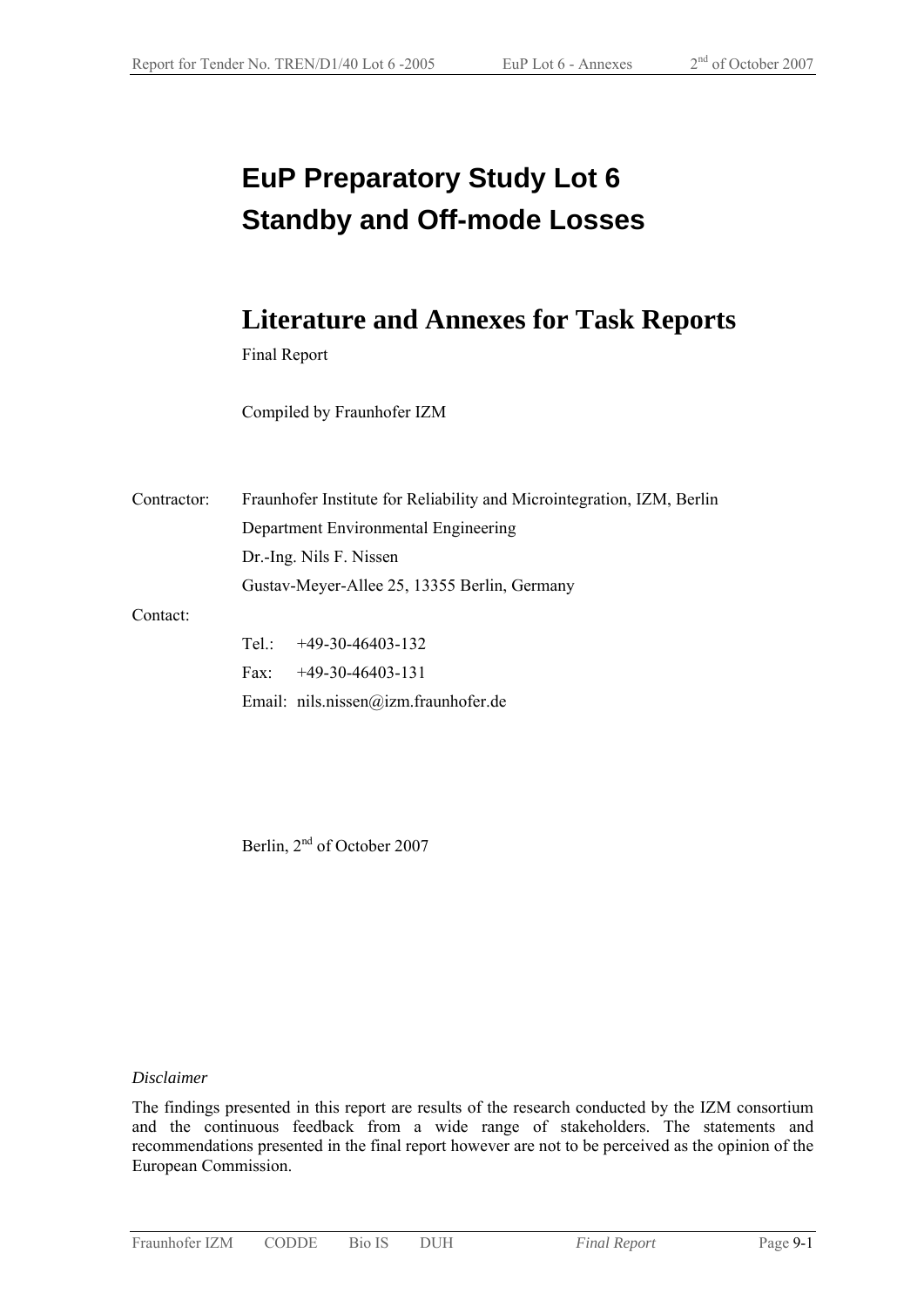#### **Intention and Status of Document**

This is the literature & annexes part for the final report version of Lot 6, to accompany Tasks 1 to 8.

### **Contents**

| 9.  |                                                                                                       |  |
|-----|-------------------------------------------------------------------------------------------------------|--|
| 10. |                                                                                                       |  |
|     |                                                                                                       |  |
|     |                                                                                                       |  |
|     |                                                                                                       |  |
|     | Annex 1-4: Detailed comparison of the parameters extracted from the main test standards.              |  |
|     | Annex 1-5: Mandatory requirements on standby and off-modes power consumption. (Task 1.3)<br>$10 - 18$ |  |
|     | Annex 1-6: Mandatory requirements on standby and off-modes losses labelling. (Task 1.3) 10-22         |  |
|     | Annex 1-7: Voluntary programs related to standby and off-modes losses. (Task 1.3) 10-23               |  |
|     | Annex 1-8: Ecolabel and ecolabelling program related to standby and off-modes losses.                 |  |
|     | Annex 1-9: Legislation, voluntary program and ecolabel having an indirect impact on standby           |  |
|     |                                                                                                       |  |
|     | Annex 3-1 (3-1 to 3-5 Using times of devices not covered by the product cases) 10-36                  |  |
|     |                                                                                                       |  |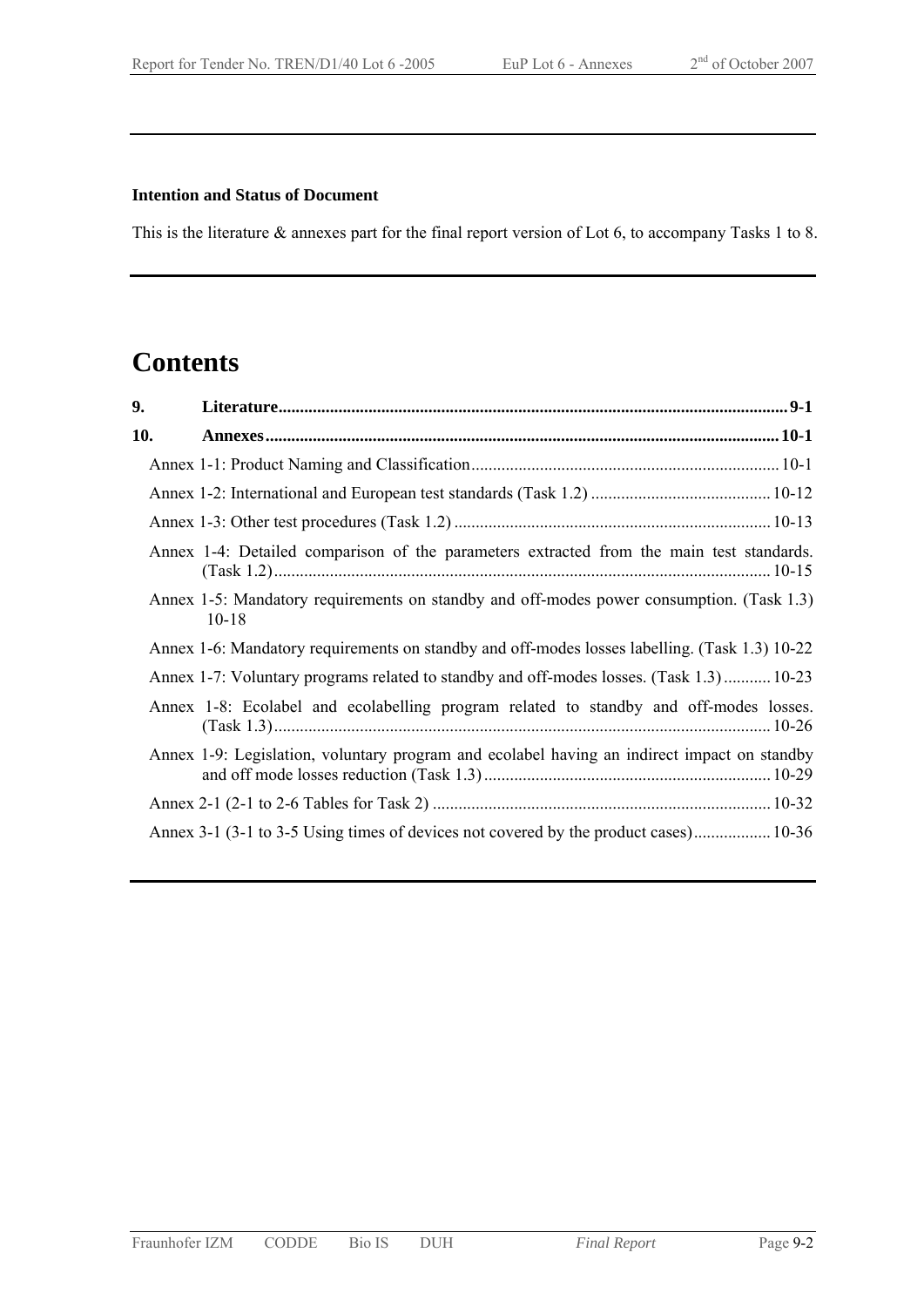## **9. Literature**

| [AGO]               | <b>Australian Green House Office; homepage:</b><br>http://www.greenhouse.gov.au/appliances/ (22.8.2006).                                                                                                                                                                                                      |  |  |
|---------------------|---------------------------------------------------------------------------------------------------------------------------------------------------------------------------------------------------------------------------------------------------------------------------------------------------------------|--|--|
| $[AGO 2005]$        | <b>Australian Greenhouse Office,</b> When you keep measuring it you know<br>even more about it!, Projects Impacts 2005-2020, National Appliance and<br>Equipment Energy Efficiency Program, Australia, 2005.                                                                                                  |  |  |
| [Aiwa 2003]         | <b>Aiwa;</b> Mini Hi-Fi Component System JAX-N operating instruction, 2003.                                                                                                                                                                                                                                   |  |  |
| [Almeida 2006]      | Almeida, Anibal et al.; Residential Monitoring to Decrease Energy Use<br>and Carbon Emissions in Europe; ISR, Fraunhofer-ISI, Sintef, 2006.                                                                                                                                                                   |  |  |
| [Atanasiu 2006]     | Atanasiu, Bogdan et al.; Major Households Appliances in New Member<br>States and Candidate Countries: looking for energy savings; Joint<br>Research Centre, Institute for Environment Sustainability, 2006.                                                                                                   |  |  |
| [Australia SPS]     | <b>Australian Standby Power Strategy;</b><br>http://www.energyrating.gov.au/library/details200212-standby.html,<br>(29.11.2006).                                                                                                                                                                              |  |  |
| [Balakrishnan 2006] | Balakrishnan, Balu: Recent Technological Advancements in Reducing<br>Standby Power; Standby Power Conference, Australia, November 2006.                                                                                                                                                                       |  |  |
| [Bauknecht 2005]    | Bauknecht, D.: Energieeffizienz statt Steinkohlesubventionen; Kurzstudie<br>Greenpeace, Freiburg,<br>Auftrag<br>March<br>2005<br>in<br>von<br>http://www.greenpeace.de/fileadmin/gpd/user_upload/themen/energie/gre<br>enpeace studie effizienz statt steinkohlesubventionen.pdf (22.03.2007)                 |  |  |
| [Bertoldi 2001]     | Bertoldi, Paolo et al.; Assessing the market transformation for domestic<br>appliances resulting from European Union policies; European<br>commission, PW consulting, International Energy Agency, 2001.                                                                                                      |  |  |
| [Bertoldi 2002]     | <b>Bertoldi, Paolo et al.;</b> Standby power use: How big is the problem?<br>What policies and technical solutions can address it?; Lawrence<br>Berkeley National Laboratory, 2002.                                                                                                                           |  |  |
| [Biebeler 2006]     | Biebeler,<br>Hendrik,<br>Mahammadzadeh,<br>Mahammad;<br>Integrierte<br>Gesetzesfolgenabschätzung<br>und<br>Produktpolitik;<br>Forschungsberichte aus dem Institut der deutschen Wirtschaft Köln, Heft<br>Nr.17, Köln, 2006.                                                                                   |  |  |
| [BIO 2006]          | <b>BIO IS Consortium;</b> EuP preparatory studies, Lot 7 - Battery chargers<br>and external power supplies; http://www.ecocharger.org/ (2006).                                                                                                                                                                |  |  |
| [BIO 2007]          | <b>BIO IS Consortium;</b> EuP preparatory studies, Lot $7$ – Battery chargers<br>and external power supplies, final report, January 2007.                                                                                                                                                                     |  |  |
| [Balakrishnan 2006] | <b>Balakrishnan, Balu:</b> Recent Technological Advancements in Reducing<br>Standby Power; Standby Power Conference, Australia, November 2006.                                                                                                                                                                |  |  |
| [Blue Angel]        | <b>Blue angel (Blauer Engel); Homepage:</b><br>http://www.blauer-engel.de/willkommen/willkommen.htm (22.8.2006).                                                                                                                                                                                              |  |  |
| [Bouwer 2006]       | <b>Bouwer, M., et al.;</b> Green Public Procurement in Europe 2006 –<br>Conclusions and recommendations., Virage Milieu & Management by,<br>Korte Spaarne 31, 2011 AJ Haarlem, the Netherlands, 2006.                                                                                                         |  |  |
| [Börkey 1998]       | Börkey, Peter, Lévêque, François; Voluntary approaches for<br>environmental protection in the European Union; CERNA, Ecole des<br>Mines de Paris in the context of the Organisation for Economic Co-<br>opération and Development survey on the use of voluntary approaches in<br>environmental policy, 1998. |  |  |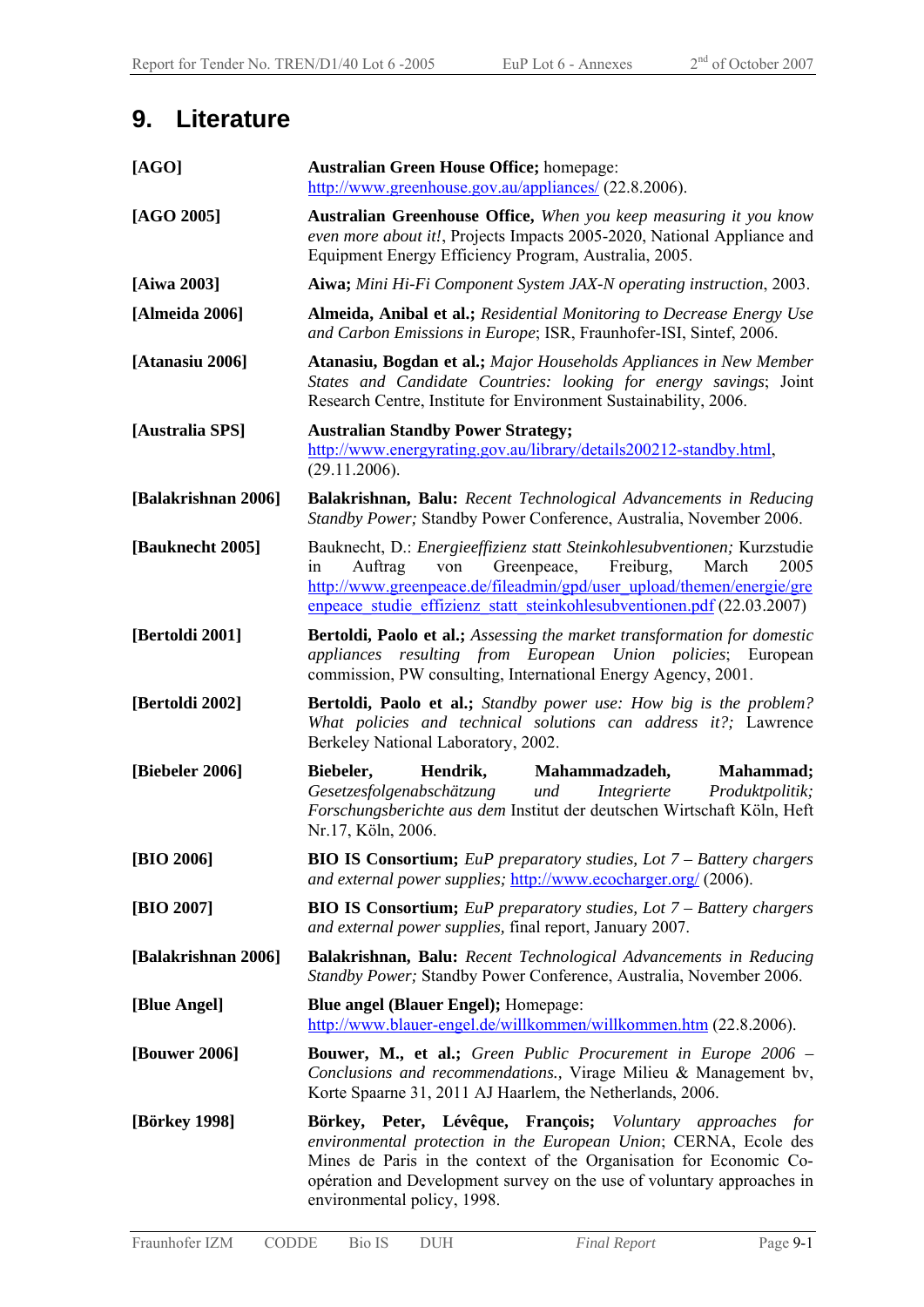| [Bush 2006]          | <b>Bush, Eric;</b> Marktcheck: Elektronische Geräte; Swiss Alpine<br>Laboratories for Testing of Energy Efficiency (S.A.L.T.), Hochschule für<br>Technik und Wirtschaft, Chur, 2006.                                                                                                                                                                                     |  |  |
|----------------------|--------------------------------------------------------------------------------------------------------------------------------------------------------------------------------------------------------------------------------------------------------------------------------------------------------------------------------------------------------------------------|--|--|
| [Bush 2007]          | <b>Bush, Eric, et al.;</b> Measurement of the power consumption of set-top<br>boxes, Final Report; Swiss Alpine Laboratories for Testing of Energy<br>Efficiency (S.A.L.T.), English version, May 2007.                                                                                                                                                                  |  |  |
| [Canon 2006]         | <b>Canon;</b> LPB 3000 User's guide, 2006.                                                                                                                                                                                                                                                                                                                               |  |  |
| [Canon 2003]         | Canon; i560 series Desktop Photo Printer, Quick Start Guide, 2006.                                                                                                                                                                                                                                                                                                       |  |  |
| [Canon 2007]         | Canon; Kentaro Niwano, Feedback on update slides from Task 2-7,<br>2007.                                                                                                                                                                                                                                                                                                 |  |  |
| [CE 2006]            | <b>Consumer Electronics Association;</b> 5 Technologies to watch 2007,<br>homepage: $www.CE.org (16.11.2006)$ .                                                                                                                                                                                                                                                          |  |  |
| [CECED]              | European Committee of Domestic Equipments Manufacturers,<br>homepage: $\frac{http://www.eceed.org/(08.11.2006))}{http://www.eeced.org/(08.11.2006))}$                                                                                                                                                                                                                    |  |  |
| [CEN 2007]           | Comité Européen de Normalisation, Saving lifetimes of Energy<br>Efficiency Improvement Measures in bottom-up calculations, Final CWA<br>draft (CEN WS 27), CEN WORKSHOP AGREEMENT, Brussels, 2007.                                                                                                                                                                       |  |  |
| [CODDE 1996]         | Conecption Developpement Durable Environmement,<br>EIME<br>Softwaretool, integrated information system for environmental conscious<br>design, ADEME, 1996.                                                                                                                                                                                                               |  |  |
| [Cremer 2003a]       | Cremer, C. et al.; Der Einfluss moderner Gerätegenerationen der<br>Informations- und Kommunikationstechnik auf den Energieverbrauch in<br>Deutschland bis zum Jahr 2010 - Möglichkeiten zur Erhöhung der<br>Energieeffizienz und zur Energieeinsparung in diesen Bereichen;<br>Fraunhofer Institut für Systemtechnik und Innovationsforschung (ISI),<br>Karlsruhe, 2003. |  |  |
| [Cremer 2003b]       | Cremer, C. et al.; Energy Consumption of Information and<br>Communication Technology (ICT) in Germany up to 2010, Project<br>number 28/01, Summary of the final report to the German Federal<br>Ministry of Economics and Labour, Fraunhofer Institute for Systems and<br>Innovation Research (Fraunhofer ISI), Karlsruhe, 2003.                                         |  |  |
| [c't 2006]           | c't Magazin für Computertechnik; Issue 6, 2006.                                                                                                                                                                                                                                                                                                                          |  |  |
| [c't 2007]           | c't Magazin für Computertechnik; Ladestation; Issue 7, 2007.                                                                                                                                                                                                                                                                                                             |  |  |
| [Darnell 2005]       | <b>Darnell Group Inc.;</b> External AC-DC Power Supplies - Global Market<br>Forecasts and Competitive Environment - Eighth Edition - Europe<br>Market Forecasts, 2005.                                                                                                                                                                                                   |  |  |
| [DPA 2007]           | <b>DPA</b> ; Hamster, Mäuse, Staubsauger: Spielzeug für den USB-Anschluss,<br>http://www.web.de $(28.03.2007)$ .                                                                                                                                                                                                                                                         |  |  |
| [DBU 2003]           | <b>Deutsche</b><br><b>Bundesstiftung</b><br>Umwelt;<br>Sprechanlage<br>mit<br>Stromsparschaltung, DBU Aktuell, Osnabrück, 2003.                                                                                                                                                                                                                                          |  |  |
| [digitalSTROM 2007]  | digitalSTROM Alliance; homepage: www.digitalstrom.org (22.8.2007)                                                                                                                                                                                                                                                                                                        |  |  |
| [EANR 2003]          | Energy Australia Network Region; Global electricity and customer<br>number forecasts 2002-2009; 2003.                                                                                                                                                                                                                                                                    |  |  |
| [EC 2006]            | Special Eurobarometer; E-Communications Household Survey, 2006<br>Homepage: http://ec.europa.eu (07.03.2007).                                                                                                                                                                                                                                                            |  |  |
| [Ecolabel Australia] | <b>Australian Ecolabel Association; Homepage:</b><br>www.aela.org.au/homefront.htm (22.8.2006).                                                                                                                                                                                                                                                                          |  |  |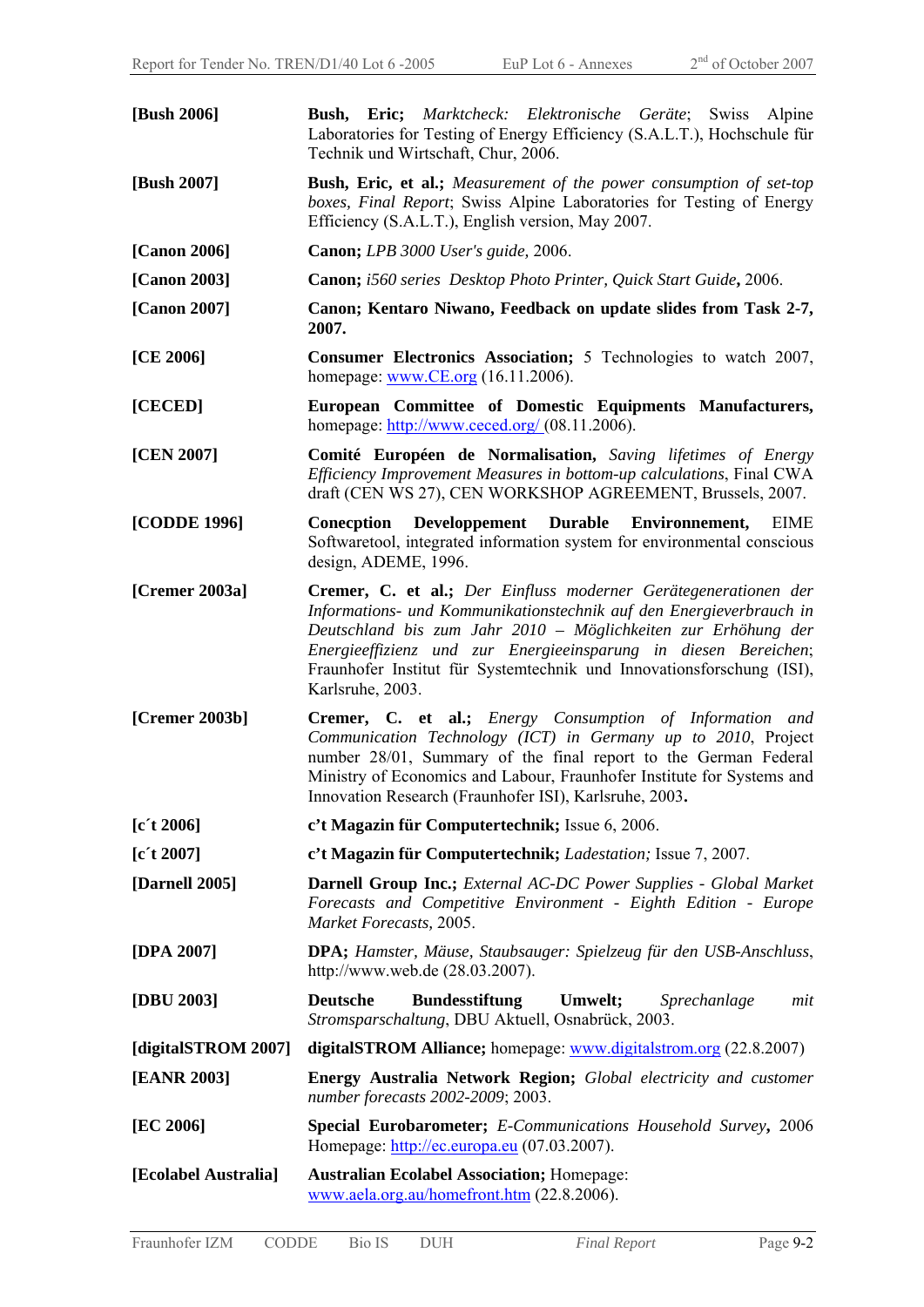| [Ecomark Japanese]   | Japan Environment Association - Eco Mark Office; homepage:<br>www.ecomark.jp/english/ $(22.8.2006)$ .                                                                                                                                                              |  |  |
|----------------------|--------------------------------------------------------------------------------------------------------------------------------------------------------------------------------------------------------------------------------------------------------------------|--|--|
| [Ecomark Korean]     | Korean Eco Products Institute - Ecolabelling Program; homepage:<br>http://www.koeco.or.kr/eng/business/business01 01.asp?search=1 1<br>(18.10.2006).                                                                                                               |  |  |
| [ECP Canada]         | <b>Environmental Choice Program – Canada;</b> homepage:<br>http://www.environmentalchoice.com/English/ECP%20Footer/About%2<br>$0$ the%20Program $(20.11.2006)$ .                                                                                                   |  |  |
| [EEE 2007]           | Equipment Energy Efficiency Programme; Achievements 2006;<br>Ministerial Council on Energy, E3 Committee, Report No 2007/01,<br>Australia, 2006                                                                                                                    |  |  |
| [EES 2006a]          | <b>Energy Efficient Strategies; 2005 Intrusive Residential Standby Survey</b><br>Report, Ministerial Council on Energy, E3 Committee, Australia, 2006.                                                                                                             |  |  |
| [EES 2006b]          | Energy Efficient Strategies; Standby Power - Current Status,<br>Ministerial Council on Energy, (E3) Committee, Report No 2006/10,<br>Australia, 2006.                                                                                                              |  |  |
| [Ellis 2005]         | Ellis, Mark; Standby Energy Consumption in Australian Local<br>Government Buildings, Australian Greenhouse Office, International<br>Council for Local Environmental Initiatives, Report No. 2005/22,<br>Australia, 2005.                                           |  |  |
| [Emerson 2006]       | <b>Emerson;</b> Lot 7 Task 6 Improvement Options Data Request, 2006.                                                                                                                                                                                               |  |  |
| [ENEA 2006]          | <b>ENEA;</b> EuP preparatory studies, Lot 13 Domestic Refrigerators &<br>Freezers, LOT 14 Domestic Dishwashers & Washing Machines PART I -<br><b>PRESENT SITUATION, A Portrait of the Household Appliance Industry</b><br>and Market Worldwide, Version 2.0, 2006. |  |  |
| [EnergyConsult 2006] | <b>EnergyConsult;</b> Appliance Standby Power Consumption: Store Survey<br>2005/06 - Final Report, Ministerial Council on Energy, Australia, 2006.                                                                                                                 |  |  |
| [Energy Star]        | <b>Energy Star;</b> Homepage: http://www.energystar.gov (22.8.2006).                                                                                                                                                                                               |  |  |
| [Energy Star 2006a]  | <b>Energy Star;</b> Program Requirements for Imaging Equipment (V1.0),<br>2006.                                                                                                                                                                                    |  |  |
| [Energy Star 2006b]  | <b>Energy Star;</b> Monitors Product List, Includes All ENERGY STAR<br>Qualified Models, 2006.                                                                                                                                                                     |  |  |
| [Energy Star 2007a]  | <b>Energy Star;</b> Phones Product List, Includes All ENERGY STAR<br>Qualified Models, 2007.                                                                                                                                                                       |  |  |
| [Energy Star 2007b]  | Energy Star; Printers, Faxes, Printer/Faxes, and Mailing Machines<br>Product List, Includes All ENERGY STAR Qualified Models, 2007.                                                                                                                                |  |  |
| [Energy Star 2007c]  | <b>Energy Star;</b> Computers Product List, Includes All ENERGY STAR<br>Qualified Models, 2007.                                                                                                                                                                    |  |  |
| [EPA-NR 2006]        | <b>EPA-NR</b> (Energy Performance Assessment of existing Non-Residential<br>buildings); Survey: National context and need for instruments; www.epa-<br>nr.org, November 2006                                                                                       |  |  |
| [Epson 2006]         | Epson, Epson AcuLaser C3800 Benutzerhandbuch, 2006.                                                                                                                                                                                                                |  |  |
| [EST 2006]           | <b>Energy Saving Trust;</b> The rise of machines: A review of energy using<br>products in the home from 1970 to today, 2006.                                                                                                                                       |  |  |
| [EU Eco-label]       | <b>European Eco-label; Product groups:</b><br>http://ec.europa.eu/environment/ecolabel/product/index en.htm<br>(22.8.2006).                                                                                                                                        |  |  |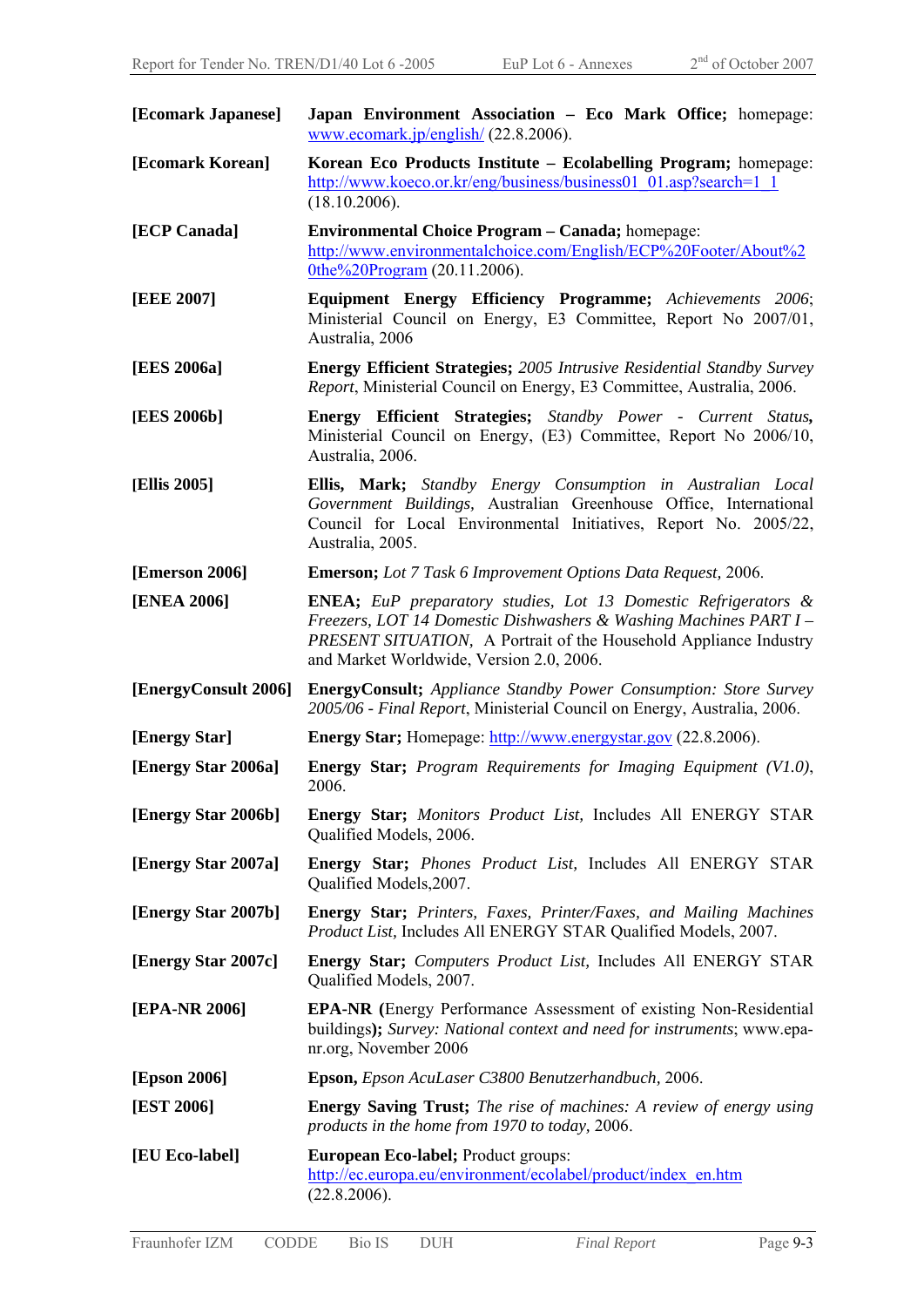| [EU Stand-by Init.]             | <b>European Union Stand-by Initiative; Homepage:</b><br>http://energyefficiency.jrc.cec.eu.int/html/standby initiative.htm<br>(19.5.2006).                                                                                                                                                                                                 |  |  |
|---------------------------------|--------------------------------------------------------------------------------------------------------------------------------------------------------------------------------------------------------------------------------------------------------------------------------------------------------------------------------------------|--|--|
| [EURECO 2002]                   | <b>EURECO</b> Project; Campagne de mesures par usage dans 400<br>logements de la Communauté Européenne; 2002.                                                                                                                                                                                                                              |  |  |
| [Eurostat audio 2003]           | <b>Eurostat;</b> Cinema, TV and radio in the $EU$ – Statistics on audiovisual<br>services – data $1980 - 2002$ ; 2003.                                                                                                                                                                                                                     |  |  |
| [Eurostat CE 2005]              | <b>Eurostat;</b> Consumers in Europe – Facts and Figures – Data 1999-2004;<br>2005.                                                                                                                                                                                                                                                        |  |  |
| [Eurostat]                      | Eurostat; Homepage: http://epp.eurostat.ec.europa.eu/ (21.11.2006).                                                                                                                                                                                                                                                                        |  |  |
| [Floyd 1998]                    | Floyd, David B.; Webber, Carrie; Leaking Electricity: Individual Field<br>Measurement of Consumer Electronics*, Florida Solar Energy Center,<br>Lawrence Berkeley National Laboratory, Presented at the American<br>Council for an Energy-Efficient Economy, Asilomar Conference Center,<br>Pacific Grove, California, August 23-28, 1998. |  |  |
| [forsa 2004]                    | Gesellschaft für Sozialforschung und statistische Analyse mbH<br>(forsa);<br>Evaluierung<br>der<br>Effizienzkampagne<br>der<br><i>Initiative</i><br>EnergieEffizient, Abschlussbericht; Berlin, 2004.                                                                                                                                      |  |  |
| [GED 2002]                      | Gemeinschaft Energielabel Deutschland; Standby - Der heimliche<br>Stromverbrauch; 2002.<br>http://www.energielabel.de/index.cfm?fact=sh_news_detail&id=111<br>(19.5.2006).                                                                                                                                                                 |  |  |
| [GEEA]                          | <b>Group for Energy Efficiency Appliances; Homepage:</b><br>http://www.efficient-appliances.org (22.8.2006)                                                                                                                                                                                                                                |  |  |
|                                 | Gesellschaft für Unterhaltungs- und Kommunikationselektronik<br>(gfu); Consumer Electronics-Markt in Deutschland 2005; published,<br>http://www.gfu.de/home/download.xhtml (22.2.2006).                                                                                                                                                    |  |  |
| $\left[\text{gfu } 2006\right]$ |                                                                                                                                                                                                                                                                                                                                            |  |  |
| [GIFAM]                         | Interprofessionnel<br>des Fabricants<br>d'Appareils<br>Groupement<br>Ménagers, Homepage: http://www.gifam.fr (21.11.2006).                                                                                                                                                                                                                 |  |  |
| [GovTrack.us 2007]              | GovTrack.us (database of federal legislation); GovTrack.us H.R. 3221-<br>-110th Congress (2007): New Direction for Energy Independence,<br>National Security, and Consumer Protection Act;<br>$\frac{http://www.govtrack.us/congress/bill.xpd?bill=h110-3221}{21.8.2007}$                                                                  |  |  |
| [Gudbjerg 2006]                 | Gudbjerg, Erik, Gram-Hanssen, Kirsten; Standby consumption in<br>private homes socio-economic studies, mapping and measuring<br>reduction? What works: campaigns or hardware solutions?; EEDAL<br>London 2006, ELokalEnergi A/S and Danish Building Research Institute,<br>2006.                                                           |  |  |
| [Hamilton 2006]                 | <b>Hamilton, Booz Allen;</b> The Future Role of Cable in Shaping the Digital<br>Home in Europe; Liberty Global Policy Series, 2006.                                                                                                                                                                                                        |  |  |
| [Harrington 2006]               | Harrington, Lloyd et al.; Quantification of Standby in Australia and<br>Trends in Standby for New Products; EEDAL London 2006, Energy<br>Efficient Strategies, EnergyConsult Australia, 2006.                                                                                                                                              |  |  |
| [Harris 2003]                   | <b>Harris, Jeffrey et al.;</b> Using government purchasing power to reduce<br>equipment standby power; Lawrence Berkeley National Laboratory,<br>ECEEE Summer Study, 2003.                                                                                                                                                                 |  |  |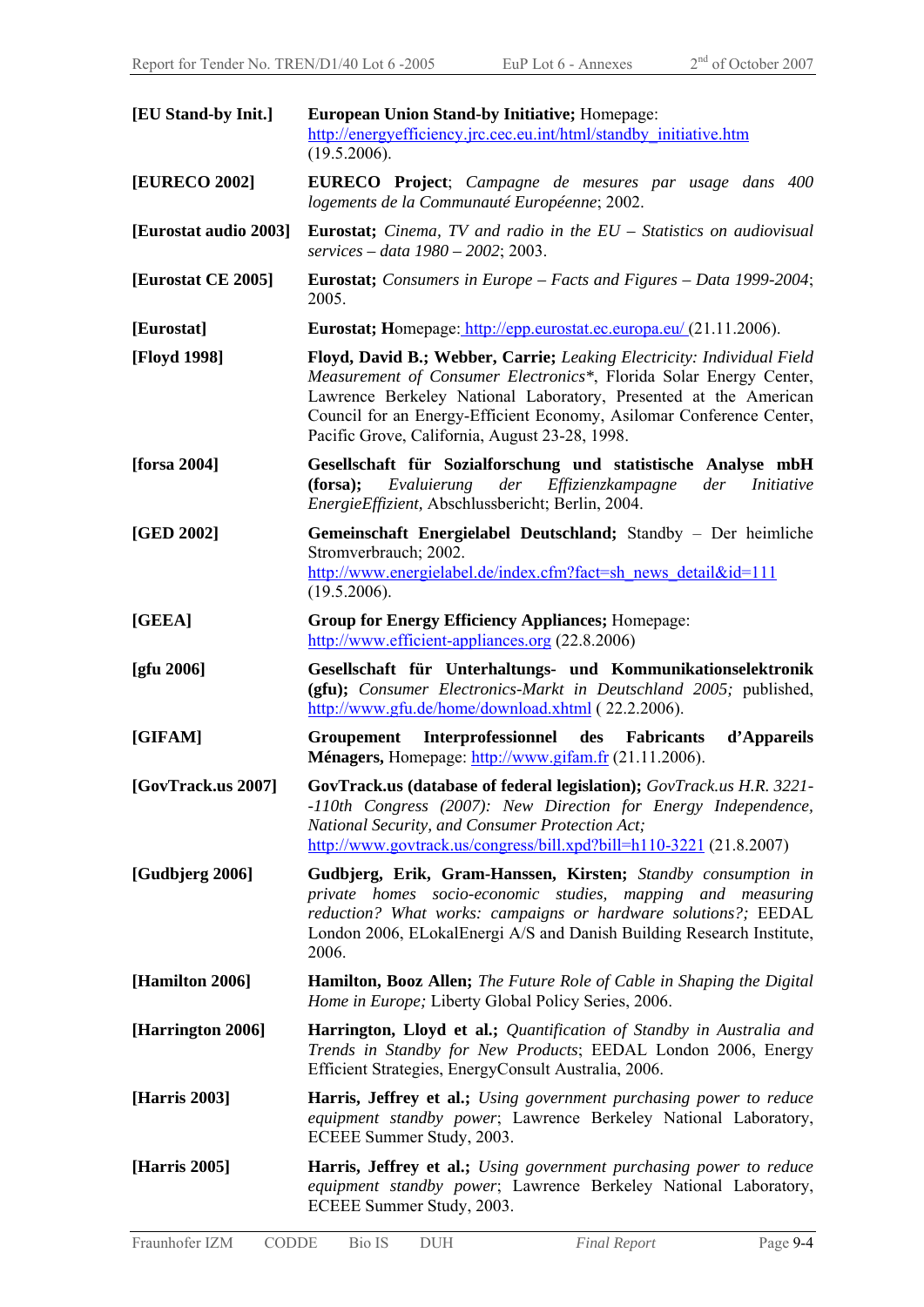| [Hershberg 2004] | Hershberg, Craig; Presentation at Energy Star Conference, Frankfurt<br>(United States – Energy Protection Agency); 2004.                                                                                |  |  |
|------------------|---------------------------------------------------------------------------------------------------------------------------------------------------------------------------------------------------------|--|--|
| [Hu 2006]        | Hu, Robert Yie-Zu; Regulating Standby Power Activities in Taiwan;<br>Standby Power Conference 2006, Canberra, 2006.                                                                                     |  |  |
| [IBM 2006]       | <b>IBM Business Consulting Services;</b> The end of television as we know it<br>$-A$ future industry perspective, 2006.                                                                                 |  |  |
| [ICLEI 2003]     | <b>ICLEI European Secretariat;</b> Eco-Procurement Programme (2003) –<br>Study contract to survey the state of play of green public procurement in<br>the European Union $-$ Final report; 2003.        |  |  |
| [IEA 1999]       | <b>International Energy Agency; Conclusion of Task Force 1: Definitions</b><br>and Terminology of Standby Power; IEA Stand-by Power Initiative,<br>Washington DC, 1999.                                 |  |  |
| [IEA 2005]       | <b>International Energy Agency;</b> Standby power use and the IEA "1-watt<br>plan" – Fact sheet; 2005.                                                                                                  |  |  |
| [IEC 62018]      | IEC 62018; Power consumption of information technology equipment-<br>Measurement methods; International Electrotechnical Commission,<br>Geneva, 2003.                                                   |  |  |
| [IEC 62075]      | IEC 62075; Safety of electronic Equipment within the field of<br>Audio/Video, Information Technology and Communication technology;<br>International Electrotechnical Commission, Committee Draft, 2006. |  |  |
| [IEC 62087]      | IEC 62087; Methods of measurement for t he power consumption of<br>audio, video and related equipment; International Electrotechnical<br>Commission, Geneva, 2002.                                      |  |  |
| [IEC $62301$ ]   | <b>IEC 62301;</b> Household electrical appliances – Measurement of standby<br>power; International Electrotechnical Commission, Geneva, 2005.                                                           |  |  |
| [IEE 2007]       | Initiative Energie Effizienz (IEE); TopTen der Bürogeräte, Faxgeräte,<br>2007, http://www.stromeffizienz.de (06.07.2007).                                                                               |  |  |
| [INSEE]          | Institut National de la Statistique et des Etudes Economiques; France.                                                                                                                                  |  |  |
| [ISO 14024]      | <b>ISO</b> ; Environmental labels and declarations - Type I environmental<br>labelling-Principles and procedures, ISO, 1999.                                                                            |  |  |
| [Iosifidis 2006] | <b>Iosifidis, P.; DTT</b> and the Role of PSBs in Driving Digital Switchover,<br>2006.                                                                                                                  |  |  |
| [IT Eco 2005]    | <b>IT Eco Declaration;</b> Criteria Comparison of ECO labels and self-<br>declaration systems Information Technology Eco Declaration - Personal<br>Computers: www.itecodeclaration.org (22.8.2006).     |  |  |
| [ITU 2005]       | <b>International</b><br>Telecommunication<br>CIS's<br>Union;<br>Europe<br>&<br>telecommunication/ICT market and trends 2003/2004; 2005.                                                                 |  |  |
| [IVF 2006]       | <b>IVF Consortium;</b> EuP preparatory studies, Lot $3$ – Personal Computers<br>monitors;<br><i>(desktops</i><br>&<br>laptops)<br>and<br>computer<br>http://www.ecocomputer.org/ (2006 and updates)     |  |  |
| [IVF 2007]       | <b>IVF Consortium;</b> EuP preparatory studies, Lot $3$ – Personal Computers<br>(desktops & laptops) and computer monitors; Draft Final Report (Task 1-<br>7), 2007.                                    |  |  |
| [IVF $2007b$ ]   | <b>IVF Consortium;</b> EuP preparatory studies, Lot $3$ – Personal Computers<br>(desktops & laptops) and computer monitors; Draft Final Report (Task 8),<br>2007.                                       |  |  |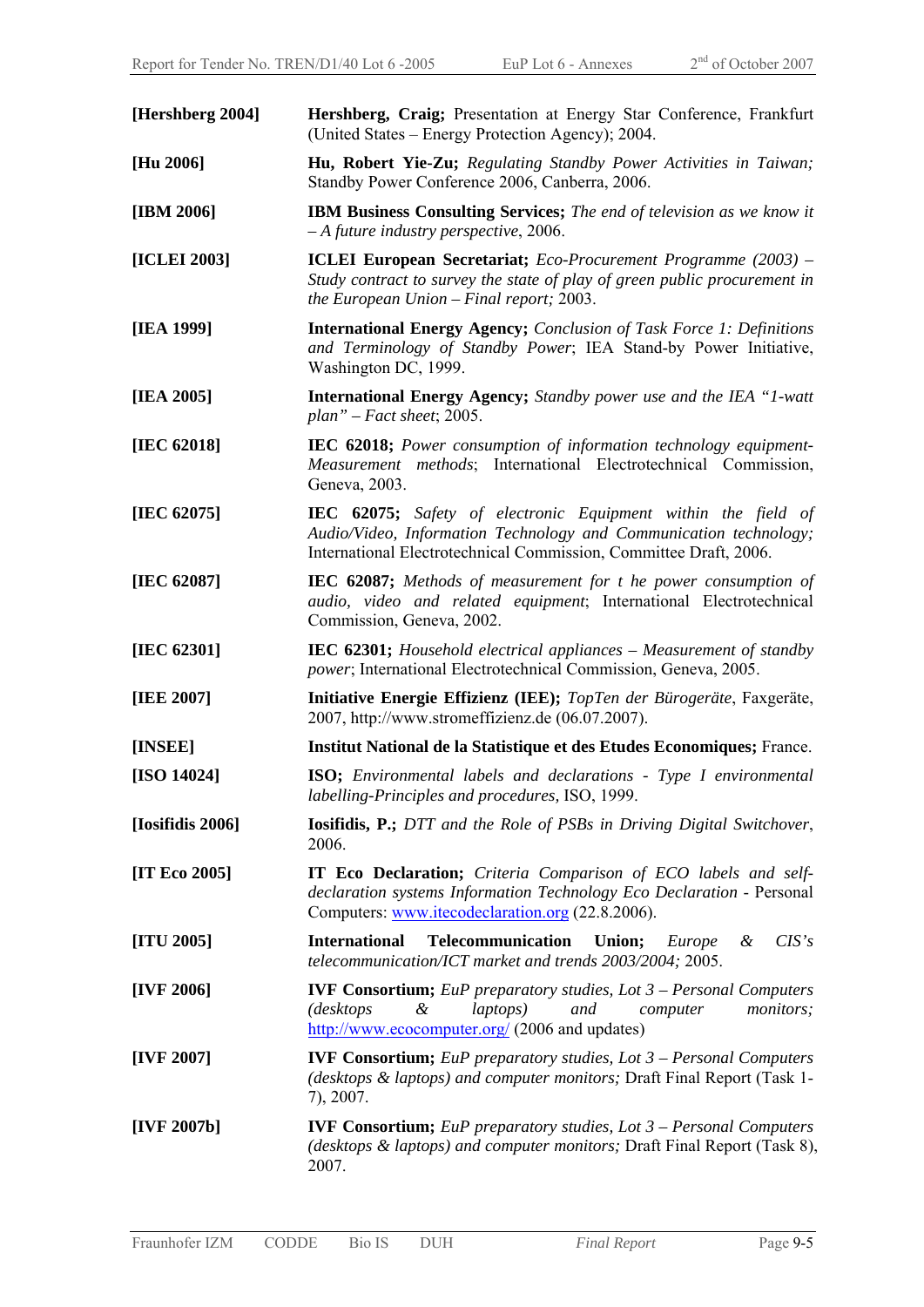| [IZM 2006a]        | <b>IZM</b> Consortium; EuP Preparatory Studies, Lot 4 – Imaging<br>equipment: copiers, faxes, printers, scanners, multifunctional devices;<br>http://www.ecoimaging.org/ (updated in 2007).                                                      |  |  |
|--------------------|--------------------------------------------------------------------------------------------------------------------------------------------------------------------------------------------------------------------------------------------------|--|--|
| [IZM 2006b]        | <b>IZM Consortium;</b> EuP Preparatory Studies, Lot 5 – Consumer<br><i>electronics: televisions;</i> http://www.ecotelevision.org/ (updated in 2007).                                                                                            |  |  |
| [Kathrein 2005]    | Kathrein; Operating Manual DVB-T-Receiver UFT 571 (silver/black),<br>2005.                                                                                                                                                                       |  |  |
| [Kim 2006]         | Kim, Yungrae; Dynamic Korea 1W Policy, Standby Power Conference<br>2006, Canberra, 2006.                                                                                                                                                         |  |  |
| [Korean e-Standby] | <b>KEMCO</b> (Korean Energy Management COrporation); the Korean e-<br>Standby Program:<br>www.kemco.or.kr/english/sub03 energy efficiency 02.asp (22.03.2007).                                                                                   |  |  |
| [Kuckartz 2004]    | Kuckartz, U. et al.; Umweltbewusstsein in Deutschland 2004;<br>Bundesministerium für Umwelt, Naturschutz und Reaktorsicherheit,<br>Berlin, 2004.                                                                                                 |  |  |
| [Legislation]      | <b>Definition of legislation;</b> homepage:<br>www.canadianlawsite.com/Dictionary L.htm (23.10.2006).                                                                                                                                            |  |  |
| [LG 2007]          | LG; DVD Player OWNER'S MANUAL MODEL: DZ9811P, 2007.                                                                                                                                                                                              |  |  |
| [Liteon 2007]      | Liteon; DVD Recorder LVW 5005 LVW 5001 User Manual, 2007.                                                                                                                                                                                        |  |  |
| [MEEuP 2005a]      | Kemna, René et al.; Final Report MEEuP Methodology Report; VHK<br>for European Commission, Delft, 2005.                                                                                                                                          |  |  |
| [MEEuP 2005b]      | Kemna, René et al.; Final Report MEEuP Product Cases Report; VHK<br>for European Commission, Delft, 2005.                                                                                                                                        |  |  |
| [Meier 1997]       | Meier, Alan, Huber, Wolfgang; Results from the investigations on<br>leaking electricity in the US; Berkeley, California, 1997.                                                                                                                   |  |  |
|                    | [Mietrechtspraxis 2007] Mietrechtspraxis; "Lebensdauertabelle Kücheneinrichtungen", available                                                                                                                                                    |  |  |
|                    | at<br>http://www.mietrecht.ch/deutsch/mietrecht/lebensdauertabelle/lebensdaue<br>r-kuechen.html, 14.03.2007.                                                                                                                                     |  |  |
| [Molinder 1997]    | <b>Molinder, O. et al.;</b> Study on miscellaneous standby power consumption<br>of household equipment (light - audio - white goods). [Prepared for the<br>European Union under contract 4.1031/E96-008 (EU-DG XVII, June 25)],<br>Sweden, 1997. |  |  |
| [Mordziol 2006]    | Mordziol, C.; Erfahrungen mit der Entwicklung von Effizienzstandards<br>für Elektrogeräte; Internal Presentation, Berlin, 2006.                                                                                                                  |  |  |
| [MTP 2006a]        | <b>UK Market Transformation Program;</b> Trends in the use of imaging<br>equipments, 2006.                                                                                                                                                       |  |  |
| [MTP 2006b]        | <b>UK Market Transformation Program;</b> Assumptions for energy<br>scenarios in the domestic lighting sector, 2006.                                                                                                                              |  |  |
| [MTP 2006c]        | <b>UK Market Transformation Program;</b> Sustainable Products 2006:<br>Policy Analysis and Projections, 2006.                                                                                                                                    |  |  |
| [NAEEEC 2003a]     | National Appliance and Equipment Energy Efficiency Committee;<br>product profile: DVD players/recorders and DVD/VCR combos,<br>Summary of resultes for 2001, 2002 and 2003 NAEEEC store suryveys,<br>Canberra 2003.                              |  |  |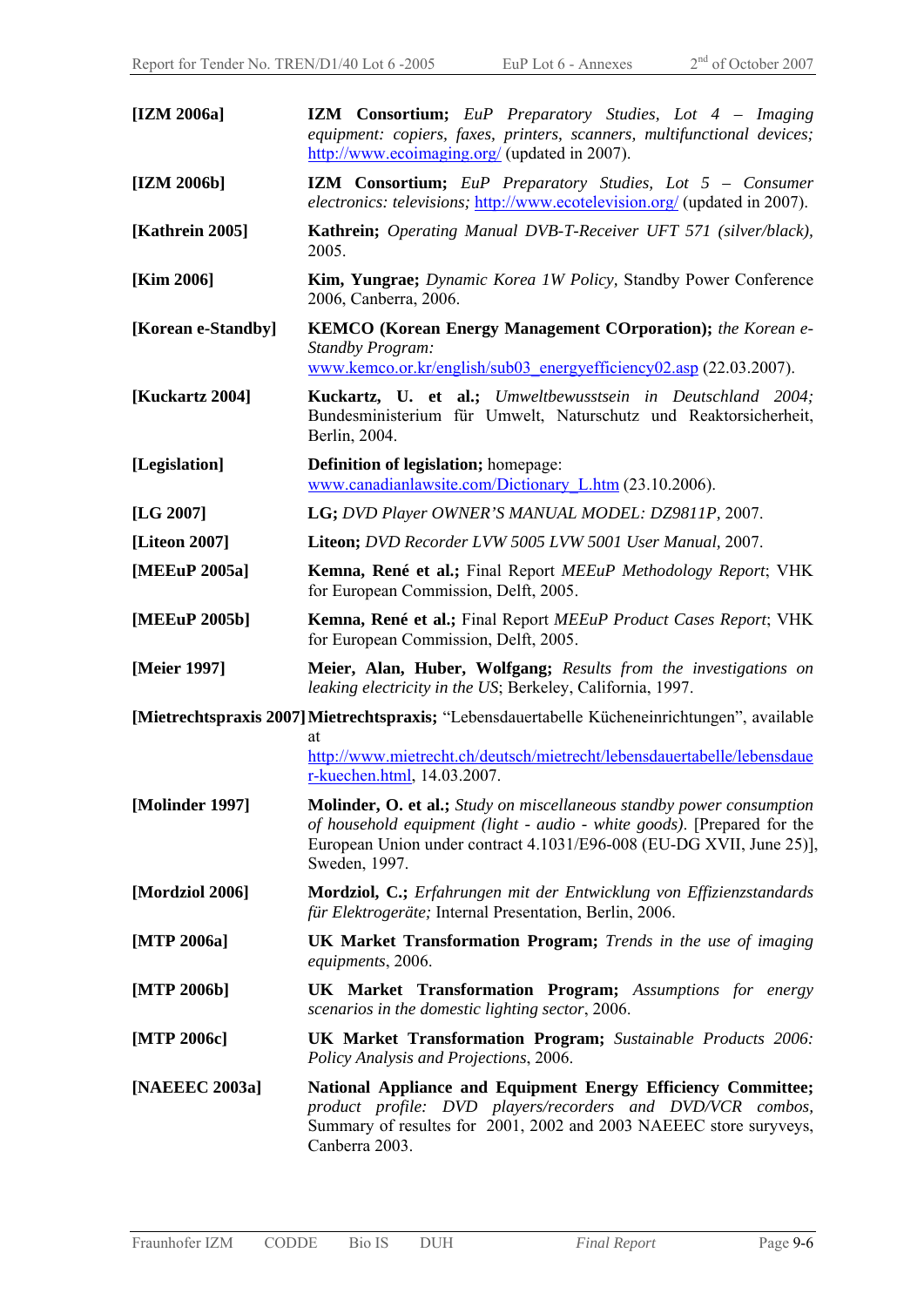| [NAEEEC 2003b]    | National Appliance and Equipment Energy Efficiency Committee;<br>product profile: computer printers, summary of results for 2001, 2003<br>NAEEEC intrusive household/ store survey and Lawrence Berkeley<br>Laboratories 2001, Canberra 2004.             |  |  |
|-------------------|-----------------------------------------------------------------------------------------------------------------------------------------------------------------------------------------------------------------------------------------------------------|--|--|
| [NAEEEC 2004a]    | National Appliance and Equipment Energy Efficiency Committee;<br>C75STANDBY PRODUCT PROFILE 2003/03, 2004.                                                                                                                                                |  |  |
| [NAEEEC 2004b]    | National Appliance and Equipment Energy Efficiency Committee;<br>product profile: integrated stereos, summary of results for 2001, 2002<br>and 2003 NAEEEC store surveys, Canberra 2004.                                                                  |  |  |
| [NAEEEC 2004c]    | National Appliance and Equipment Energy Efficiency Committee;<br>product profile: modems, summary of results for 2001, NAEEEC<br>intrusive household survey, Canberra 2004.                                                                               |  |  |
| [NAEEEC 2004d]    | National Appliance and Equipment Energy Efficiency Committee;<br>product profile: computer speakers, Canberra 2004.                                                                                                                                       |  |  |
| [NAEEEC 2005]     | National Appliance and Equipment Energy Efficiency Committee;<br>Energy Performance Standards - Halogen Lighting<br>Minimum<br>Transformers; Australia, 2005.                                                                                             |  |  |
| [Nipkow 2003]     | Nipkow, J. and Bush, E.; Standby Consumption of household<br>appliances, final report, Swiss Agency for Energy Efficiency, Zürich<br>2003.                                                                                                                |  |  |
| [Nipkow 2004]     | Nipkow, J. and Bush, E.; Stand by Verbrauch von Haushaltgeräten,<br>Bulletin SEV/AES 3/04, Zürich, 2004.                                                                                                                                                  |  |  |
| [Nordman 2006]    | Nordman, Bruce, McWhinney, Marla; Electronics Come of Age: A<br>Taxonomy for Miscellaneous and LowPower Products; EEDAL London<br>2006, Lawrence Berkeley National Laboratory, 2006.                                                                      |  |  |
| [NSwan]           | Nordic Swan; Homepage: www.svanen.nu/Eng/default.asp (22.8.2006).                                                                                                                                                                                         |  |  |
| [Ohkuni 2006]     | <b>Ohkuni, Kotaro;</b> Top Runner Program and Efforts to Reduce Standby<br>Power Consumption in Japan, Standby Power Conference 2006, 2006.                                                                                                               |  |  |
| [Oki 2002]        | Oki Systems (Deutschland) GmbH; Okifax 4580 Handbuch, 2002.                                                                                                                                                                                               |  |  |
| [Öko-Test 2003]   | <b>Öko-Test;</b> Das hat Format, Test Fernseher 32 Zoll, November 2003.                                                                                                                                                                                   |  |  |
| [Palmer 1998]     | Palmer, J. and Boardman, B.; Domestic Efficient Lighting, 1998.                                                                                                                                                                                           |  |  |
| [Panasonic 2001]  | <b>Panasonic;</b> Multifunction plain paper fax KX-F1050 KX-F1070<br>Operating Instruction, 2001.                                                                                                                                                         |  |  |
| [Pelosi 2007]     | Pelosi, Nancy, as current speaker of the U.S. House<br>of<br><b>Representatives;</b> New Direction for Energy Independence, National<br>Security, and Consumer Protection Act;<br>$\frac{\text{http://www.speaker.gov/legislation?id=0076}}{0.21.8.2007}$ |  |  |
| [Pioneer 2007]    | Pioneer; Lot 6 Product Fact Sheet on BAT/BNAT, 2007.                                                                                                                                                                                                      |  |  |
| [Poll 2001]       | <b>Poll, J. et al.;</b> Revision of the EU ecolabel criteria for computers; Report<br>number AEAT/ENV/R/0751, for the Department for the Environment,<br>Food and Rural Affairs, 2001.                                                                    |  |  |
| [PowerSafer 2002] | <b>PowerSafer, POWER SAFER® PS 3.x Der clevere Stromsparer für</b><br>Mehrfachkombinationen, 2002.                                                                                                                                                        |  |  |
| [Rath 1997]       | <b>Rath, Ursula et al.; UBA</b> Texte Nr. 45/97, Klimaschutz durch Minderung<br>von Leerlaufverlusten bei Elektrogeräten; Umweltbundesamt, Berlin,<br>1997.                                                                                               |  |  |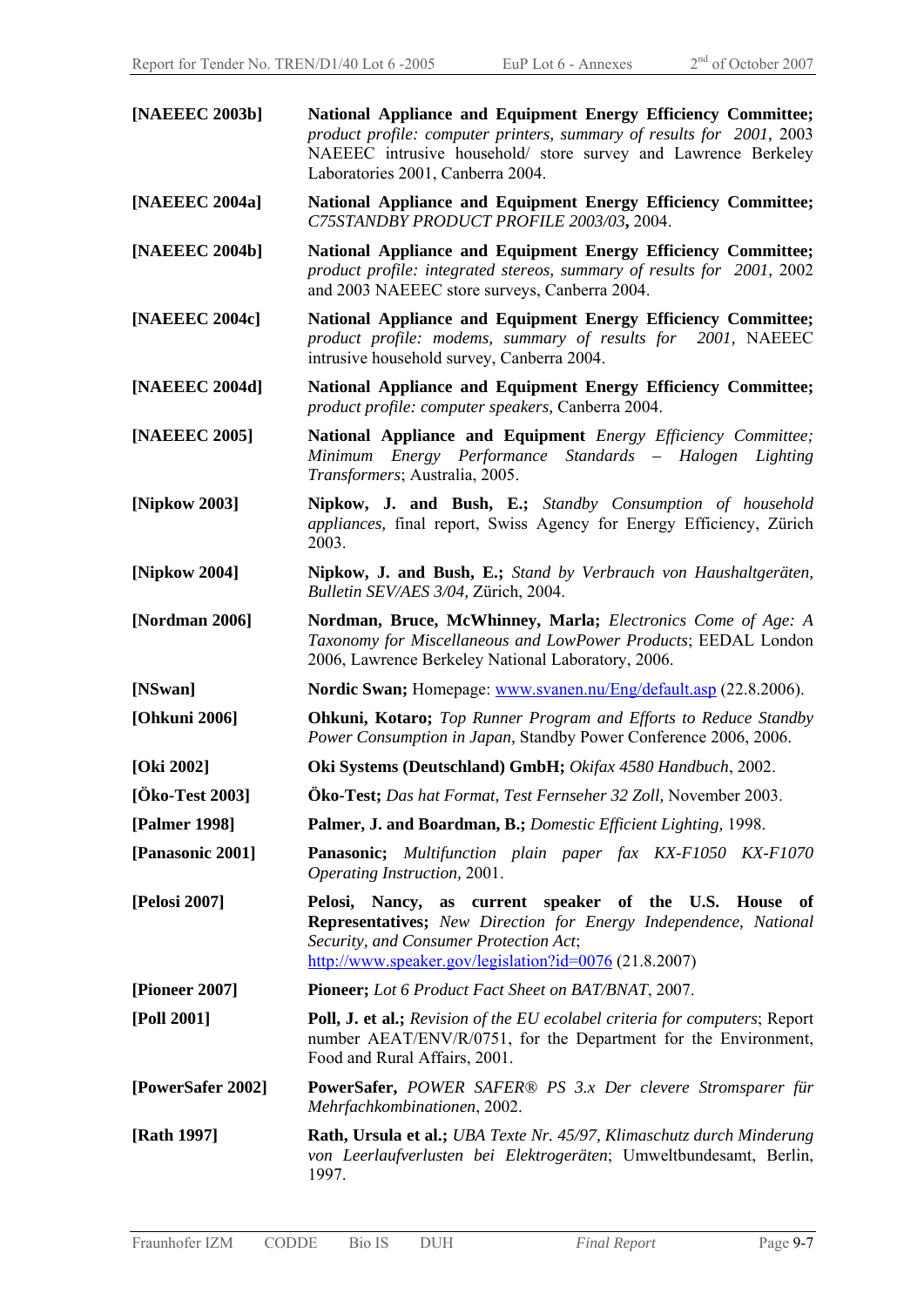| [Roberson 2004]   | Roberson, Judy A. et al.; After-hours Power Status of Office Equipment<br>and Energy Use of Miscellaneous Plug-Load Equipment; May 2004.                                                                                                                                                                              |  |  |
|-------------------|-----------------------------------------------------------------------------------------------------------------------------------------------------------------------------------------------------------------------------------------------------------------------------------------------------------------------|--|--|
| [Röing 2001]      | <b>Röing, P., Avasoo, D.;</b> Standby losses caused by low voltage lighting,<br>http://195.178.164.205/library_links/proceedings/2001/pdf2001/panel4/0<br>$1p4$ 4 204xa.pdf (09.03.2007).                                                                                                                             |  |  |
| [Rosen 2000a]     | Rosen, Karen et al.; National Energy Use of Consumer Electronics in<br>1999, Lawrence Berkeley National Laboratory 45988, Berkeley, 2000.                                                                                                                                                                             |  |  |
| [Rosen 2000b]     | Rosen, Karen B., Meier Alan K.; Energy Use of U.S. Consumer<br>Electronics at the End of the 20th Century; In the Proceedings of "The<br>Second International Conference on Energy Efficiency in Household<br>Appliances" (27-29 September), Naples (Italy): Association of Italian<br>Energy Economics (Rome), 2000. |  |  |
| [Rosenquist 2004] | Rosenquist, Greg et al.; Energy Efficiency Standards for Residential<br>and Commercial Equipment: Additional Opportunities; Lawrence<br>Berkeley National Laboratory, Berkeley, 2004.                                                                                                                                 |  |  |
| [Ross 2001]       | Ross, J. P., Meier, A.; Whole-House Measurements of Standby Power<br>Consumption, The Second International Conference on Energy Efficiency<br>in Household Appliances, Naples (Italy), September 2000, Lawrence<br>Berkeley National Laboratory, 2001.                                                                |  |  |
| [Roth 2002]       | Roth, Kurt W. et al.; Energy Consumption by Office and<br>Telecommunications Equipment in Commercial Buildings, Volume I:<br>Energy Saving Potential; TIAX LCC, Cambridge, 2002.                                                                                                                                      |  |  |
| [Roth 2004]       | Roth, Kurt W. et al.; Energy Consumption by Office and<br>Telecommunications Equipment in Commercial Buildings, Volume II:<br><i>Energy Consumption Baseline</i> ; Arthur D. Little, Inc., Cambridge, 2004.                                                                                                           |  |  |
| [Roth 2006]       | Roth, Kurt W. et al.; U.S. Residential Information and Technology<br>Energy Consumption in 2005 and 2010; Final Report by TiaxLlc for U.S.<br>Department of Energy; Arthur D. Little, Inc., Cambridge, 2006.                                                                                                          |  |  |
| [SAVE 1998]       | <b>SAVE 1998;</b> Study on water heating – labeling/standards – Task $3$ –<br>Appliance Market Study – Final Report; 2001.                                                                                                                                                                                            |  |  |
| [Schlomann 2005]  | Schlomann, Barbara et al.; Technische und rechtliche<br>Anwendungsmöglichkeiten einer verpflichtenden Kennzeichnung des<br>Leerlaufverbrauchs strombetriebener Haushalts- und Bürogeräte;<br>Fraunhofer-Institut für Systemtechnik und Innovationsforschung (ISI),<br>Karlsruhe, 2005.                                |  |  |
| [Schötz 2003]     | Schötz, D. et al.; Werbung für Energieeffizienz – Evaluierung einer<br>Energieeffizienzkampagne am Beispiel der Stand-by-Kampagne "Au.<br>Wirklich aus?; Berlin, 2003.                                                                                                                                                |  |  |
| [Sharp 2006]      | <b>Sharp;</b> Sharp R-85ST-A user guide, 2006.                                                                                                                                                                                                                                                                        |  |  |
| [Siderius 1998]   | Siderius, Hans-Paul; Standby Consumption in Households: Van<br>Holsteijn en Kemma BV, Delft, The Netherlands, 1998.                                                                                                                                                                                                   |  |  |
| [Siderius 2006]   | Siderius, Hans-Paul et al.; Standby: The Next Generation; EEDAL<br>London 2006, SenterNovem, UK-MTP, Abakus, Danish Energy<br>Authority, Denmark, 2006.                                                                                                                                                               |  |  |
| [Sidler 2002]     | <b>Sidler, O.;</b> End-use metering campaign in 400 households of the<br>European Community, Assessment of the Potential Electricity Savings,<br>EURECO, France, 2002.                                                                                                                                                |  |  |
| [STIFWA 2001]     | <b>Stiftung Warentest;</b> Alles in einem, test 11/2001.                                                                                                                                                                                                                                                              |  |  |
| [STIFWA 2006a]    | <b>Stiftung Warentest;</b> Die besten Boxen, test 03/2006.                                                                                                                                                                                                                                                            |  |  |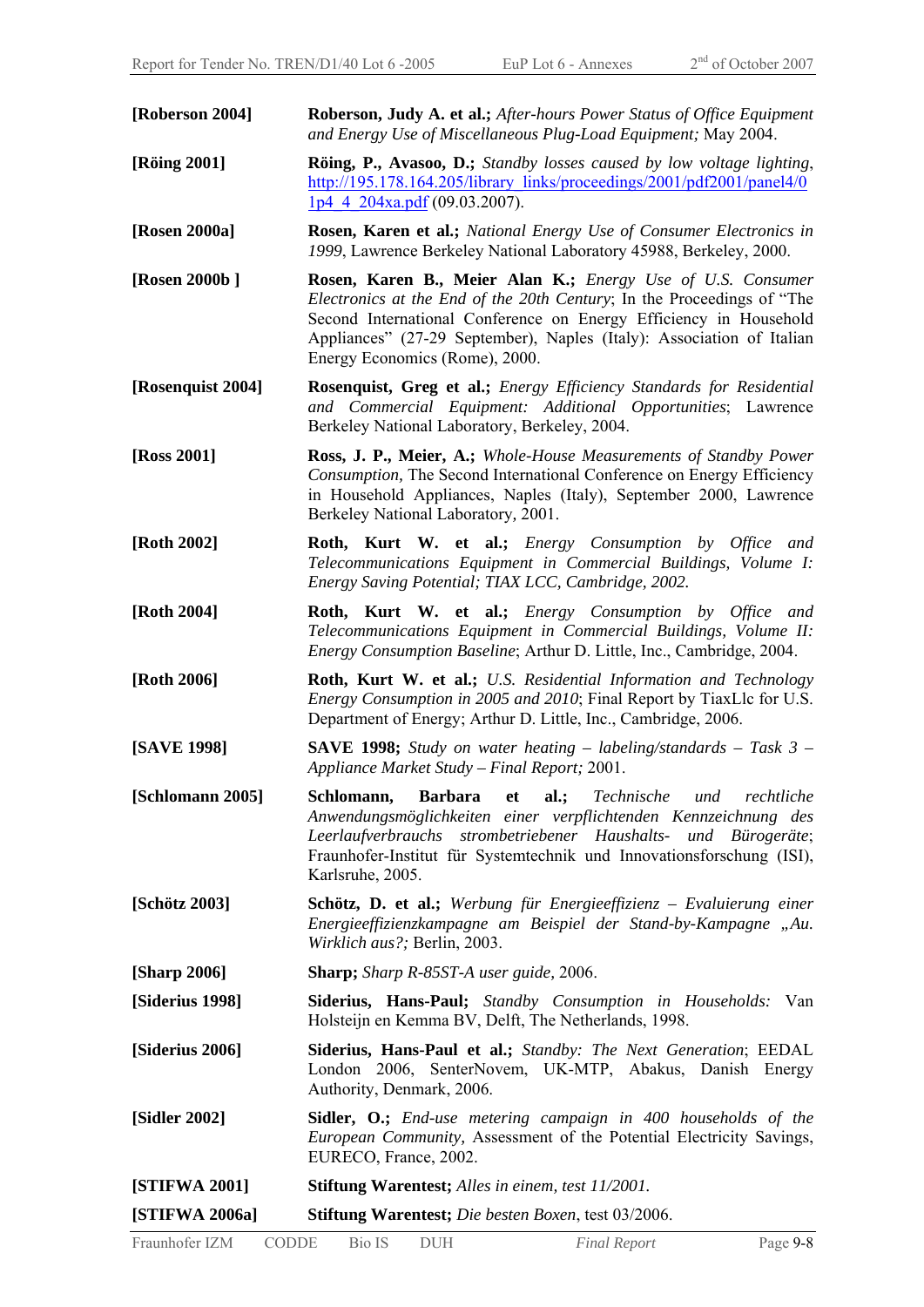| [STIFWA 2006b]     | <b>Stiftung Warentest;</b> Klein, aber nur zwei oho, test 08/2006.                                                                                                                                         |  |  |
|--------------------|------------------------------------------------------------------------------------------------------------------------------------------------------------------------------------------------------------|--|--|
| [STIFWA 2006c]     | <b>Stiftung Warentest;</b> Tücken im Detail, test 11/2006.                                                                                                                                                 |  |  |
| [STIFWA 2006c]     | Stiftung Warentest; Süß, die Kleinen, Fotodrucker, test 07/2006.                                                                                                                                           |  |  |
| [STIFWA 2006d]     | Stiftung Warentest; Druckfrisch, Tintenstrahldrucker, test 07/2006.                                                                                                                                        |  |  |
| [STIFWA 2006e]     | Stiftung Warentest; Herr W. kauft ein Mufu, Multifunktionsdrucker, test<br>03/2006.                                                                                                                        |  |  |
| [STIFWA 2006f]     | Stiftung Warentest; Verlängerung, DVD-Rekorder mit Festplatte, test<br>07/2006.                                                                                                                            |  |  |
| [Stachura 2006]    | Stachura, Marek; Schiffleitner Andreas; Eco-PC Abstract of the Eco<br>Design Report, KERP Research Electronis and Environment, MicroPro;<br>Vienna, 2006.                                                  |  |  |
| [Strategy 2006]    | <b>Strategy Analytics; IPTV and DTTV Boost Western European Digital</b><br>TV to Record Growth; website:<br>http://www.strategyanalytics.net/default.aspx?mod=ReportAbstractView<br>$er&a0=3050(2006).$    |  |  |
| <b>[SVTC 2004]</b> | <b>Silicon Valley Toxics Coalition: Desktop:</b><br>http://www.svtc.org/cleancc/greendesign/ecodesktop.htm (22.8.2006)<br>Laptop: http://www.svtc.org/cleancc/greendesign/ecolaptop.htm<br>(22.8.2006).    |  |  |
| [Take 2003]        | Take, Hiroshi; Market and Technological Trends in LCD TV, 2003.                                                                                                                                            |  |  |
| [TCO]              | <b>TCO Development;</b> Homepage: www.tcodevelopment.com (22.8.2006).                                                                                                                                      |  |  |
| $\left[TRP\right]$ | Top Runner Program; Homepage:<br>$\frac{\text{http://www.eccj.or.jp/top runner/index.html}}{22.8.2006}$ .                                                                                                  |  |  |
| [US DoE 2004]      | <b>United States Department of Energy; Federal Purchasing: Leading the</b><br>Market for Low Standby Products, 2004.                                                                                       |  |  |
| [US FEMP 2004a]    | United States Federal Energy Management Program; How to Buy<br>Products with Low Standby Power, 2004.                                                                                                      |  |  |
| [US FEMP 2004b]    | United States Federal Energy Management Program; Federal<br>Purchasing: Leading the Market for Low Standby Products, 2004.                                                                                 |  |  |
| [US FEMP 2006]     | United States Federal Energy Management Program: Fact Sheet;<br>Washington<br>2006,<br>homepage: http://www1.eere.energy.gov/femp/<br>(22.8.2006).                                                         |  |  |
| [UV 2006]          | University of Washington; Reliability definition;<br>http://www.washington.edu/admin/hr/ocpsp/ps.research/comp.glossary.ht<br>$m(22.8.2006)$ .                                                             |  |  |
| [Virnich 2007]     | Virnich, Martin; DECT »light« - Die ersten DECT-Schnurlostelefone<br>mit Sendepause, VDB e.V., Ingenieurbüro für Baubiologie und<br>Umweltmesstechnik, Mönchengladbach, 2007.                              |  |  |
| [Whirlpool 2007]   | <b>Whirlpool</b> ; <i>Whirlpool Automatic Washer WF665</i> , instruction manual,<br>Shanghai, 2007.                                                                                                        |  |  |
| [Wortmann 2001]    | Wortmann, Klaus et al.; Wirklich aus? Die Standby-Kampagne der<br>Energiestiftung Schleswig-Holstein; In: Energiewirtschaftliche<br>Tagesfragen 51 (2001) 5, 2001.                                         |  |  |
| [Wortmann 2002]    | Wortmann, Klaus et al.; Wirklich Aus? Ergebnisse der landesweiten<br>der Energiestiftung<br>Stromsparkampagne<br>Schleswig-Holstein;<br>$\ln$ :<br>Energiewirtschaftliche Tagesfragen 52 (2002) 1/2, 2002. |  |  |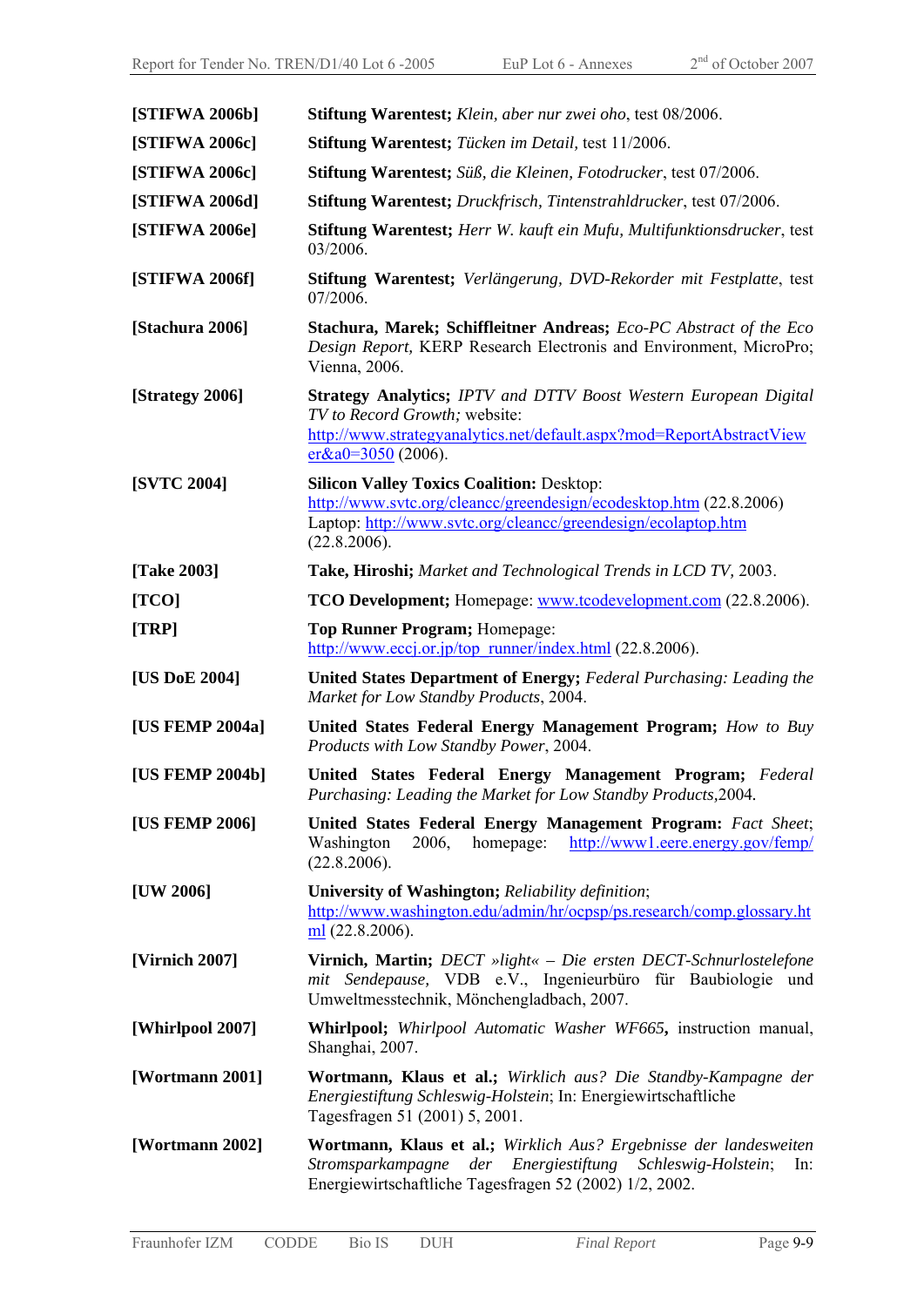**[Yamaha 2007] Yamaha Elektronik Europa GmbH;** *Product Specification and Manual for Receiver RX-797;* http://www.yamaha-hifi.com (navigate to HiFi, Receiver, RX-797) (10.9.2007)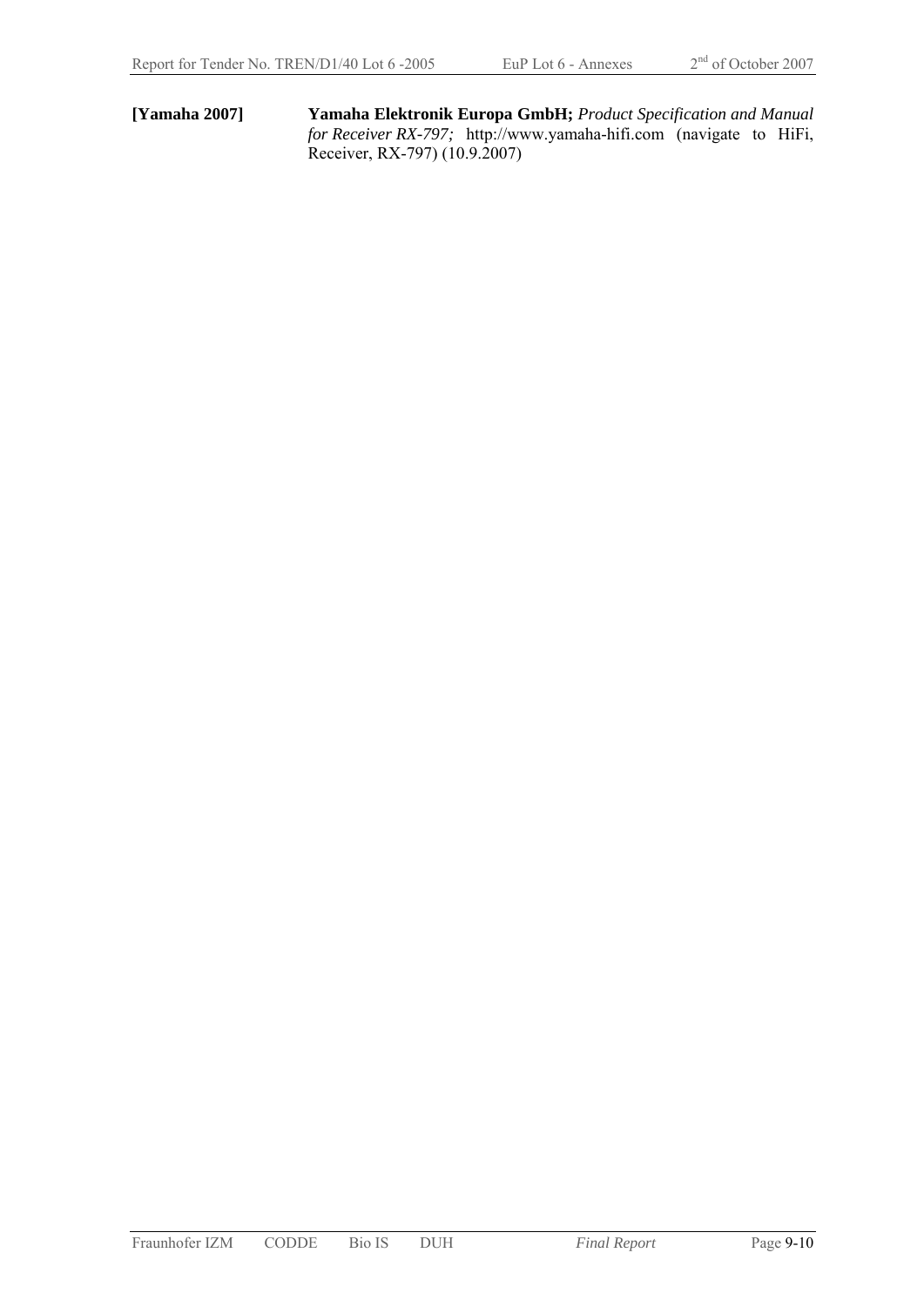## **10. Annexes**

### **Annex 1-1: Product Naming and Classification**

Product classification based on [Nordman 2006]. The classification has been extended with additional product classes, and for the use in this study larger "main categories" have been introduced. The classification covers domestic and office equipment, but also products considered "building installation" within the Lot 6 study.

The intention of this detailed (but still not exhaustive!) listing is primarily for introducing uniform product names (i.e. the product class names) and the allocation of these products to the main categories.

| Lot 6 Main Categories | <b>Product Classification</b><br>(Naming)   | <b>Categories by</b><br>Nordman | <b>Source</b><br>(BN, ISI, IZM) |
|-----------------------|---------------------------------------------|---------------------------------|---------------------------------|
| <b>ICT&amp;AV</b>     |                                             |                                 |                                 |
| <b>ICT&amp;AV</b>     | Amplifiers                                  | Audio                           | Source Nordman                  |
| ICT&AV                | <b>Cassette Deck</b>                        | Audio                           | Source Nordman                  |
| <b>ICT&amp;AV</b>     | CD Player                                   | Audio                           | Source Nordman                  |
| ICT&AV                | Equalizer (audio)                           | Audio                           | Source Nordman                  |
| ICT&AV                | Pre-amplifier                               | Audio                           | Source IZM                      |
| <b>ICT&amp;AV</b>     | Receiver (audio)                            | Audio                           | Source Nordman                  |
| <b>ICT&amp;AV</b>     | Tuner                                       | Audio                           | Source Nordman                  |
| ICT&AV                | Turn table                                  | Audio                           | Source Nordman                  |
| <b>ICT&amp;AV</b>     | Audio minisystem                            | Audio                           | Source Nordman                  |
| <b>ICT&amp;AV</b>     | Stereo, portable                            | Audio                           | Source Nordman                  |
| <b>ICT&amp;AV</b>     | Radio, table                                | Audio                           | Source Nordman                  |
| ICT&AV                | CD Player, portable                         | Audio                           | Source Nordman                  |
| ICT&AV                | other portable audio players                | Audio                           | Source IZM                      |
| ICT&AV                | other media Player                          | Audio                           | Source ISI                      |
| ICT&AV                | Charger, digital music player               | Audio                           | Source Nordman                  |
| <b>ICT&amp;AV</b>     | Musical keyboard                            | Audio                           | Source Nordman                  |
| ICT&AV                | Electrical piano / other el.<br>instruments | Audio                           | Source IZM                      |
| ICT&AV                | Home theatre system                         | Audio                           | Source Nordman                  |
| ICT&AV                | Karaoke machine                             | Audio                           | Source Nordman                  |
| <b>ICT&amp;AV</b>     | Subwoofer                                   | Audio                           | Source Nordman                  |
| ICT&AV                | Speakers, powered                           | Audio                           | Source Nordman                  |
| ICT&AV                | speakers, wireless (base station)           | Audio                           | Source Nordman                  |
| ICT&AV                | speakers, wireless (speakers)               | Audio                           | Source Nordman                  |
| ICT&AV                | Desktop                                     | Computer                        | Source Nordman                  |
| ICT&AV                | Dock, notebook                              | Computer                        | Source Nordman                  |
| ICT&AV                | Game console                                | Computer                        | Source Nordman                  |
| ICT&AV                | Game console with internet<br>connectivity  | Computer                        | Source Nordman                  |
| ICT&AV                | integrated-CRT                              | Computer                        | Source Nordman                  |
| ICT&AV                | integrated-LCD                              | Computer                        | Source Nordman                  |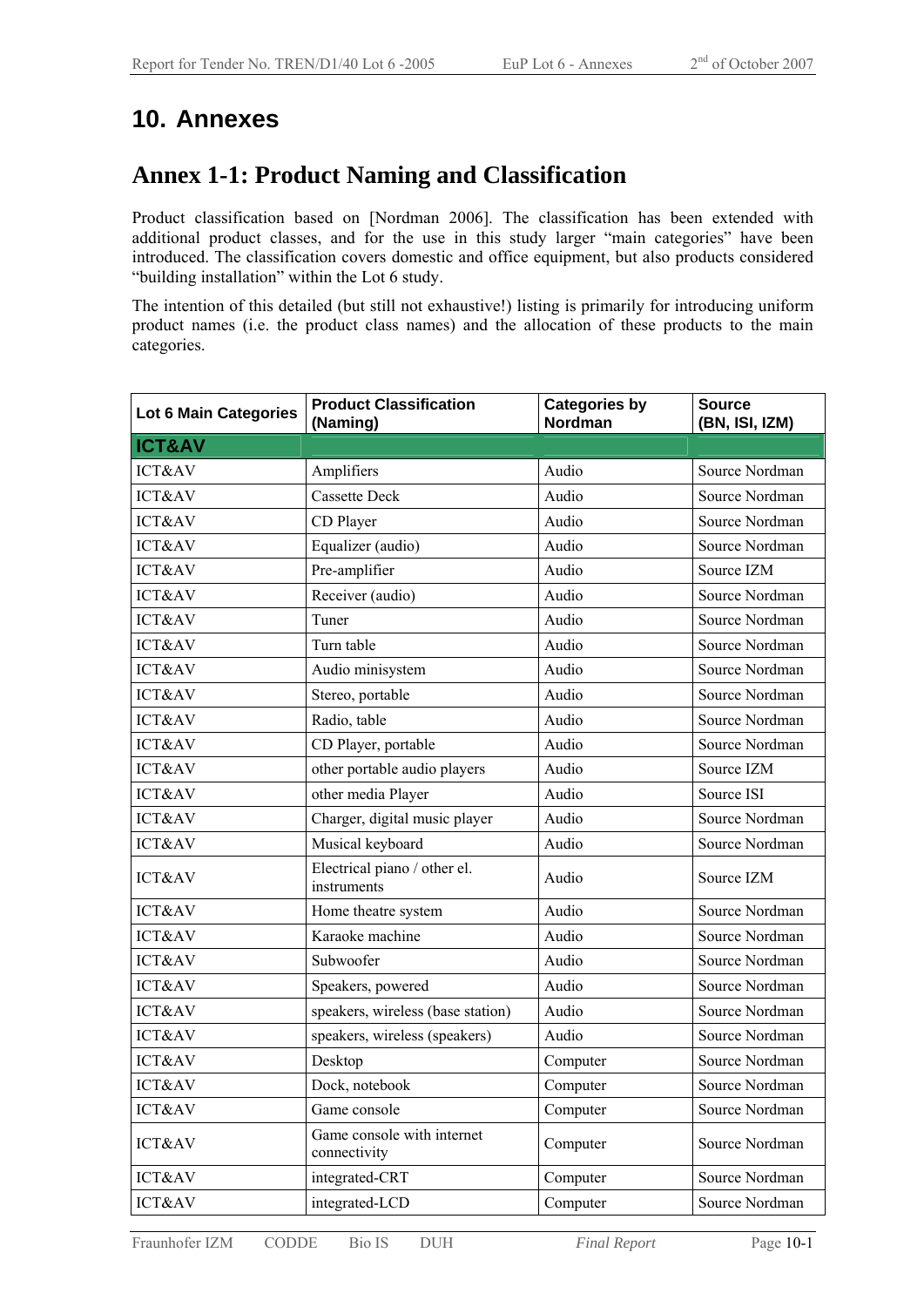| <b>Lot 6 Main Categories</b> | <b>Product Classification</b><br>(Naming)  | <b>Categories by</b><br>Nordman | <b>Source</b><br>(BN, ISI, IZM) |
|------------------------------|--------------------------------------------|---------------------------------|---------------------------------|
| ICT&AV                       | Media server                               | Computer                        | Source IZM                      |
| ICT&AV                       | Notebook                                   | Computer                        | Source Nordman                  |
| ICT&AV                       | PDAs / Smartphones, -> PDA<br>charger      | Computer                        | Source IZM                      |
| <b>ICT&amp;AV</b>            | PDAs / Smartphones, -> PDA<br>cradle       | Computer                        | Source IZM                      |
| ICT&AV                       | Computer display, CRT                      | Display                         | Source Nordman                  |
| ICT&AV                       | Computer display, LCD                      | Display                         | Source Nordman                  |
| ICT&AV                       | Computer display, Plasma                   | Display                         | Source Nordman                  |
| ICT&AV                       | digital photo frame                        | Display                         | Source IZM                      |
| ICT&AV                       | Game console, portable                     | Display                         | Source Nordman                  |
| ICT&AV                       | Projector, projector slide                 | Display                         | Source Nordman                  |
| ICT&AV                       | Projector, projector video                 | Display                         | Source Nordman                  |
| ICT&AV                       | Television, large CRT                      | Display                         | Source Nordman                  |
| ICT&AV                       | Television, standard CRT                   | Display                         | Source Nordman                  |
| <b>ICT&amp;AV</b>            | Television, LCD                            | Display                         | Source Nordman                  |
| ICT&AV                       | Television, Plasma                         | Display                         | Source Nordman                  |
| ICT&AV                       | Television, rear projection                | Display                         | Source Nordman                  |
| <b>ICT&amp;AV</b>            | Television, Television/VCR                 | Display                         | Source Nordman                  |
| ICT&AV                       | Copiers                                    | Imaging                         | Source Nordman                  |
| ICT&AV                       | Fax Machines, inkjet                       | Imaging                         | Source Nordman                  |
| ICT&AV                       | Fax Machines, laser                        | Imaging                         | Source Nordman                  |
| ICT&AV                       | Fax Machines, thermal                      | Imaging                         | Source Nordman                  |
| ICT&AV                       | Multi-function device, inkjet              | Imaging                         | Source Nordman                  |
| ICT&AV                       | Multi-function device, laser               | Imaging                         | Source Nordman                  |
| ICT&AV                       | Printers, inkjet                           | Imaging                         | Source Nordman                  |
| ICT&AV                       | Printers, laser                            | Imaging                         | Source Nordman                  |
| ICT&AV                       | Printers, photo                            | Imaging                         | Source Nordman                  |
| ICT&AV                       | Printers, other consumer+office<br>segment | Imaging                         | Source IZM                      |
| ICT&AV                       | Printers, other printer applications       | Imaging                         | Source IZM                      |
| ICT&AV                       | Scanner, flatbed                           | Imaging                         | Source Nordman                  |
| ICT&AV                       | Scanner, handheld                          | Imaging                         | Source IZM                      |
| ICT&AV                       | Scanner, other                             | Imaging                         | Source IZM                      |
| ICT&AV                       | Hub, ethernet                              | Networking                      | Source Nordman                  |
| ICT&AV                       | Hub, usb                                   | Networking                      | Source Nordman                  |
| ICT&AV                       | Modem, cable                               | Networking                      | Source Nordman                  |
| ICT&AV                       | Modem, DSL                                 | Networking                      | Source Nordman                  |
| ICT&AV                       | Modem, POTS                                | Networking                      | Source Nordman                  |
| ICT&AV                       | DSL splitter                               | Networking                      | Source IZM                      |
| ICT&AV                       | Print server                               | Networking                      | Source IZM                      |
| ICT&AV                       | Router, ethernet                           | Networking                      | Source Nordman                  |
| ICT&AV                       | Wireless access point                      | Networking                      | Source Nordman                  |
| ICT&AV                       | Room antennas / amplifiers                 | Networking                      | Source IZM                      |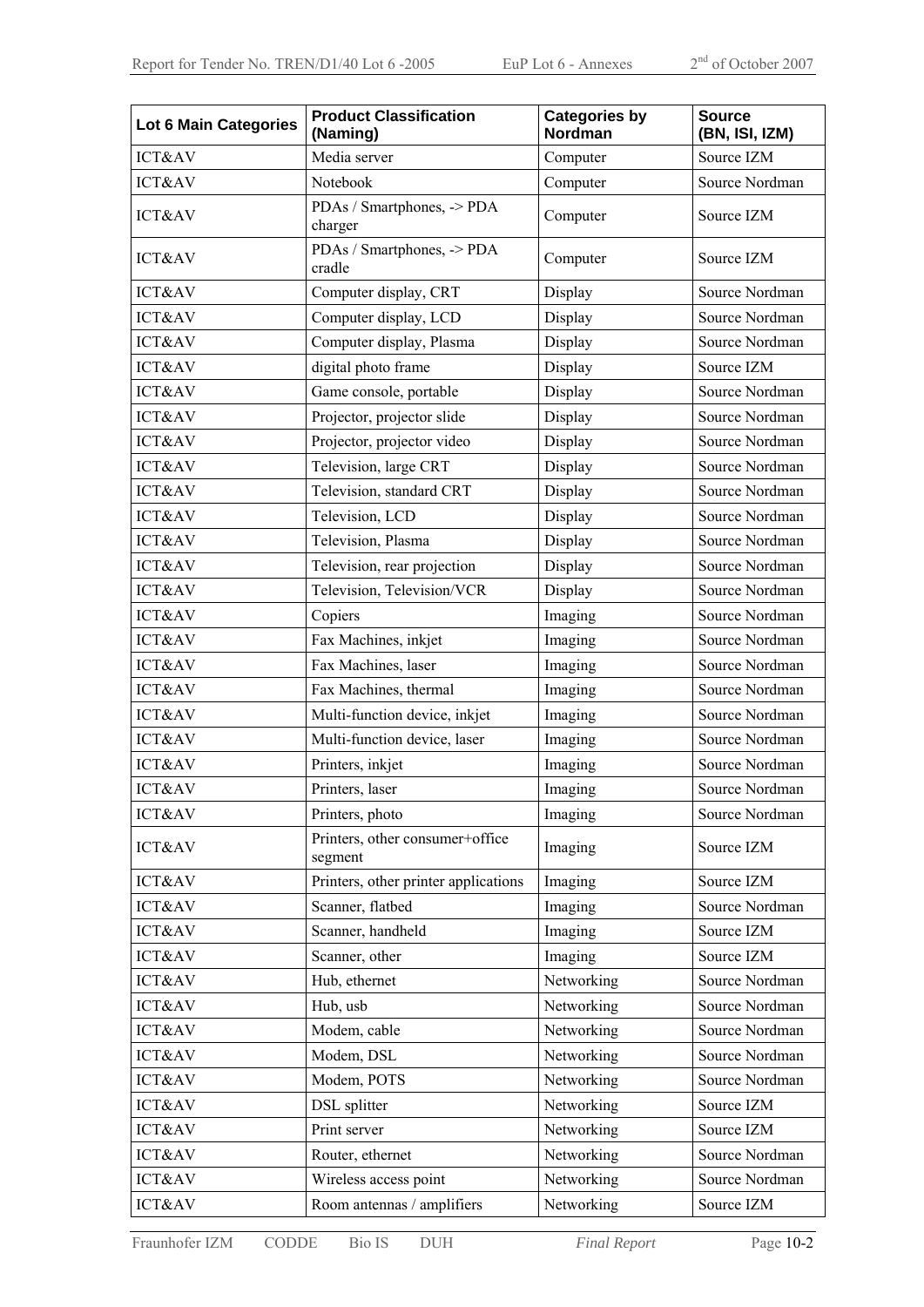| <b>Lot 6 Main Categories</b>      | <b>Product Classification</b><br>(Naming)               | <b>Categories by</b><br>Nordman | <b>Source</b><br>(BN, ISI, IZM) |  |
|-----------------------------------|---------------------------------------------------------|---------------------------------|---------------------------------|--|
| ICT&AV                            | CD recorder                                             | Peripherals                     | Source Nordman                  |  |
| ICT&AV                            | Dock, PDA                                               | Peripherals                     | Source Nordman                  |  |
| ICT&AV                            | External computer accessories,<br>other                 | Peripherals                     | Source IZM                      |  |
| ICT&AV                            | External drive                                          | Peripherals                     | Source Nordman                  |  |
| ICT&AV                            | External sound interfaces                               | Peripherals                     | Source IZM                      |  |
| <b>ICT&amp;AV</b>                 | Speakers, computer                                      | Peripherals                     | Source Nordman                  |  |
| <b>ICT&amp;AV</b>                 | Set-top-boxes, analog cable                             | Set-top                         | Source Nordman                  |  |
| ICT&AV                            | Set-top-boxes, digital cable                            | Set-top                         | Source Nordman                  |  |
| ICT&AV                            | Set-top-boxes, digital cable with<br><b>PVR</b>         | Set-top                         | Source Nordman                  |  |
| ICT&AV                            | Set-top-boxes, internet                                 | Set-top                         | Source Nordman                  |  |
| ICT&AV                            | Set-top-boxes, satellite                                | Set-top                         | Source Nordman                  |  |
| ICT&AV                            | Set-top-boxes, satellite with PVR                       | Set-top                         | Source Nordman                  |  |
| ICT&AV                            | Answering machine                                       | Telephony                       | Source Nordman                  |  |
| ICT&AV                            | Caller ID unit                                          | Telephony                       | Source Nordman                  |  |
| ICT&AV                            | Charger, mobile phone                                   | Telephony                       | Source Nordman                  |  |
| ICT&AV                            | Home and SoHo telephone systems                         | Telephony                       | Source IZM                      |  |
| ICT&AV                            | Phone, Standard corded phone                            | Telephony                       | Source IZM                      |  |
| ICT&AV                            | Phone, Comfort phone / Video<br>phone                   | Telephony                       | Source IZM                      |  |
| ICT&AV                            | Phone, cordless                                         | Telephony                       | Source Nordman                  |  |
| <b>ICT&amp;AV</b>                 | Phone, cordless with answering<br>machine               | Telephony<br>Source Nordman     |                                 |  |
| ICT&AV                            | Phone, Additional charger cradle                        | Telephony                       | Source IZM                      |  |
| ICT&AV                            | Phone, Base station with<br>computing/network interface | Telephony                       | Source IZM                      |  |
| ICT&AV                            | charger, still camera                                   | Video                           | Source Nordman                  |  |
| ICT&AV                            | charger, video camera                                   | Video                           | Source Nordman                  |  |
| ICT&AV                            | DVD, player                                             | Video                           | Source Nordman                  |  |
| ICT&AV                            | DVD, recorder                                           | Video                           | Source Nordman                  |  |
| ICT&AV                            | HD-Recorder                                             | Video                           | Source IZM                      |  |
| ICT&AV                            | <b>VCR</b>                                              | Video                           | Source Nordman                  |  |
| ICT&AV                            | <b>VCR/DVD</b>                                          | Video                           | Source Nordman                  |  |
| ICT&AV                            | Videocassette rewinder                                  | Video                           | Source Nordman                  |  |
| <b>Small household appliances</b> |                                                         |                                 |                                 |  |
| Small household<br>appliances     | Automatic griddles                                      | Electronic housewares           | Source Nordman                  |  |
| Small household<br>appliances     | <b>Blanket</b>                                          | Electronic housewares           | Source Nordman                  |  |
| Small household<br>appliances     | Blender                                                 | Electronic housewares           | Source Nordman                  |  |
| Small household<br>appliances     | <b>Bread makers</b>                                     | Electronic housewares           | Source Nordman                  |  |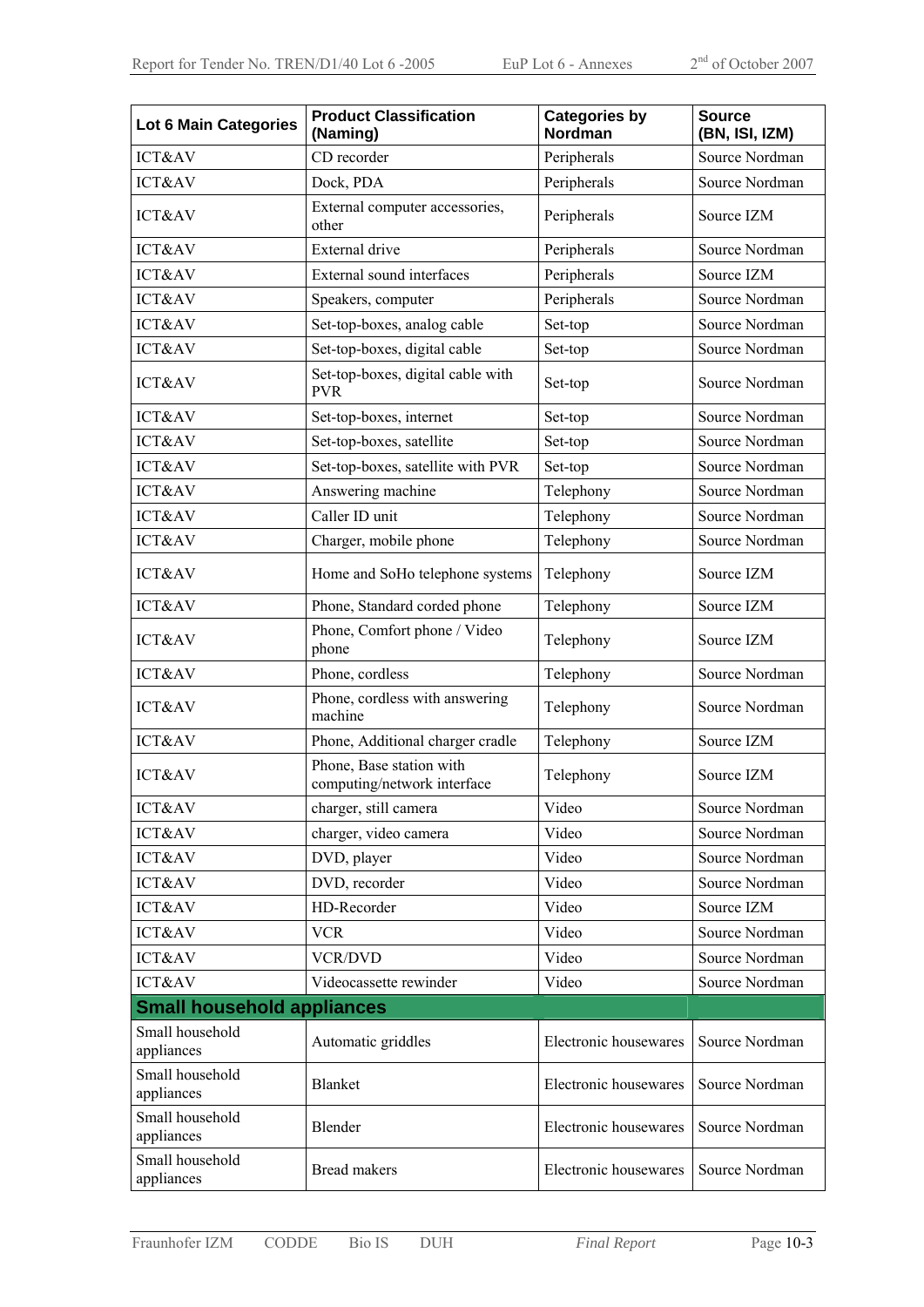| <b>Lot 6 Main Categories</b>  | <b>Product Classification</b><br>(Naming)            | <b>Categories by</b><br>Nordman | <b>Source</b><br>(BN, ISI, IZM) |  |
|-------------------------------|------------------------------------------------------|---------------------------------|---------------------------------|--|
| Small household<br>appliances | <b>Broiler</b>                                       | Electronic housewares           | Source Nordman                  |  |
| Small household<br>appliances | Can opener                                           | Electronic housewares           | Source IZM                      |  |
| Small household<br>appliances | Clock                                                | Electronic housewares           | Source Nordman                  |  |
| Small household<br>appliances | Clock, radio                                         | Electronic housewares           | Source Nordman                  |  |
| Small household<br>appliances | Coffee grinder                                       | Electronic housewares           | Source IZM                      |  |
| Small household<br>appliances | Coffee makers, residential                           | Electronic housewares           | Source Nordman                  |  |
| Small household<br>appliances | Corn popper, air                                     | Electronic housewares           | Source Nordman                  |  |
| Small household<br>appliances | Corn popper, hot oil                                 | Electronic housewares           | Source Nordman                  |  |
| Small household<br>appliances | Deep fryer, residential                              | Electronic housewares           | Source Nordman                  |  |
| Small household<br>appliances | Egg cookers                                          | Electronic housewares           | Source Nordman                  |  |
| Small household<br>appliances | Espresso maker, residential<br>Electronic housewares |                                 | Source Nordman                  |  |
| Small household<br>appliances | Food processor                                       | Electronic housewares           | Source Nordman                  |  |
| Small household<br>appliances | Food slicer                                          | Electronic housewares           | Source Nordman                  |  |
| Small household<br>appliances | Frying pan                                           | Electronic housewares           | Source Nordman                  |  |
| Small household<br>appliances | Hand mixer                                           | Electronic housewares           | Source Nordman                  |  |
| Small household<br>appliances | Heating pad                                          | Electronic housewares           | Source Nordman                  |  |
| Small household<br>appliances | Hot plate (kitchen)                                  | Electronic housewares           | Source Nordman                  |  |
| Small household<br>appliances | Iron                                                 | Electronic housewares           | Source Nordman                  |  |
| Small household<br>appliances | Juicer                                               | Electronic housewares           | Source Nordman                  |  |
| Small household<br>appliances | Kettle                                               | Electronic housewares           | Source Nordman                  |  |
| Small household<br>appliances | Kitchen machines / mixers                            | Electronic housewares           | Source Nordman                  |  |
| Small household<br>appliances | Knife                                                | Electronic housewares           | Source Nordman                  |  |
| Small household<br>appliances | Mug warmer                                           | Electronic housewares           | Source Nordman                  |  |
| Small household<br>appliances | Oven, microwave                                      | Electronic housewares           | Source Nordman                  |  |
| Small household<br>appliances | Pasta maker                                          | Electronic housewares           | Source Nordman                  |  |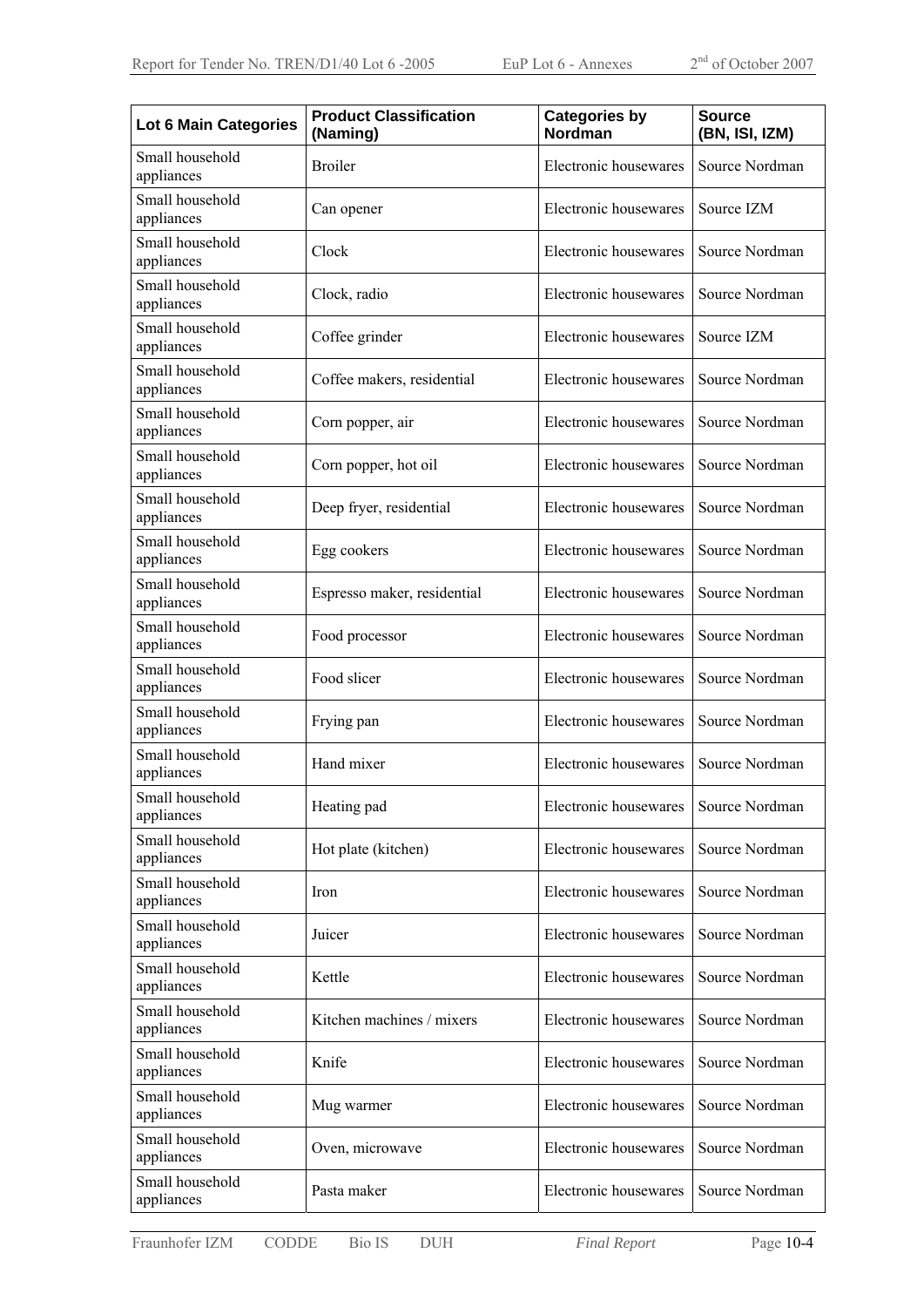| <b>Lot 6 Main Categories</b>  | <b>Product Classification</b><br>(Naming) | <b>Categories by</b><br>Nordman | <b>Source</b><br>(BN, ISI, IZM) |  |
|-------------------------------|-------------------------------------------|---------------------------------|---------------------------------|--|
| Small household<br>appliances | Rice maker                                | Electronic housewares           | Source Nordman                  |  |
| Small household<br>appliances | Sewing machine                            | Electronic housewares           | Source Nordman                  |  |
| Small household<br>appliances | Slow cooker                               | Electronic housewares           | Source Nordman                  |  |
| Small household<br>appliances | Stand mixer                               | Electronic housewares           | Source Nordman                  |  |
| Small household<br>appliances | Tee maker                                 | Electronic housewares           | Source IZM                      |  |
| Small household<br>appliances | Toaster                                   | Electronic housewares           | Source Nordman                  |  |
| Small household<br>appliances | Toaster oven                              | Electronic housewares           | Source Nordman                  |  |
| Small household<br>appliances | Vacuum, central                           | Electronic housewares           | Source Nordman                  |  |
| Small household<br>appliances | Vacuum, rechargeable                      | Electronic housewares           | Source Nordman                  |  |
| Small household<br>appliances | Electronic housewares<br>Vacuum, standard |                                 | Source Nordman                  |  |
| Small household<br>appliances | Vacuum, automated vacuum<br>cleaners      | Electronic housewares           | Source IZM                      |  |
| Small household<br>appliances | Waffle iron                               | Electronic housewares           | Source Nordman                  |  |
| Small household<br>appliances | Air freshener                             | Personal Care                   | Source Nordman                  |  |
| Small household<br>appliances | Curling iron                              | Personal Care                   | Source Nordman                  |  |
| Small household<br>appliances | Hair dryer                                | Personal Care                   | Source Nordman                  |  |
| Small household<br>appliances | Heat lamp                                 | Personal Care                   | Source Nordman                  |  |
| Small household<br>appliances | Home medical equipment                    | Personal Care                   | Source Nordman                  |  |
| Small household<br>appliances | Massager                                  | Personal Care                   | Source Nordman                  |  |
| Small household<br>appliances | Shaver                                    | Personal Care                   | Source Nordman                  |  |
| Small household<br>appliances | Epilator                                  | Personal Care                   | Source IZM                      |  |
| Small household<br>appliances | Toothbrush                                | Personal Care                   | Source Nordman                  |  |
| Small household<br>appliances | Water softener                            | Personal Care                   | Source Nordman                  |  |
| Large household appliances    |                                           |                                 |                                 |  |
| Large household<br>appliances | Garbage disposal                          | Major Appliance                 | Source Nordman                  |  |
| Large household<br>appliances | Refrigerator, wine cooler                 | Major Appliance                 | Source Nordman                  |  |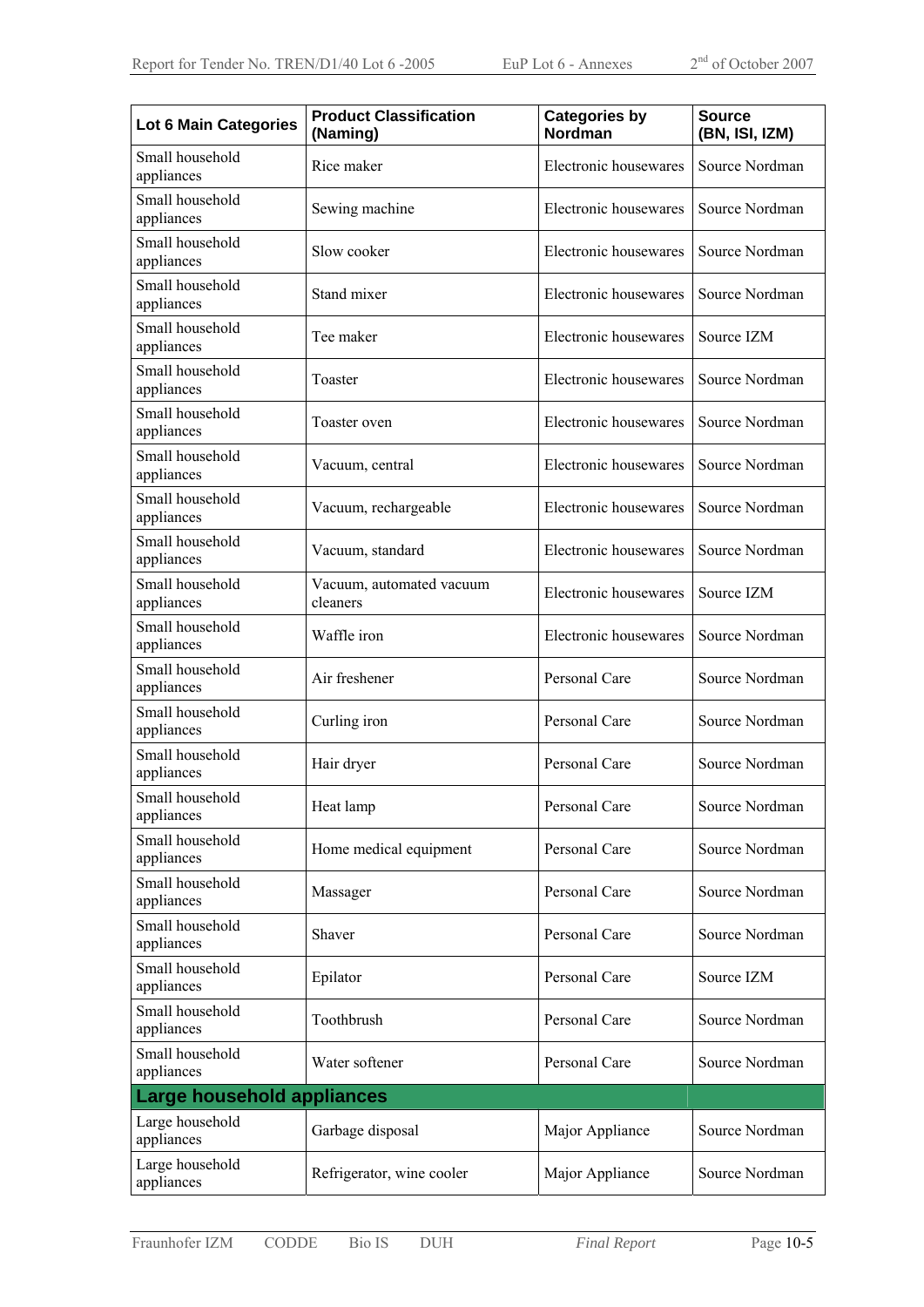| Lot 6 Main Categories         | <b>Product Classification</b><br>(Naming)             | <b>Categories by</b><br>Nordman           | <b>Source</b><br>(BN, ISI, IZM) |
|-------------------------------|-------------------------------------------------------|-------------------------------------------|---------------------------------|
| Large household<br>appliances | Trash compactor                                       | Major Appliance                           | Source Nordman                  |
| Large household<br>appliances | Water dispenser, bottled                              | Major Appliance                           | Source Nordman                  |
| Large household<br>appliances | Clothes dryer, electric                               | Major Appliance<br>(Traditional End Uses) | Source Nordman                  |
| Large household<br>appliances | Clothes dryer, gas                                    | Major Appliance<br>(Traditional End Uses) | Source Nordman                  |
| Large household<br>appliances | Clothes washer and dryer<br>combination, electric     | Major Appliance<br>(Traditional End Uses) | Source IZM                      |
| Large household<br>appliances | Clothes washer, horizontal axis                       | Major Appliance<br>(Traditional End Uses) | Source Nordman                  |
| Large household<br>appliances | Clothes washer, vertical axis                         | Major Appliance<br>(Traditional End Uses) | Source Nordman                  |
| Large household<br>appliances | Cook top, electric                                    | Major Appliance<br>(Traditional End Uses) | Source Nordman                  |
| Large household<br>appliances | Cook top, gas                                         | Major Appliance<br>(Traditional End Uses) | Source Nordman                  |
| Large household<br>appliances | Dishwashers                                           | Major Appliance<br>(Traditional End Uses) | Source Nordman                  |
| Large household<br>appliances | Electric stove                                        | Major Appliance<br>(Traditional End Uses) | Source Nordman                  |
| Large household<br>appliances | Freezer                                               | Major Appliance<br>(Traditional End Uses) | Source Nordman                  |
| Large household<br>appliances | Oven, electric                                        | Major Appliance<br>(Traditional End Uses) | Source Nordman                  |
| Large household<br>appliances | Oven, gas                                             | Major Appliance<br>(Traditional End Uses) | Source Nordman                  |
| Large household<br>appliances | Refrigerator                                          | Major Appliance<br>(Traditional End Uses) | Source Nordman                  |
| Lighting/EPS/UPS              |                                                       |                                           |                                 |
| Lighting/EPS/UPS              | Dimming switch                                        | Lighting                                  | Source Nordman                  |
| Lighting/EPS/UPS              | Emergency light, interior<br>(commercial)             | Lighting                                  | Source Nordman                  |
| Lighting/EPS/UPS              | Grow lamps                                            | Lighting                                  | Source Nordman                  |
| Lighting/EPS/UPS              | Lamp, decorative                                      | Lighting                                  | Source Nordman                  |
| Lighting/EPS/UPS              | Lighting installation, ballast for<br>lighting        | Lighting                                  | Source IZM                      |
| Lighting/EPS/UPS              | Lighting installation, transformer<br>for lighting    | Lighting                                  | Source IZM                      |
| Lighting/EPS/UPS              | Lights, holiday                                       | Lighting                                  | Source Nordman                  |
| Lighting/EPS/UPS              | Low voltage landscape                                 | Lighting                                  | Source Nordman                  |
| Lighting/EPS/UPS              | Night light, interior                                 | Lighting                                  | Source Nordman                  |
| Lighting/EPS/UPS              | Sensor controlled lighting, Motion<br>sensor exterior | Lighting                                  | Source Nordman                  |
| Lighting/EPS/UPS              | Sensor controlled lighting, Motion<br>sensor interior | Lighting                                  | Source Nordman                  |
| Lighting/EPS/UPS              | Sensor controlled lighting,<br>Photosensors, exterior | Lighting                                  | Source Nordman                  |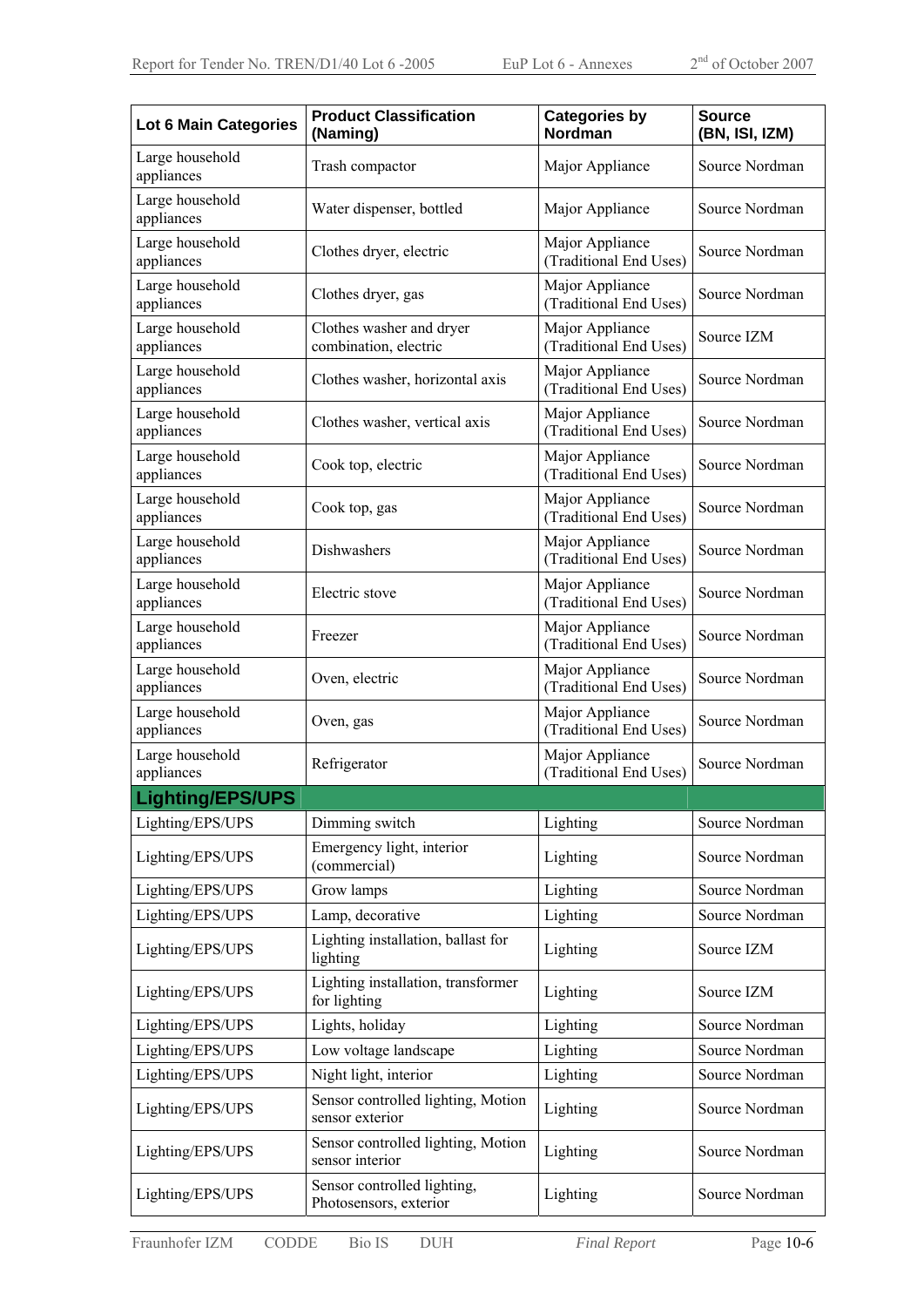| <b>Lot 6 Main Categories</b> | <b>Product Classification</b><br>(Naming)                        | <b>Categories by</b><br>Nordman    | <b>Source</b><br>(BN, ISI, IZM) |  |
|------------------------------|------------------------------------------------------------------|------------------------------------|---------------------------------|--|
| Lighting/EPS/UPS             | Timer, exterior                                                  | Lighting                           | Source Nordman                  |  |
| Lighting/EPS/UPS             | Timer, interior                                                  | Lighting                           | Source Nordman                  |  |
| Lighting/EPS/UPS             | Lighting, residential                                            | Lighting (Traditional<br>End Uses) | Source Nordman                  |  |
| Lighting/EPS/UPS             | Transformer, if not covered with<br>appliance                    | Power                              | Source IZM                      |  |
| Lighting/EPS/UPS             | Linear external power supply, if<br>not covered with appliance   | Power                              | Source IZM                      |  |
| Lighting/EPS/UPS             | Switched external power supply, if<br>not covered with appliance | Power                              | Source IZM                      |  |
| Lighting/EPS/UPS             | Power strip, Master / Slave                                      | Power                              | Source IZM                      |  |
| Lighting/EPS/UPS             | Power strip, illuminated switch                                  | Power                              | Source IZM                      |  |
| Lighting/EPS/UPS             | Surge protector                                                  | Power                              | Source Nordman                  |  |
| Lighting/EPS/UPS             | Timer, general purpose                                           | Power                              | Source Nordman                  |  |
| Lighting/EPS/UPS             | Uninterruptible power supply<br>(UPS)                            | Power                              | Source Nordman                  |  |
| <b>HVAC&amp;water</b>        |                                                                  |                                    |                                 |  |
| HVAC&water                   | Air cleaner, mounted                                             | <b>HVAC</b>                        | Source Nordman                  |  |
| HVAC&water                   | Air cleaner, portable                                            | <b>HVAC</b>                        | Source Nordman                  |  |
| HVAC&water                   | Air conditioning, evaporative<br>cooler                          | <b>HVAC</b>                        | Source Nordman                  |  |
| HVAC&water                   | Ceiling fan                                                      | <b>HVAC</b>                        | Source Nordman                  |  |
| HVAC&water                   | Dehumidifier                                                     | <b>HVAC</b>                        | Source Nordman                  |  |
| HVAC&water                   | <b>Electric Towel Heaters</b>                                    | <b>HVAC</b>                        | Source IZM                      |  |
| HVAC&water                   | Exhaust fan                                                      | <b>HVAC</b>                        | Source Nordman                  |  |
| HVAC&water                   | Fan, portable                                                    | <b>HVAC</b>                        | Source Nordman                  |  |
| HVAC&water                   | Fan, rangehood                                                   | <b>HVAC</b>                        | Source Nordman                  |  |
| HVAC&water                   | Fan, whole house                                                 | <b>HVAC</b>                        | Source Nordman                  |  |
| HVAC&water                   | Fan, window                                                      | <b>HVAC</b>                        | Source Nordman                  |  |
| HVAC&water                   | Furnace fans                                                     | <b>HVAC</b>                        | Source Nordman                  |  |
| HVAC&water                   | Heating, fireplace electric                                      | <b>HVAC</b>                        | Source Nordman                  |  |
| HVAC&water                   | Humidifier                                                       | <b>HVAC</b>                        | Source Nordman                  |  |
| HVAC&water                   | Space heater, non-portable                                       | <b>HVAC</b>                        | Source IZM                      |  |
| HVAC&water                   | Space heater, portable (electric)                                | <b>HVAC</b>                        | Source Nordman                  |  |
| HVAC&water                   | Space heater, portable (non-<br>electric)                        | <b>HVAC</b>                        | Source Nordman                  |  |
| HVAC&water                   | Air conditioning, central                                        | HVAC (Traditional<br>End Uses)     | Source Nordman                  |  |
| HVAC&water                   | Air conditioning, heat pump                                      | HVAC (Traditional<br>End Uses)     | Source Nordman                  |  |
| HVAC&water                   | Air conditioning, room/wall                                      | HVAC (Traditional<br>End Uses)     | Source Nordman                  |  |
| HVAC&water                   | Heating, boiler                                                  | HVAC (Traditional<br>End Uses)     | Source Nordman                  |  |
| HVAC&water                   | Heating, furnace baseboard, floor<br>or wall unit                | HVAC (Traditional<br>End Uses)     | Source Nordman                  |  |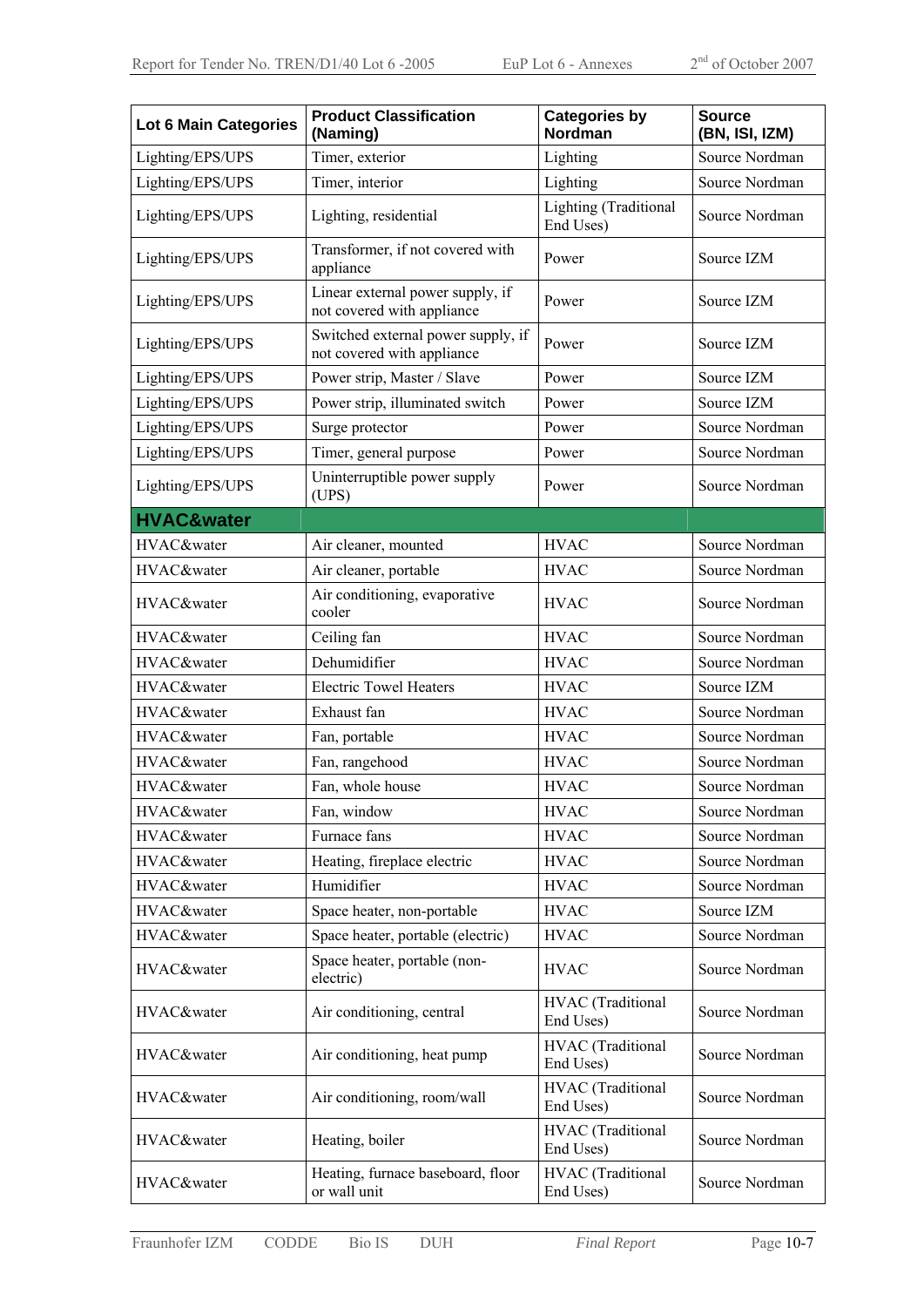| <b>Lot 6 Main Categories</b>   | <b>Product Classification</b><br>(Naming)                | <b>Categories by</b><br><b>Nordman</b>      | <b>Source</b><br>(BN, ISI, IZM) |  |
|--------------------------------|----------------------------------------------------------|---------------------------------------------|---------------------------------|--|
| HVAC&water                     | Heating, furnace central                                 | HVAC (Traditional<br>End Uses)              | Source Nordman                  |  |
| HVAC&water                     | Heating, heat pump                                       | HVAC (Traditional<br>End Uses)              | Source Nordman                  |  |
| HVAC&water                     | Heating, Electric Heating<br>(convection, night storage) | HVAC (Traditional<br>End Uses)              | Source IZM                      |  |
| HVAC&water                     | Water heating, instantaneous single<br>point of use      | Water heating                               | Source Nordman                  |  |
| HVAC&water                     | Water heating, point of use tank                         | Water heating                               | Source Nordman                  |  |
| HVAC&water                     | Water heating, electric                                  | Water heating<br>(Traditional End Uses)     | Source Nordman                  |  |
| HVAC&water                     | Water heating, gas                                       | Water heating<br>(Traditional End Uses)     | Source Nordman                  |  |
| HVAC&water                     | Water heating, heat pump                                 | Water heating<br>(Traditional End Uses)     | Source Nordman                  |  |
| HVAC&water                     | Water heating, other                                     | Water heating<br>(Traditional End Uses)     | Source Nordman                  |  |
| <b>Building Infrastructure</b> |                                                          |                                             |                                 |  |
| <b>Building Infrastructure</b> | Breaker, AFI                                             | Infrastructure                              | Source Nordman                  |  |
| <b>Building Infrastructure</b> | Breaker, GFCI                                            | Infrastructure                              | Source Nordman                  |  |
| <b>Building Infrastructure</b> | Detector, carbon monoxide                                | Infrastructure                              | Source Nordman                  |  |
| <b>Building Infrastructure</b> | Detector, smoke                                          | Infrastructure                              | Source Nordman                  |  |
| <b>Building Infrastructure</b> | Doorbell                                                 | Infrastructure                              | Source Nordman                  |  |
| <b>Building Infrastructure</b> | Fixed antenna amplifiers                                 | Infrastructure                              | Source IZM                      |  |
| <b>Building Infrastructure</b> | Garage door opener                                       | Infrastructure                              | Source Nordman                  |  |
| <b>Building Infrastructure</b> | <b>GFCI</b> outlet                                       | Infrastructure                              | Source Nordman                  |  |
| <b>Building Infrastructure</b> | InterCom /Door opener                                    | Infrastructure                              | Source ISI                      |  |
| <b>Building Infrastructure</b> | <b>ISDN NTBA</b>                                         | Infrastructure                              | Source ISI                      |  |
| <b>Building Infrastructure</b> | LNB (low noise block converter)                          | Infrastructure                              | Source IZM                      |  |
| <b>Building Infrastructure</b> | Utility meter                                            | Infrastructure                              | Source Nordman                  |  |
| <b>Building Infrastructure</b> | Wire losses                                              | Infrastructure                              | Source Nordman                  |  |
| <b>Building Infrastructure</b> | <b>CCTV</b>                                              | Security                                    | Source IZM                      |  |
| <b>Building Infrastructure</b> | Security system                                          | Security                                    | Source Nordman                  |  |
| <b>Other</b>                   |                                                          |                                             |                                 |  |
| Other                          | Aquarium                                                 | Hobby / leisure                             | Source Nordman                  |  |
| Other                          | Home trainer                                             | Hobby / leisure                             | Source IZM                      |  |
| Other                          | Kiln                                                     | Hobby / leisure                             | Source Nordman                  |  |
| Other                          | Pool                                                     | Hobby / leisure                             | Source Nordman                  |  |
| Other                          | Reclining chair                                          | Hobby / leisure                             | Source IZM                      |  |
| Other                          | Sauna, electric                                          | Hobby / leisure                             | Source Nordman                  |  |
| Other                          | Spa/hot tub                                              | Hobby / leisure                             | Source Nordman                  |  |
| Other                          | Charger, hedge trimmer                                   | <b>Outdoor Appliances</b>                   | Source Nordman                  |  |
| Other                          | Charger, weed trimmer                                    | <b>Outdoor Appliances</b><br>Source Nordman |                                 |  |
| Other                          | Coil, snow melting                                       | <b>Outdoor Appliances</b>                   | Source Nordman                  |  |
| Other                          | Grill, outdoor                                           | <b>Outdoor Appliances</b>                   | Source Nordman                  |  |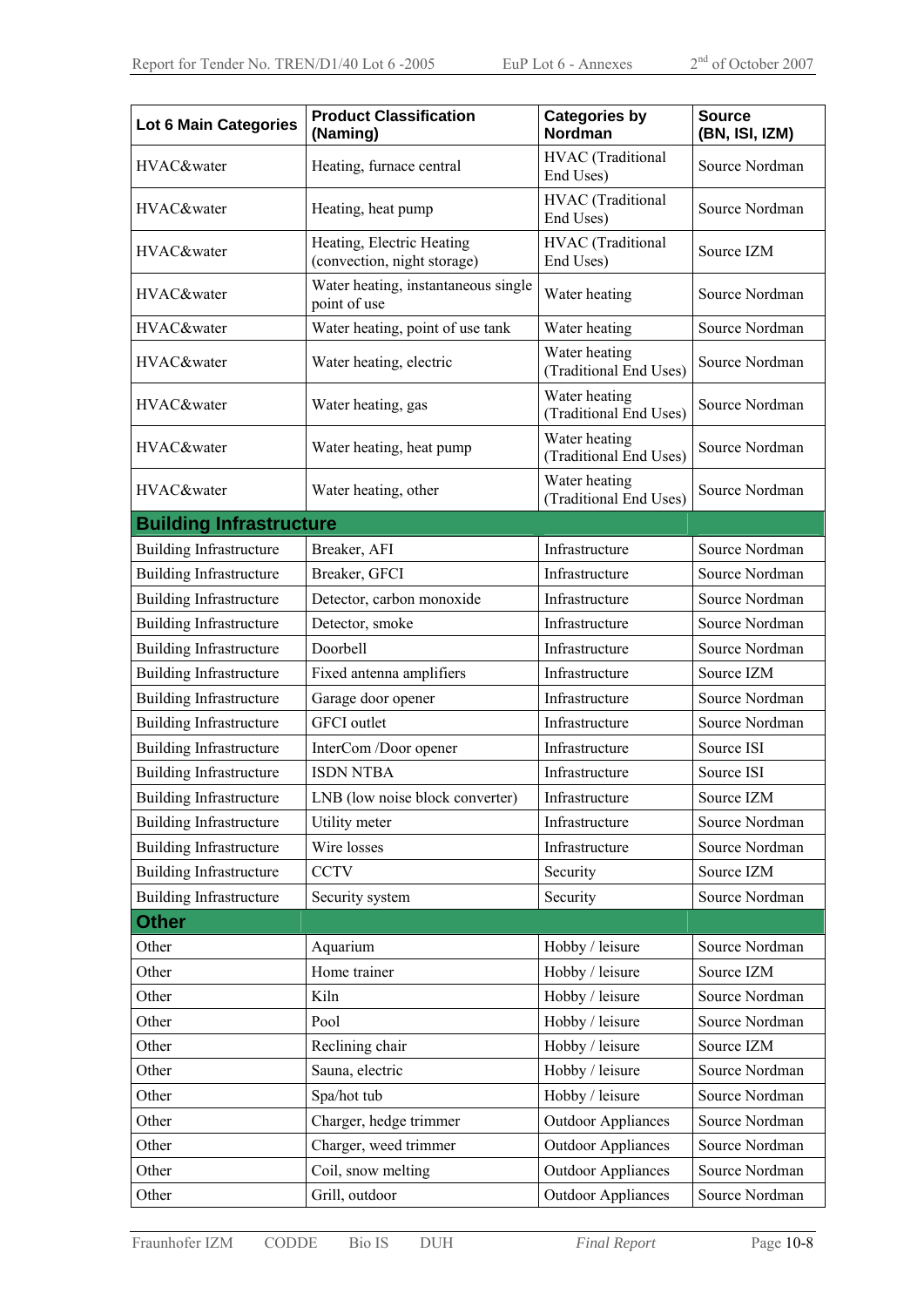| Lot 6 Main Categories | <b>Product Classification</b><br>(Naming)      | <b>Categories by</b><br><b>Nordman</b> | <b>Source</b><br>(BN, ISI, IZM) |  |
|-----------------------|------------------------------------------------|----------------------------------------|---------------------------------|--|
| Other                 | Lawn mower                                     | <b>Outdoor Appliances</b>              | Source Nordman                  |  |
| Other                 | Timer, irrigation                              | <b>Outdoor Appliances</b>              | Source Nordman                  |  |
| Other                 | Electric toys, mains connected                 | Toys                                   | Source IZM                      |  |
| Other                 | Electric toys, battery operated                | Toys                                   | Source IZM                      |  |
| Other                 | Electric toys, std. rechargeable<br>batteries  | Toys                                   | Source IZM                      |  |
| Other                 | Electric toys, special batt. pack +<br>charger | Toys                                   | Source IZM                      |  |
| Other                 | Electric toys, autarkic e.g. solar             | Toys                                   | Source IZM                      |  |
| Other                 | Non electric toys - e.g. gas<br>powered        | Toys                                   | Source IZM                      |  |
| Other                 | Adding machine                                 | Business equipment                     | Source Nordman                  |  |
| Other                 | Pencil sharpener                               | <b>Business equipment</b>              | Source Nordman                  |  |
| Other                 | Shredder                                       | Business equipment                     | Source Nordman                  |  |
| Other                 | Stapler                                        | Business equipment                     | Source Nordman                  |  |
| Other                 | Typewriter                                     | Business equipment                     | Source Nordman                  |  |
| Other                 | Auto engine heater                             | Transportation                         | Source Nordman                  |  |
| Other                 | Car, wheelchair or golf cart                   | Transportation                         | Source Nordman                  |  |
| Other                 | <b>Bicycle</b> light                           | utility                                | Source Nordman                  |  |
| Other                 | Charger, battery                               | utility                                | Source Nordman                  |  |
| Other                 | Floor polisher                                 | utility                                | Source Nordman                  |  |
| Other                 | Infant monitor, receiver                       | utility                                | Source Nordman                  |  |
| Other                 | Infant monitor, transmitter                    | utility                                | Source Nordman                  |  |
| Other                 | Pet fence                                      | utility                                | Source Nordman                  |  |
| Other                 | Power tool                                     | utility                                | Source Nordman                  |  |
| Other                 | Power tool, cordless                           | utility                                | Source Nordman                  |  |
| Other                 | Pump, sump                                     | utility                                | Source Nordman                  |  |
| Other                 | Pump, well                                     | utility                                | Source Nordman                  |  |
| Other                 | Fountain, indoor                               | Other<br>Source Nordman                |                                 |  |
| Other                 | adjustable bed                                 | Other                                  | Source IZM                      |  |
| Other                 | Waterbed                                       | Other                                  | Source Nordman                  |  |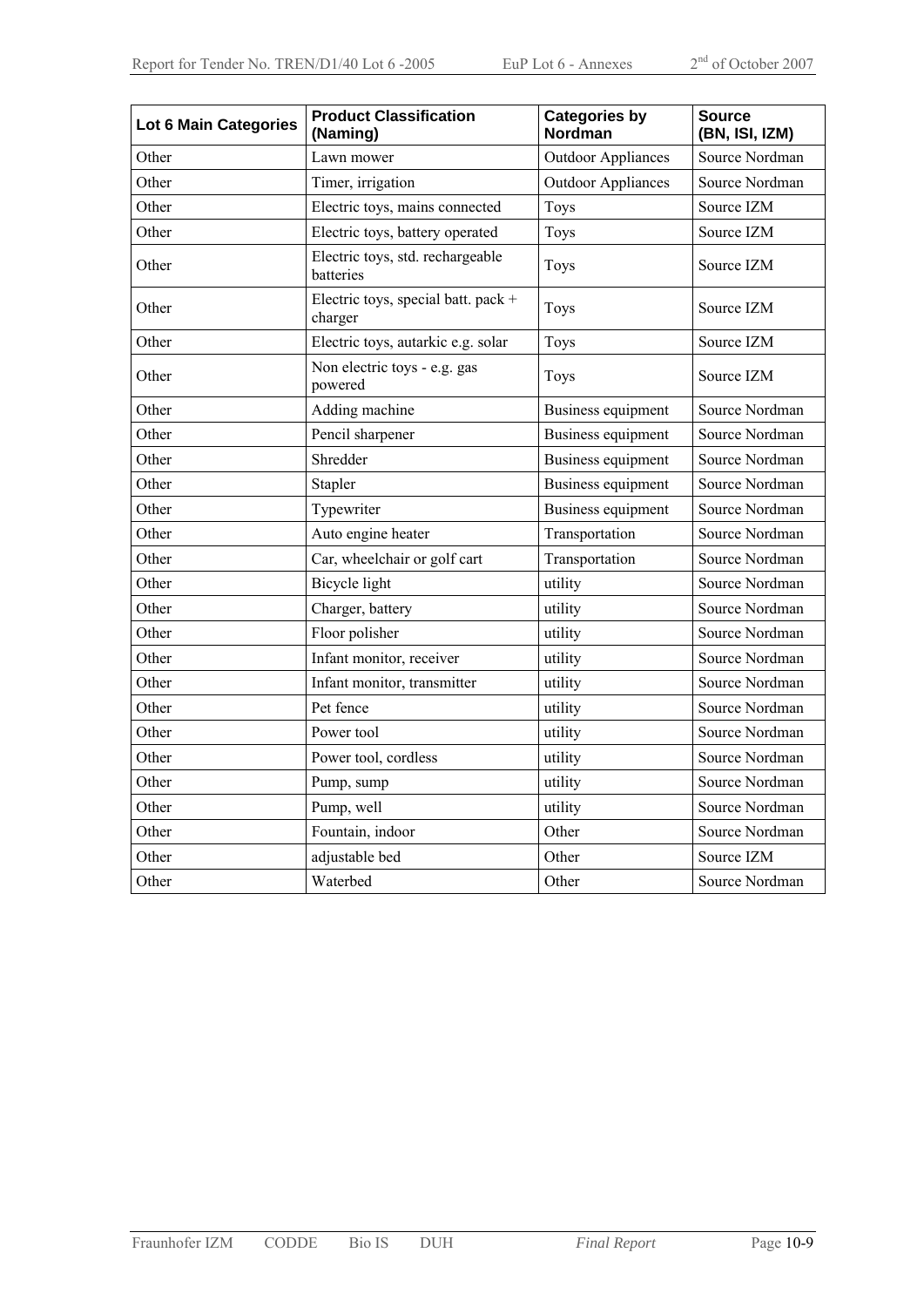#### **Australian proposal for product list**

The following list of products was published in Australia for comments in January 2007. It is an attempt to define a basket of products (divided into core basket and secondary basket) for which the standby development could be tracked more reliably over the years. It might also internationally be used to analyse country differences – if national product data is available on a comparable basis.

This would necessitate tracking market data (or household penetration rates) together with the average power consumption per product entry.

### *Basket of Core Products (14)*

- **Major Appliances (2)**
- clothes washers
- microwave ovens electronic

#### **Home Entertainment Products (6)**

- televisions CRT (conventional)
- televisions LCD
- televisions plasma
- portable stereos
- integrated stereos
- Digital Video Disc players (DVDs)

#### **Office Equipment (5)**

- computer monitors CRT
- computer monitors LCD
- computer printers laser black and white
- computer printers inkjet
- multi-function devices (MFDs combination scanner, printer and fax)

#### **Other Equipment (1)**

• external power supplies (no load in addition to equipment powered)

### *Basket of Secondary Products (another 29)*

- **Major Appliances (6)**
- clothes dryers
- dishwashers
- clothes washer/dryer combination units
- air conditioners (any type with a single phase power plug typically only window wall types)
- instantaneous (non storage) gas water heaters (with electronic ignition)
- microwave ovens manual timer

#### **Home Entertainment Products (8)**

- televisions rear projection
- set top boxes (including variations digital/analogue tuners, hard drive)
- DVD recorders without hard drive (digital/analogue tuner)
- DVD recorders with hard drive (digital/analogue tuner)
- DVD/VCR combinations
- Video Cassette Recorders
- audio visual receivers (home theatre)
- subwoofers

#### **Office Equipment (15)**

- computers (off mode only)
- computer speakers
- computer printers laser colour
- computer printers inkjet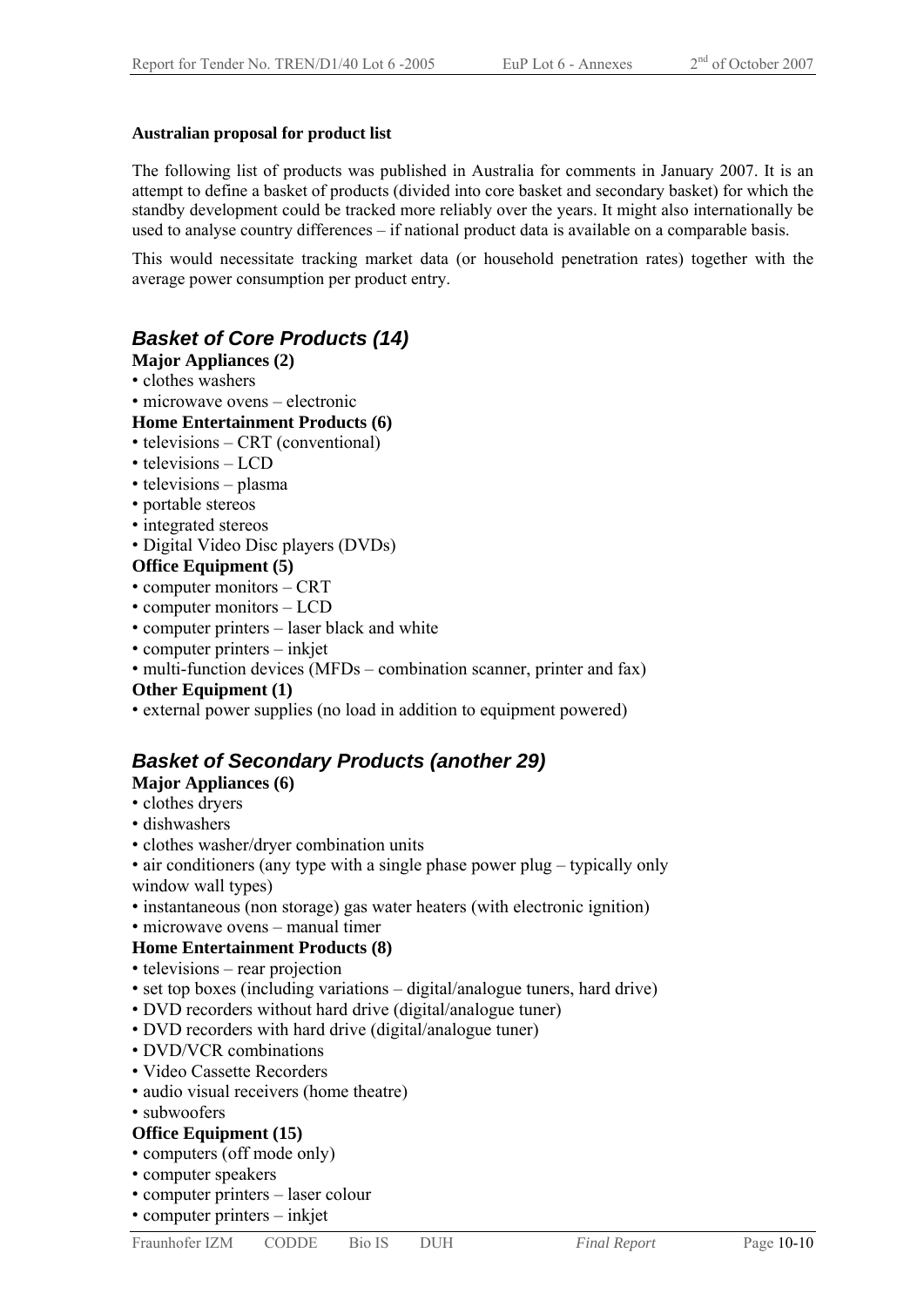- network switches (including hubs)
- routers
- DSL or ADSL modems
- scanners
- facsimiles (fax machines)
- photocopiers black and white (categorise by copy speed)
- photocopiers colour (categorise by copy speed)
- telephone answering machines
- cordless phones primary base station
- cordless phones secondary base station
- cordless phones with answering machine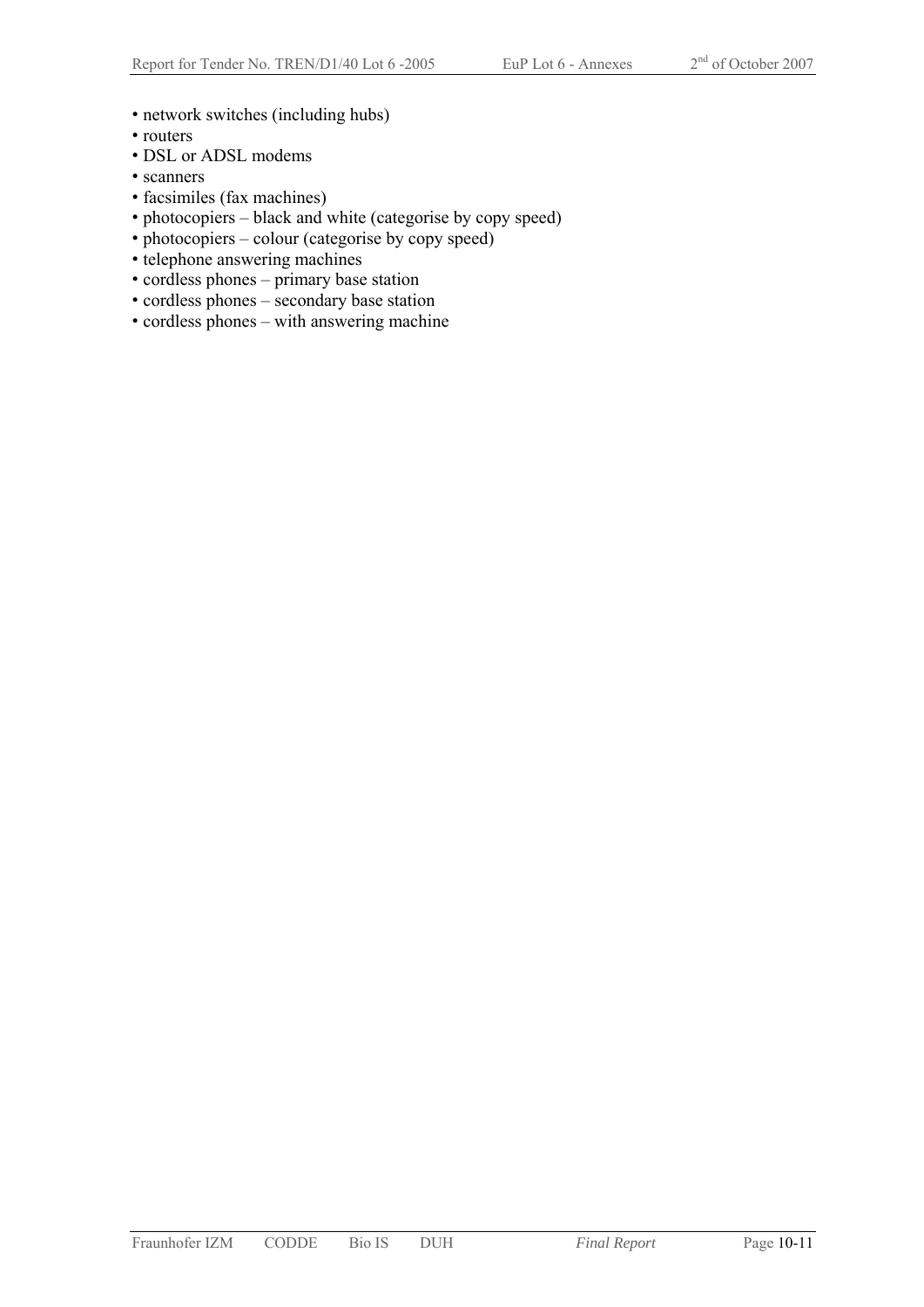### **Annex 1-2: International and European test standards (Task 1.2)**

This annex introduces the International and European test standards related to standby and off modes.

#### **EN 62301: Household electrical appliances – Measurement of standby power**

Adapted from IEC 62301 (2005) standard of the same name, it specifies methods of measurement of electrical power consumption in standby mode. It provides general conditions for measurements (configuration of the tested equipment, environment, power supply, supply-voltage waveform, power measurement accuracy, testing instrumentation, number of tests, and time of measurement) and the test procedure.

#### **EN 62018: Power consumption of information technology equipment - Measurement methods (2004)**

Adapted from IEC 62018 (2003) standard of the same name, it specifies methods of measurement of electrical power consumption in different modes during the use phase of information technology equipment (ITE). It also provides general conditions for measurement (configuration of the tested equipment, environment, power supply, supply-voltage waveform, power measurement accuracy, testing instrumentation, and time of measurement) and the test procedure.

#### **EN 62087: Methods of measurement for the power consumption of audio video and related equipment (2005)**

Adapted from IEC 62087 (2002) standard of the same name, it specifies methods of measurement of electrical power consumption of audio video and related equipment. It also provides general conditions for measurement (configuration of the tested equipment, environment, power supply, supply-voltage waveform, power measurement accuracy, number of relevant digits, testing instrumentation, and time of measurement) and the test procedure.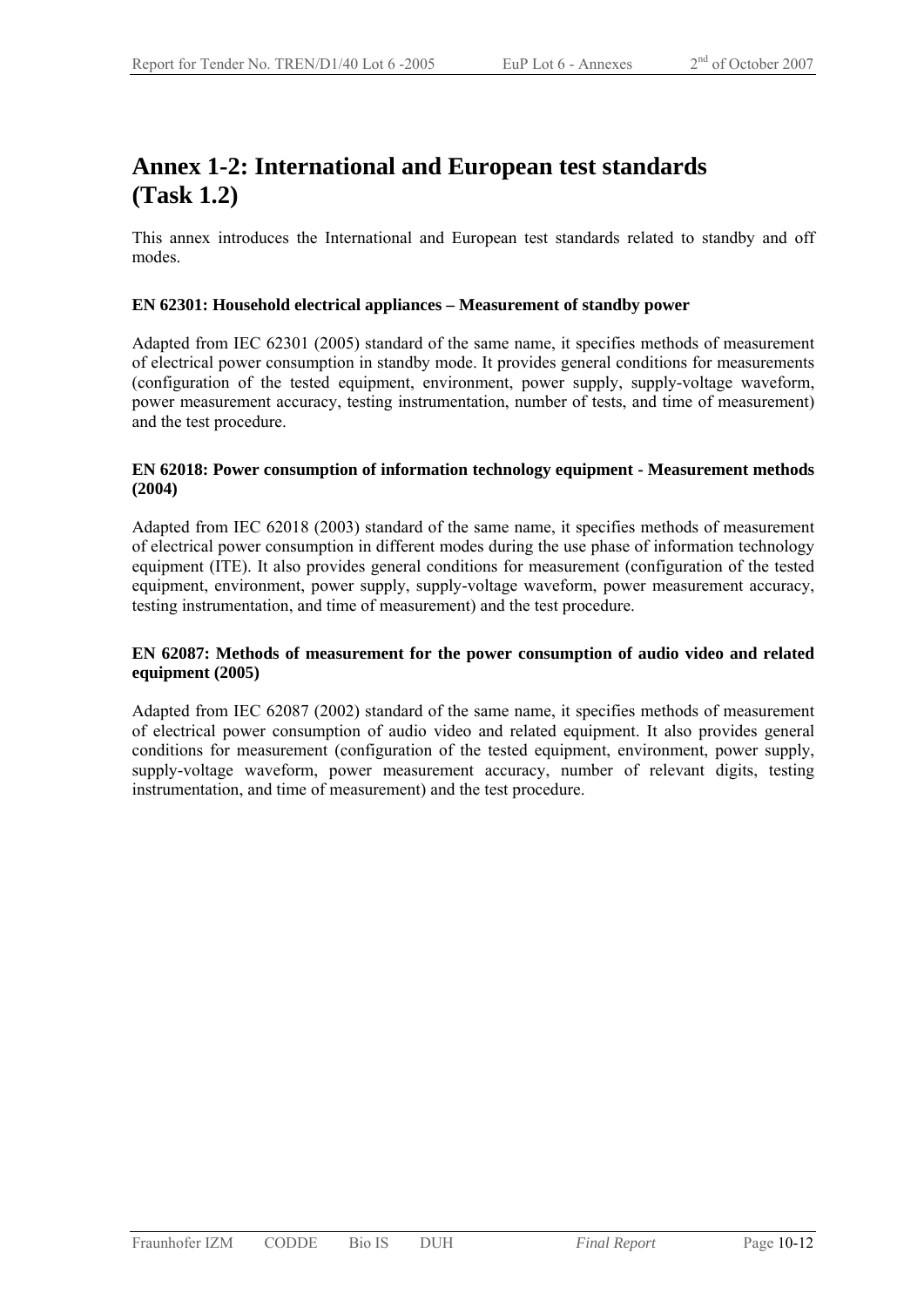### **Annex 1-3: Other test procedures (Task 1.2)**

This annex introduces the recognised test procedures which are not standards but test procedures established in the framework of an ecolabelling program or in the framework of manufacturer agreements for examples.

#### **Energy Star test procedures**

Energy Star is a joint program introduced in 1992 by the U.S. Environmental Protection Agency and the U.S. Department of Energy. It aims at saving money and protecting the environment through energy efficient products and practices. This American Energy Star Program was then extended to other countries [Energy Star].

**Each Energy Star label provides or refers to a test procedure**. The products covered by Energy Star are classified in more than forty product families grouped in 8 main categories. Three categories representing eleven product families, dealing with standby and off-mode losses are listed below:

Most of the Energy Star labels

- give a **standby definition** related to energy consumption and functionality of products,
- give **limit values** for each product family, and
- define or refer to a test methodology for standby power consumption measurements.

Among the eleven Energy Star product families identified earlier, some refer to IEC standards:

- **IEC 62301 is used as reference** directly or indirectly (through another document, which themselves refers to IEC 62301) for all or part of the test protocol and or for all or part of the test conditions, **(**six product families: Battery chargers – Room air cleaners – External power supplies – Computers – Computer monitors – Imaging equipments).
- **IEC 107-1** (IEC 107- 1:1997, "Recommended methods of measurement on receivers for television broadcast transmissions, Part 1: General considerations - Electrical measurements other than those at audio-frequencies") **is used as reference for conditions of test of external speaker terminals**, (three product families: Consumer audio and DVD products – Cordless phones – TVs, VCRs, DCR TVs with POD slots, combination units, television monitors, and component television units).
- **IEC 555** ("Disturbances in supply systems caused by household appliances and similar electrical equipment") **is used as reference for conditions related to testing equipment**, (three product families: Consumer audio and DVD products – Cordless phones – TVs, VCRs, DCR TVs with POD slots, combination units, television monitors, and component television units).
- **No IEC standards are used as reference** for two product families (Dishwashers Water coolers).

In summary, IEC 62301 is used as a reference by a majority of the Energy Star test procedures for standby power consumption measurements, except the audio/video segment and cordless phones.

#### **ECMA test procedures: Technical report / 70: Product-related environmental declaration (2004)**

This technical report of the European Computer Manufacturer Association (ECMA) specifies standby and off-mode definitions. It does not specify a test procedure but it specifies that **Energy**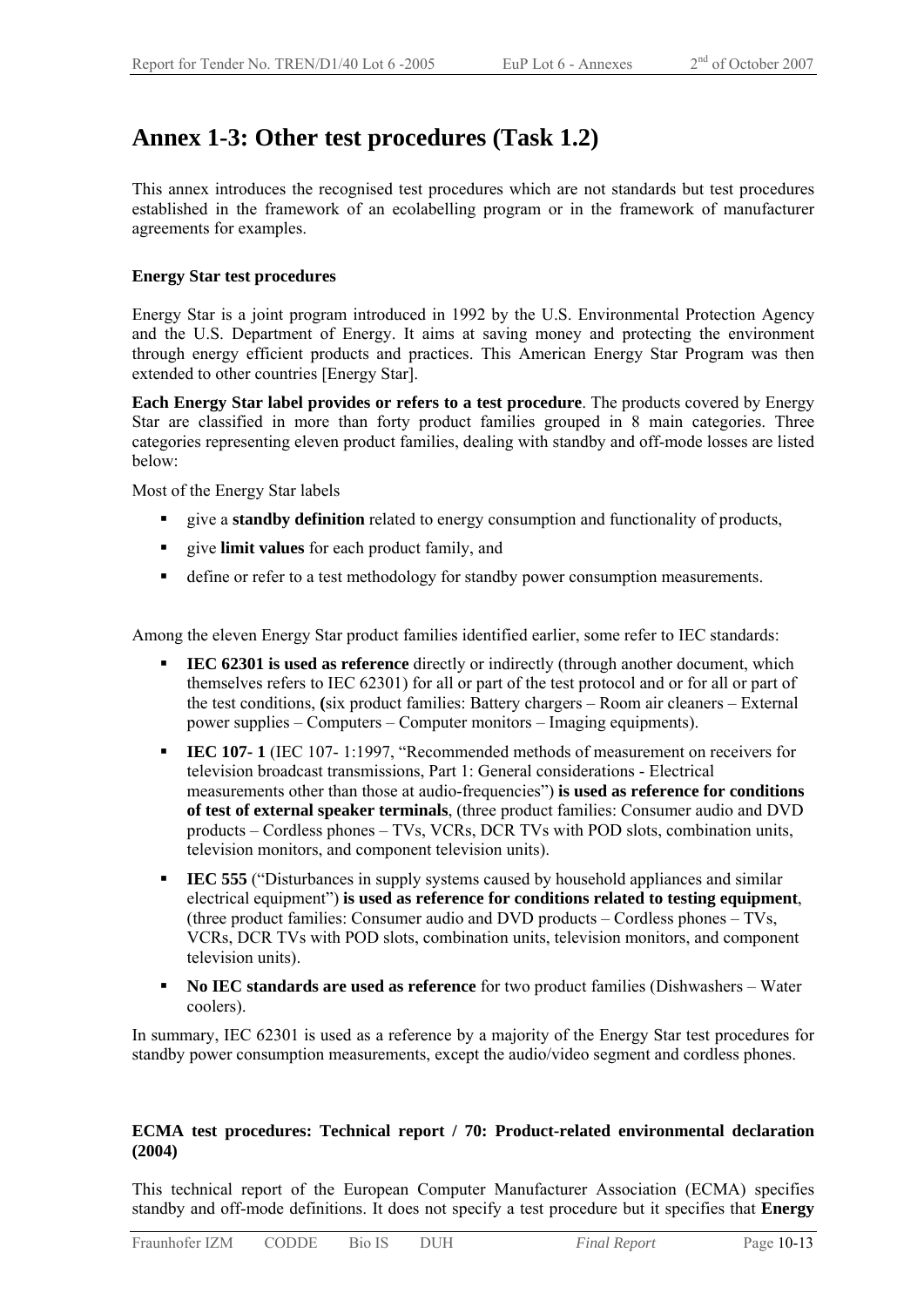**Star** programme may be used as reference **for all types of products** (**except TV sets** where the **IEC 62087:2002** should be used) and if suppliers do not follow the above mentioned protocols, they shall identified the applied test protocols in the designed section of the product declaration.

#### **FEMP: Guidelines for measurement of standby power use (in response to executive order 13221) (2002)**

The American Federal Energy Management Program (FEMP) is dedicated to help federal purchasers to identify efficient products, to provide model language for specifying efficient products in capital projects and service contracts, and to give buyers advice on everyday procurement decisions. This particular document of the FEMP specifies a standby definition and a test protocol for products non-covered by Energy Star specifications.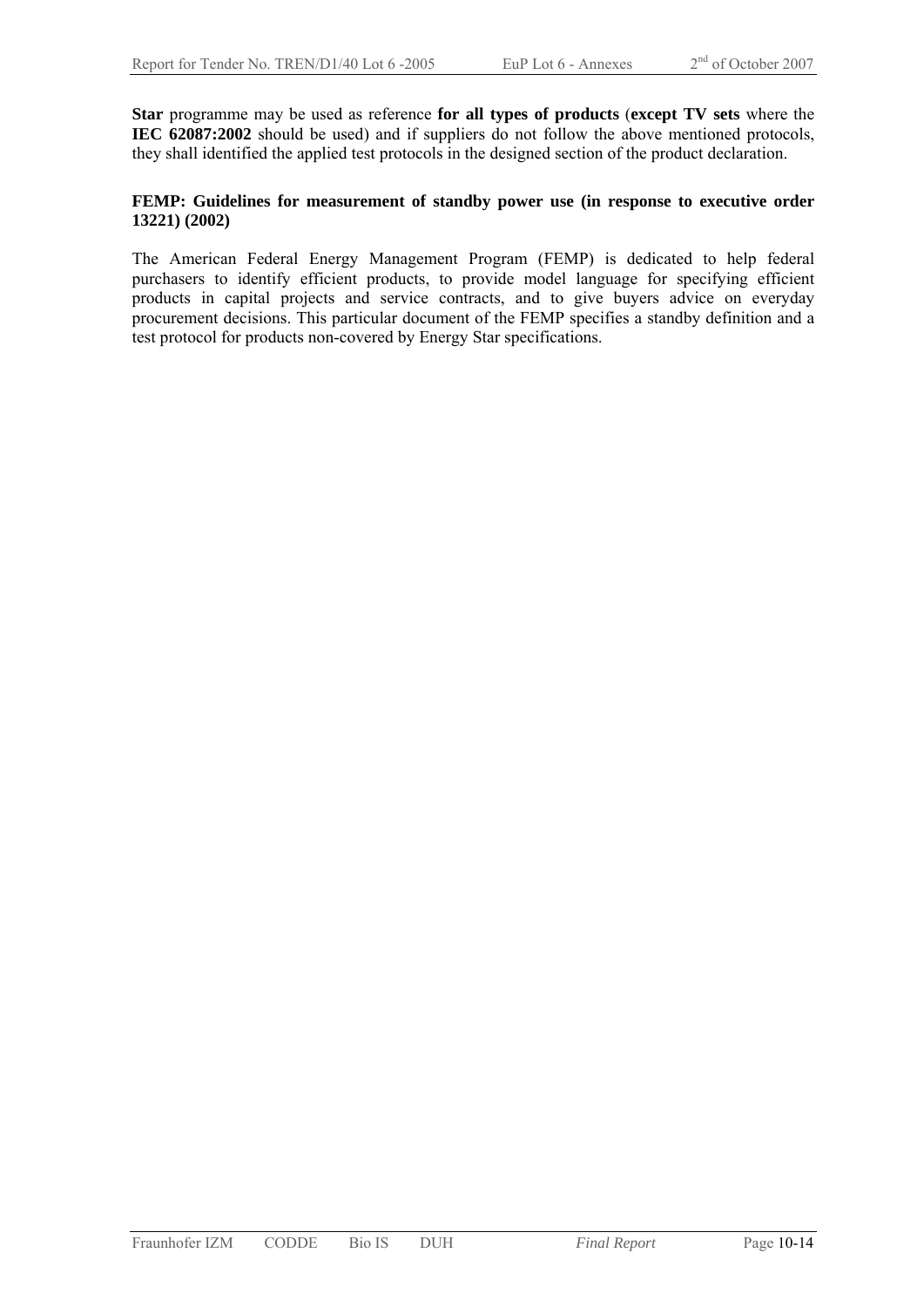### **Annex 1-4: Detailed comparison of the parameters extracted from the main test standards. (Task 1.2)**

The parameters exposed in the following documents will be compared in this annex.

- EN 62301: Household electrical appliances Measurement of standby power,
- EN 62018: Power consumption of information technology equipment Measurement methods,
- EN 62087: Methods of measurement for the power consumption of audio video and related equipment,
- Energy Star Program Requirement (ESPR) for room air cleaners,
- **ESPR** for water coolers,
- ESPR for consumer audio and DVD products,
- **ESPR** for cordless phones,
- ESPR for TVs, VCRs, DCR TVs with POD slots, combination units, television monitors, and component television units,
- ESPR for computer monitors,
- ESPR for computers Final Draft that will be effective on  $20^{th}$  July 2007.
- FEMP: Guidelines for measurement of standby power use.

#### ► *Configuration of the tested equipment*

After analysing the documents listed above, with the exception of standard EN 62087, the configuration of the tested equipment imposed are the same: the equipment must be in a configuration representative of its typical utilisation.

Configuration refers to which hardware / software parts and versions are tested as a unit and which settings are "configured" before the test. ESPR for computers also add some system requirements, as in the configuration of the equipment that "the unit under test must be connected to an Ethernet network switch capable of the unit under test highest and lowest network speeds."

#### ► *Environment*

#### *Ambient temperature*

After analysing these documents, it seems that  $23 \pm 4$  °C could be a good compromise. (Some of these documents also specified the case where a (range of) temperature is given by the manufacturer but do not include the temperature range specified by the test procedure.)

#### *Air speed*

For documents IEC 62301, ESPR for room air cleaners, air speed shall be  $\leq 0.5$  m/s. For document FEMP: Guidelines for measurements of standby power use, air speed shall be 0.5 m/s. For document ESPR for water coolers, air speed must be natural. For other documents air speed is not specified.

#### *Humidity*

The document ESPR for computer monitors requires a relative humidity between 30 and 80 % and the ESPR for computers requires a relative humidity from 10 to 80 %. For other documents humidity is not specified.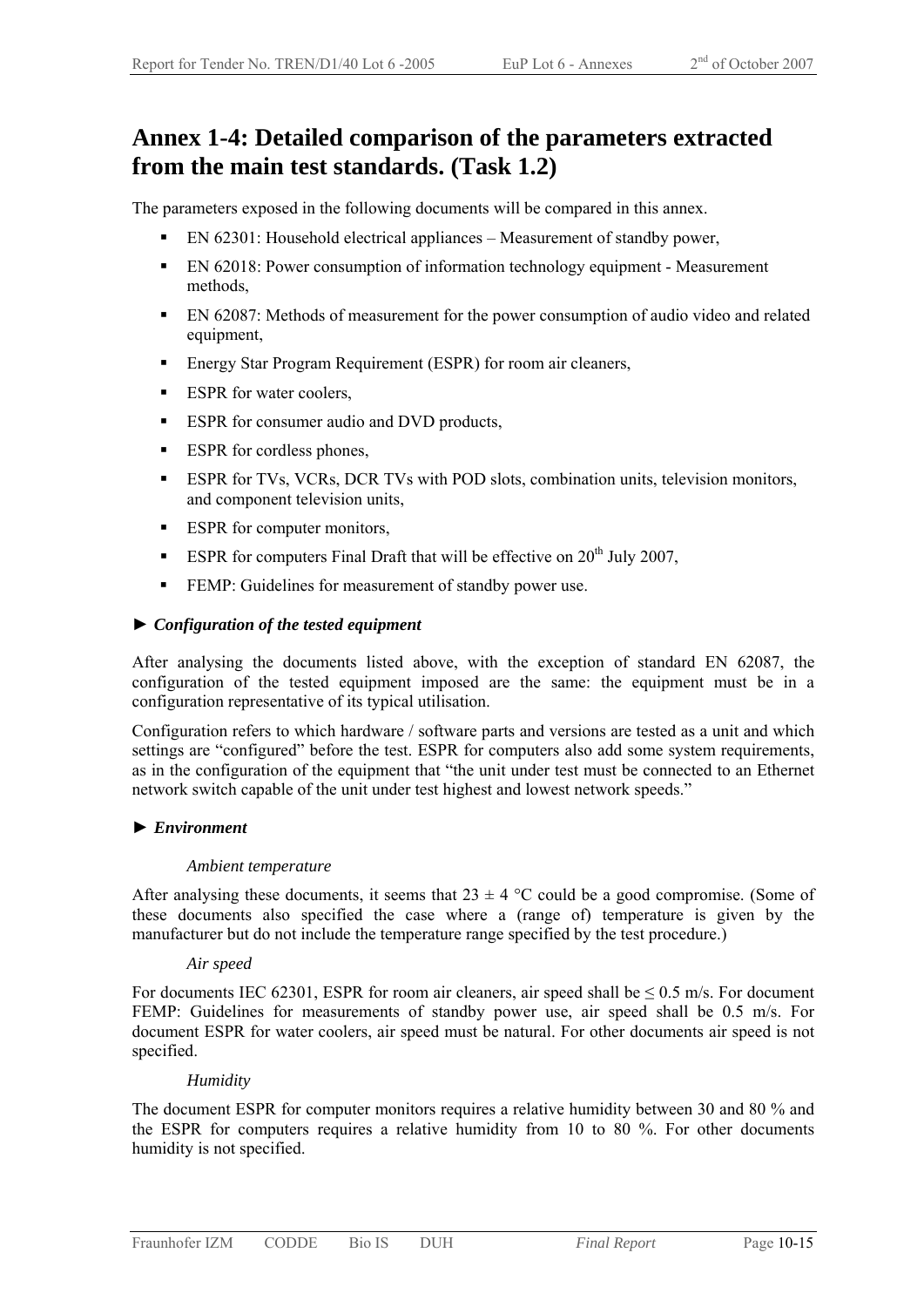#### *Network connection*

The ESPR for computers adds this parameter: "The network connection must be live during all tests".

#### *Time allowed to the equipment to stabilise before measurement (equilibration time)*

Most of the test procedures specify a time allowed to the equipment to stabilise before measurement, indeed in most cases the power consumption is not steady just after the equipment enter a mode (active, standby or off). The document IEC 62301 distinguishes two cases: where the value is steady (variation of less than 1 % over three minutes) or not steady. The time allocated to the equipment to stabilise should be at five minutes even for the steady case. For the non-steady case no minimum stabilizing time is given. In the ESPR document for room air cleaners, the equipment is allowed to stabilise for at least five minutes before the measurement. In ESPR documents for consumer audio and DVD products (TVs, VCRs, DCR TVs with POD slots, combination units, TV monitors, and component TV units), the measurement is performed after the unit reaches operating temperatures and the readings on the power meter stabilise (approximately 90 minutes). In ESPR document for cordless phones, the measurement is performed after the unit reaches operating temperatures and the readings on the power meter stabilise (this time may vary depending on the product). In ESPR document for computer monitors, the measurement is performed after a warm up time of at least 20 minutes. In IEC 62018, the measurement is performed for minimum one minute after the equipment enters standby mode. For IEC 62087, the measurement is performed 15 minutes after the equipment enters standby mode. In ESPR document for water coolers, FEMP guidelines, and ESPR for computers, for measurements of standby power use, no time of warm up is specified.

#### *Duration of measurement*

IEC 62301 distinguishes two cases: where the power consumption value is steady or not steady. The time of measurement is not specified in the first case and in the second case it must be at least three minutes or one or more full "standby operation cycles". In ESPR document for room air cleaners, time of measurement is at least five minutes. In IEC 62087, ESPR for consumer audio and DVD products, ESPR for cordless phones, ESPR for TVs, VCRs, DCR TVs with POD slots, combination units, TV monitors, and component TV units, and ESPR for computer monitors, time of measurement shall be sufficiently long to measure correct average value. In FEMP document (Guidelines for measurements of standby power use), time of measurement shall be not less than five minutes, as long as needed to achieve a resolution of  $\pm$  0.1 W in the calculation of average power use and is calculated as following:

Minimum duration (in minutes) = [meter resolution (Wh) / required accuracy (W)]  $\times$  60 (min/h).

In ESPR document for water coolers, the energy consumed is measured in a 24 hour period. In ESPR document for computers, the time of measurement of standby mode is a five minutes period, (during that five minutes period true power values are recorded every second in order to get an average value). In IEC 62018, no measurement time is specified.

#### ► *Test instrumentation*

Depending on the standard, the characteristics of test instrumentation that are required include accuracy, resolution, crest factor rating, bandwidth, period of calibration, and line impedance.

The most complete documents regarding these aspects are ESPR documents for consumer audio and DVD products, ESPR for cordless phones, and ESPR for TVs, VCRs, DCR TVs with POD slots, combination units, TV monitors, and component TV units. However, IEC 62018 and the ESPR document for computers are easier to understand.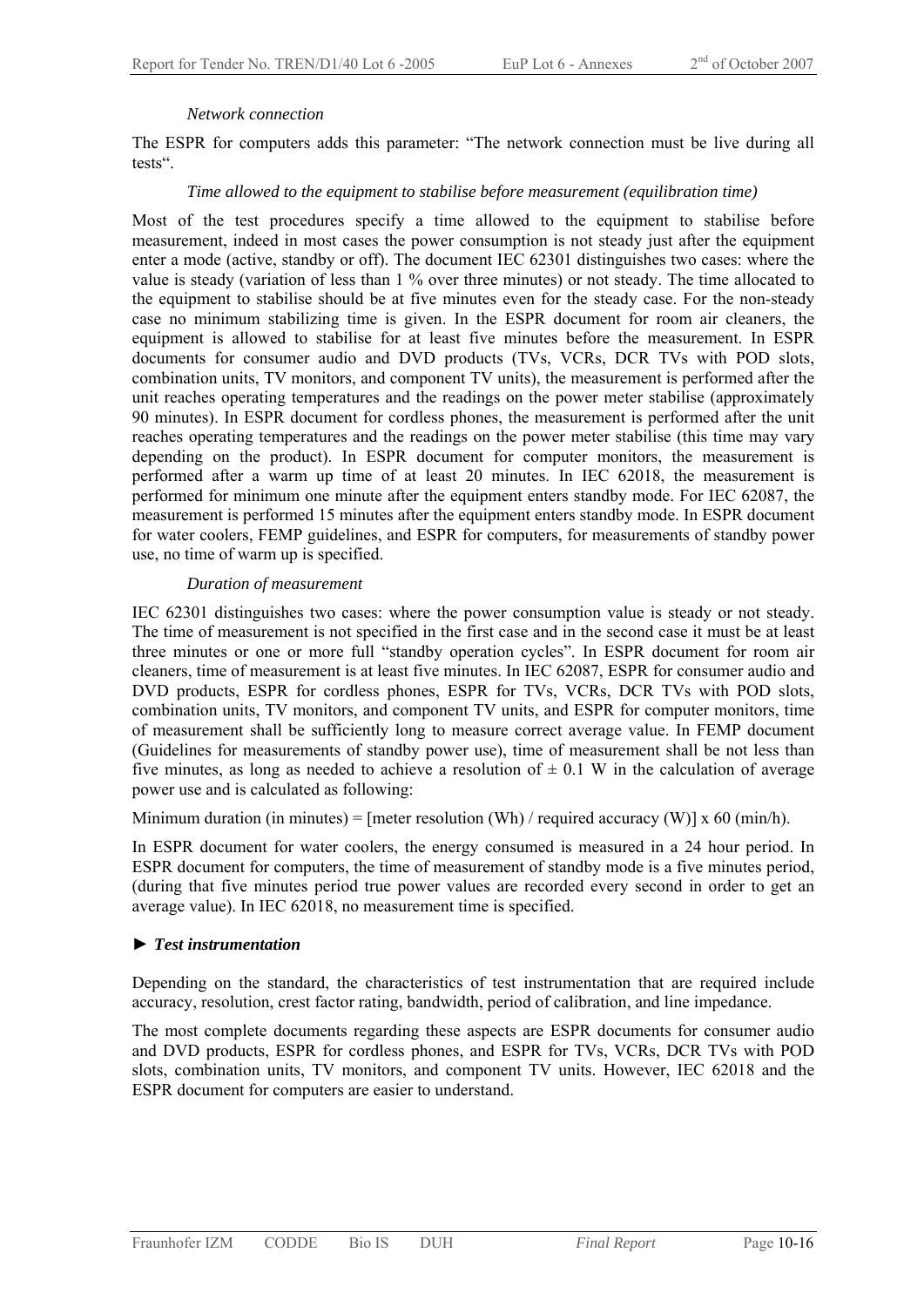#### ► *Number of relevant digits*

In ESPR document for room air cleaners, test results must be rounded to the second decimal place. In ESPR documents for consumer audio and DVD products, ESPR for cordless phones, ESPR for TVs, VCRs, DCR TVs with POD slots, combination units, TV monitors, and component TV units, the percent of uncertainties tolerated is  $+ 10\%$  / - 0%. In ESPR document for computer monitors, a steady value (variation of less than 1 % over three minutes) is required. In FEMP document, the average power consumption is rounded to the nearest 0.1 W. In IEC 62087, the number of relevant digits is related to the accuracy of the measurements. In IEC 62301, IEC 62018, and ESPR for computers and ESPR for water coolers, no number of relevant digits or percent of uncertainty is specified.

It seems that the most demanding document is the document ESPR for room air cleaners.

#### ► *Power supply*

Depending on the document the characteristics of power supply that are required include voltage, total harmonic distortion, and frequency.

All documents unless the ESPR for room air cleaners are really complete regarding this aspect.

#### ► *Number of units required for test*

Only the ESPR document for computer monitors specifies this point.

#### ► *Number of test per equipment*

Only IEC 62301 and FEMP Guidelines for measurements of standby power use specify this point.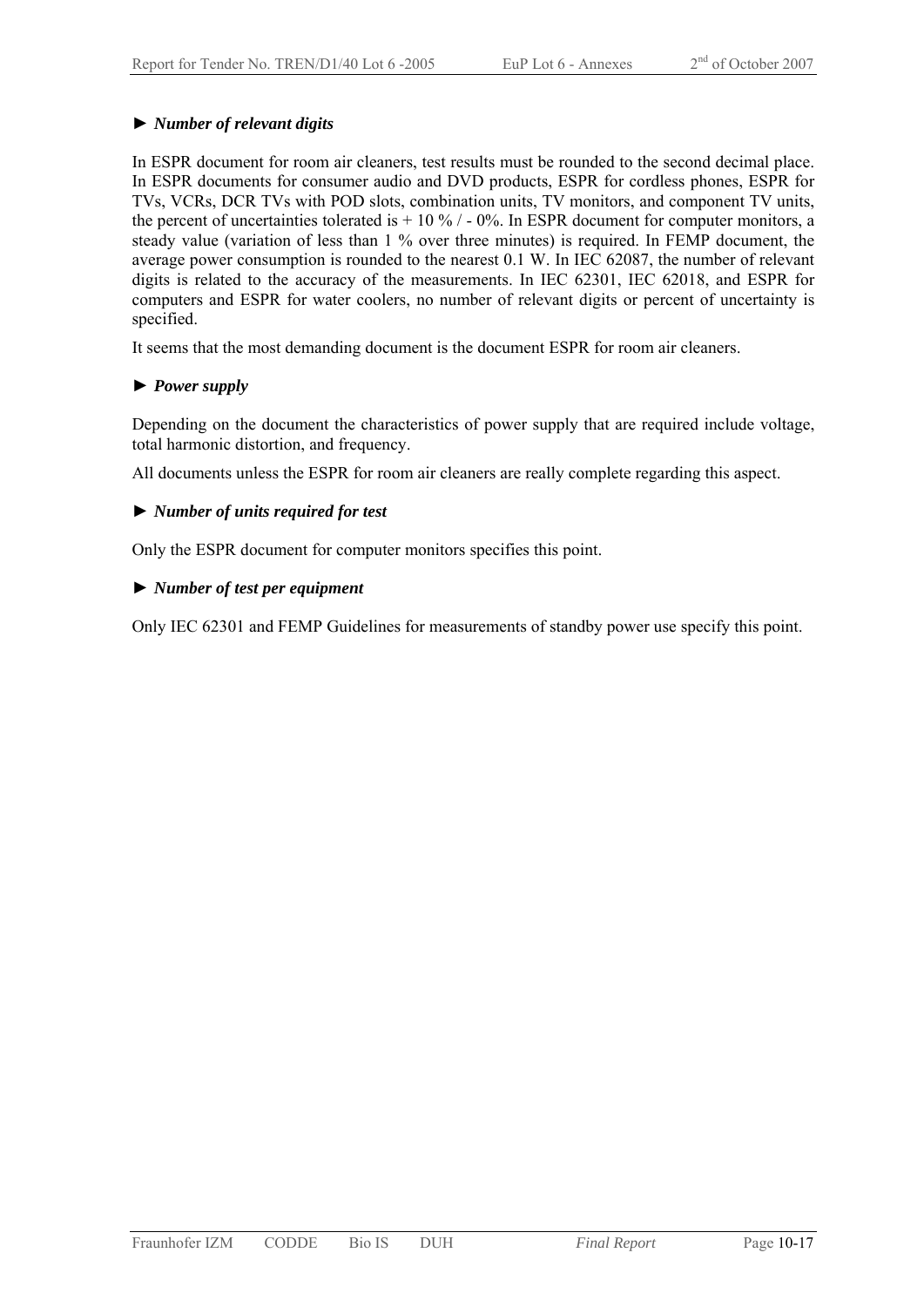### **Annex 1-5: Mandatory requirements on standby and off-modes power consumption. (Task 1.3)**

This annex describes the documents which provide mandatory standby and off mode power consumption requirements.

#### **Executive order 13221: Energy efficient standby power devices (31/07/01)**

Through this document the American president ordered that **each American (executive) agency**, when it purchases commercially available, off-the-shelf products that use external standby power devices, or that contain an internal standby power function, **shall purchase products that use no more than one watt in their standby power consuming mode**. If such products are not available, agencies shall purchase products with the lowest standby power wattage. Agencies shall adhere to these requirements, when life-cycle cost-effective and practicable and where the relevant products utility and performance are not compromised as a result. By December 31, 2001, and on an annual basis thereafter, the Department of Energy, in consultation with the Department of Defense and the General Services Administration, shall compile a preliminary list of products to be subject to these requirements. The Department of Energy shall finalise the list and may remove products considered inappropriate for listing. Independent agencies are also encouraged to comply with the provisions of this order.

#### **FEMP: Federal Energy Management Program [US FEMP 2]**

**The "American energy policy act"** of 2005 (P.L. 109-58) **require federal buyers to purchase Energy Star®-qualified** (see Section 1.3.2.2.1) **or FEMP designated products**. FEMP helps federal purchasers to identify efficient products, provides model language for specifying efficient products in capital projects and service contracts and gives buyers advice on everyday procurement decisions. FEMP publishes a series of *Purchasing Specifications for Energy-Efficient Products*.

#### **New Direction for Energy Independence, National Security, and Consumer Protection Act**

In this American law (see also Section 1.3.1.1) definitions for standby, active and off mode are given [GovTrack.us 2007]:

- The term 'active mode' means the condition in which an energy using product is connected to a mains power source, has been activated, and provides one or more main functions.
- The term 'off mode' means the condition in which an energy using product is connected to a mains power source and is not providing any standby or active mode function.
- The term 'standby mode' means the condition in which an energy using product is connected to a mains power source and offers one or more of the following user oriented or protective functions:
	- (I) To facilitate the activation or deactivation of other functions (including active mode) by remote switch (including remote control), internal sensor, or timer.
	- (II) Continuous functions, including information or status displays (including clocks) or sensor-based functions.

#### **Energy conservation Law**

This Japanese law stipulates manufacturers' judgment standards as an **obligation** to make efforts **to reduce energy consumption in the household and private transport sectors**. To reach this aim, **the law prescribed the creation of the Top Runner Program**. This program allows reducing energy consumption in the household and private transport sectors by improving the energy efficiency in the use phase of the selected products.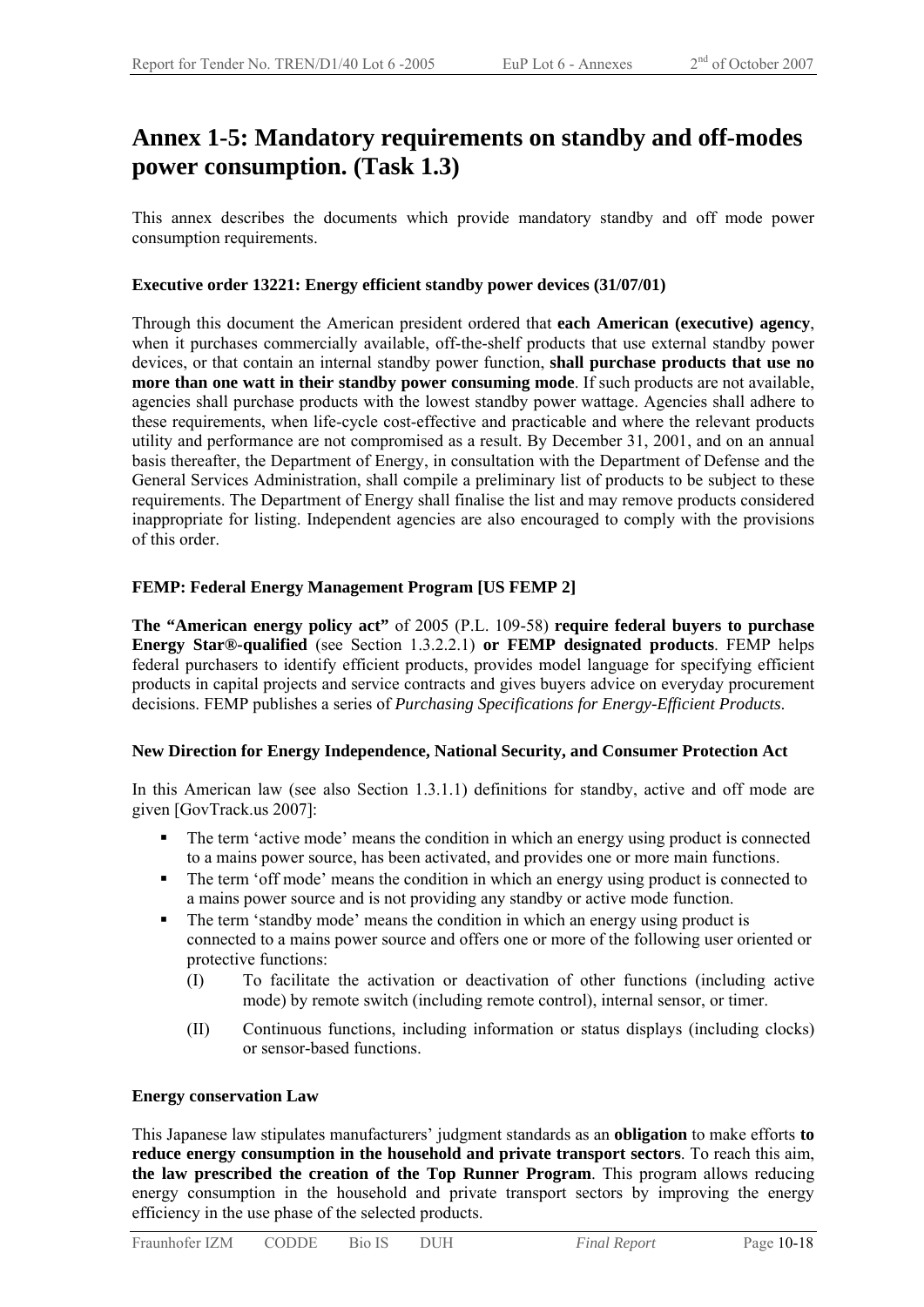The "Energy conservation law" sets three criteria for these products, which determine when policy makers should consider the application of the Top Runner Program (Article 18 of the "Energy Conservation Law"). These criteria are:

- products that are used in large quantities in Japan;
- **•** products that consume a considerable amount of energy in the use phase;
- **•** products, which have a high energy efficiency improvement potential.

Twenty one product groups are currently included in the Top Runner Program. These product groups include most of the electrical and electronic appliances and gasoline, diesel and LPG vehicles. **For each product group, the top runner criteria have to be respected.** 

#### **Act on the promotion of the purchase of Environment friendly products**

This Korean Act stipulates that from July 2005 public agencies are obligated to purchase Eco label certified products. It makes reference to Korean ecolabelling program conducted from April 1992 and described in the following section.

#### **Australia standby power strategy 2002-2012 [Australian SPS]**

In August 2000, all Australian jurisdictions agreed to:

*"...pursue efficiencies in standby power consumption of energy-consuming products, through support for the International Energy Agency's One -Watt program, and endorse its incorporation into the...program of work."* 

In the context of the IEA "One watt" initiative, the Equipment Energy Efficiency Committee ( $E_3$ ) Committee), on behalf of the Australian Ministerial Council on Energy, was looking for ideas and a response to a discussion paper consultation process in 2002. In a process throughout 2002, government agencies consulted with stakeholders about ideas to reduce standby. The standby strategy is a result of that dialogue with stakeholders.

The Ministerial Council on Energy published the national Standby Power Strategy - "Money Isn't All You're Saving" in late 2002 with the aim of minimising standby power losses. The strategy contained a wide range of possible policy measures to address unnecessary standby power losses and implemented some measures for particular product types. The strategy was a world-first and set a clear plan over ten years to ensure the standby power used by target products reached acceptable levels by 2012.

Within this timeframe, specific product types may be identified as "at risk" of using excessive standby and will therefore be targeted for specific action. Each product will then be dealt with in potentially a two stage action plan designed to reduce standby to levels that are acceptable for these product groups as quickly as economically viable. (Twenty seven standby "product profiles" (e.g. bread makers, burglar alarm, photocopiers) have been developed between 2002 and 2004 for each product type or product category.)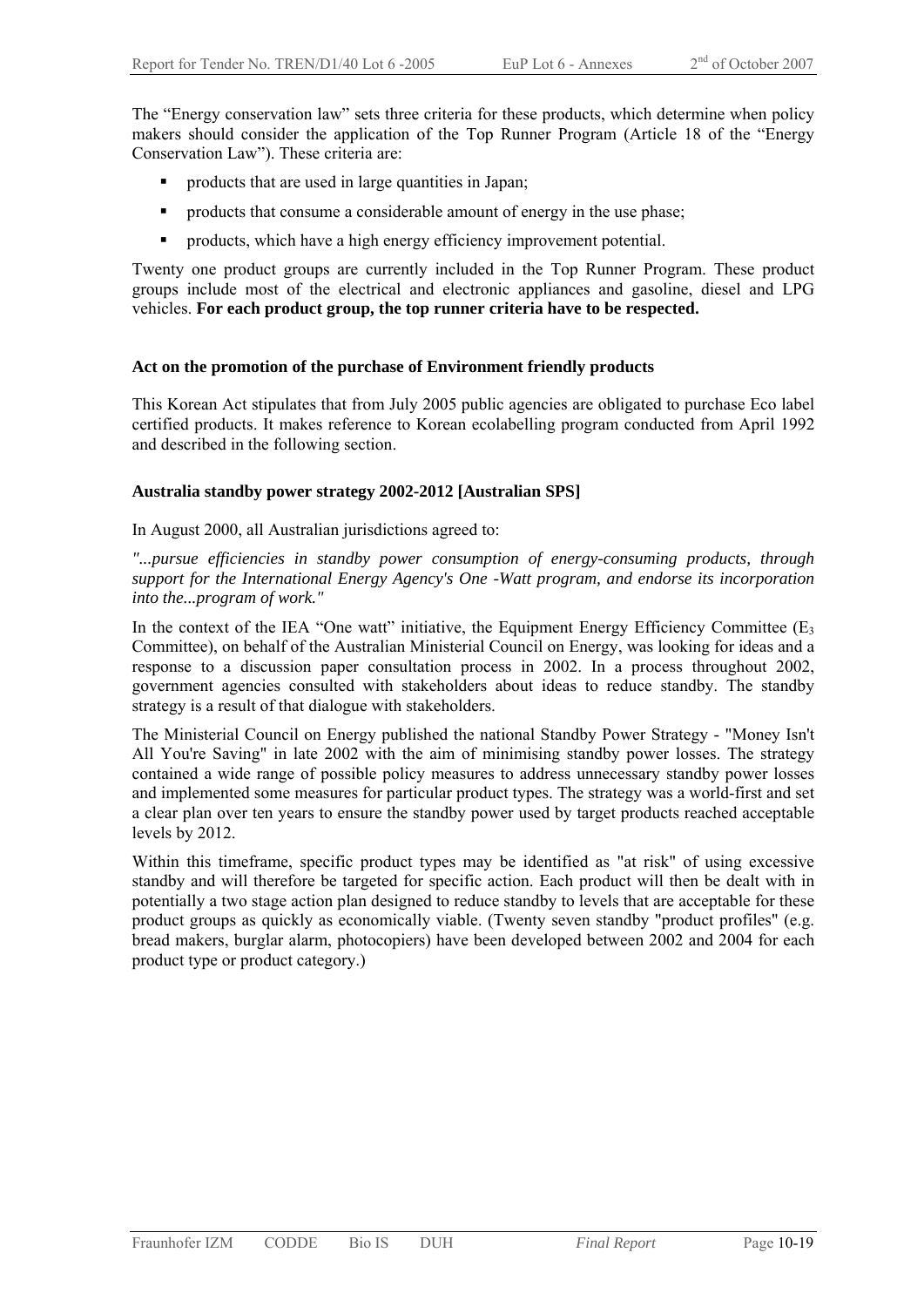The whole standby power strategy could be summarised by the two following graphs:



Source [Australian SPS]

So if voluntary measures related to standby losses do not give positive review, this Australian Standby Power Strategy will induce the creation of mandatory requirements related to standby power losses.

#### **Minimum Energy Performance Standard in Australia and New Zealand [MEPS]**

The mandatory energy rating labels that indicate the efficiency of appliances and equipment have been used in Australia for nearly 20 years. In the mid 1980's it starts with labelling of domestic refrigerators. Since 1999 higher levels of energy efficiency across a range of appliances and equipment has been achieved with the use of Minimum Energy Performance Standards (MEPS). These MEPS are used in Australia and in New Zealand.

Most of the MEPS deal about energy efficiency and do not deal directly about standby and offmode losses, except the MEPS for the electric storage water heaters and the proposed MEPS for home entertainment products.

Since 1 October 1999, every electric storage water heater manufactured in or imported into Australia or New Zealand must comply with Minimum Energy Performance Requirements. These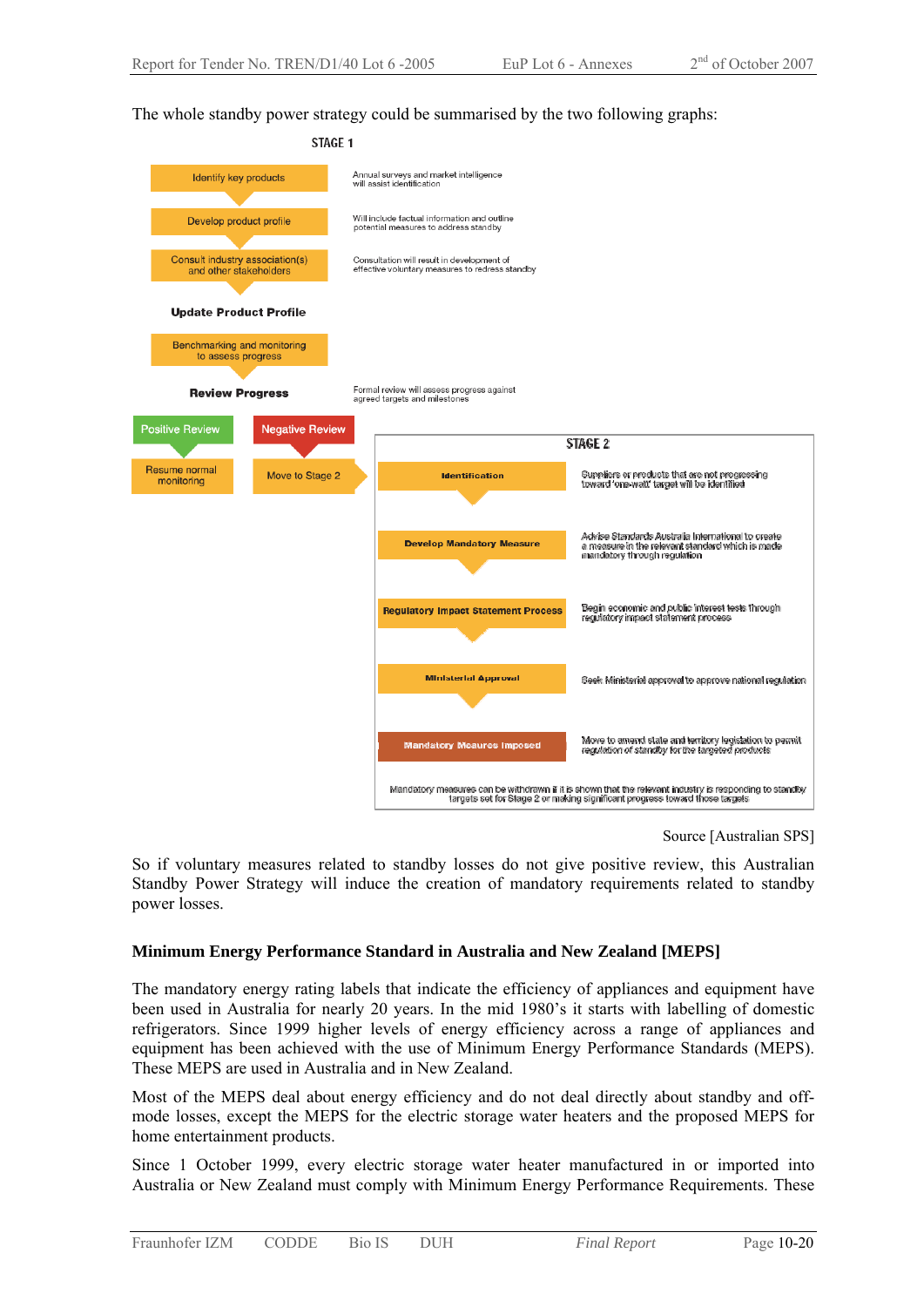| <b>Rated Hot Water</b><br><b>Delivery (litres)</b> | <b>Maximum Allowable Standing Heat Loss</b><br>(kilowatt hours/day) October 2005 |
|----------------------------------------------------|----------------------------------------------------------------------------------|
| $<$ 25                                             | 0.98                                                                             |
| 25                                                 | 0.98                                                                             |
| 31.5                                               | 1.05                                                                             |
| 40                                                 | 1.12                                                                             |
| 50                                                 | 1.19                                                                             |
| 63                                                 | 1.33                                                                             |
| 80                                                 | 1.47                                                                             |
| 100                                                | 1.61                                                                             |
| 125                                                | 1.75                                                                             |
| 160                                                | 1.96                                                                             |
| 200                                                | 2.17                                                                             |
| 250                                                | 2.38                                                                             |
| 315                                                | 2.66                                                                             |
| 400                                                | 2.87                                                                             |
| 500                                                | 3.15                                                                             |
| 630                                                | 3.43                                                                             |

requirements have been reviewed in October 2005 (see the Table below entitled Requirement for electric storage water heaters).

The standing heat loss is measured at a nominal 20°C ambient air temperature and a water storage temperature of 75°C (for most tanks), giving a ambient air/hot water temperature difference of 55K. The test measures the energy consumed over a number of complete thermostat cycles and is normalised to a heat loss per 24 hour period. No hot water is drawn off during the test (static standing heat loss test).

The National Appliance and Equipment Energy Efficiency Committee (E3 Committee) proposes to work toward **MEPS regulations on home entertainment products** commencing not earlier than during 2008 with a commitment that these requirements not become more stringent earlier than October 2012. Specific details are outlined in the Table below:

|                         | Stage 1 MEPS $- \geq 2008$ |             | Stage 2 MEPS $- \geq 2012$ |             |
|-------------------------|----------------------------|-------------|----------------------------|-------------|
| Home Entertainment      | Passive standby            | <b>Off</b>  | Passive standby            | Off         |
| Product Type            |                            |             |                            |             |
| Without video recording | 4 watts                    | $0.3$ watts | 1 watt*                    | $0.3$ watts |
| capabilities            |                            |             |                            |             |
| With video recording    | 6 watts                    | $0.3$ watts | $1$ watt <sup>*</sup>      | $0.3$ watts |
| capabilities            |                            |             |                            |             |

\* Auto power down to passive standby after 30 minutes of no AV input or inactivity is also required

A temporary exemption process will be established for those product groups that can not meet the targets in a cost effective manner. It is anticipated that this will cover a small segment of product types as complying products already exist in most product groups.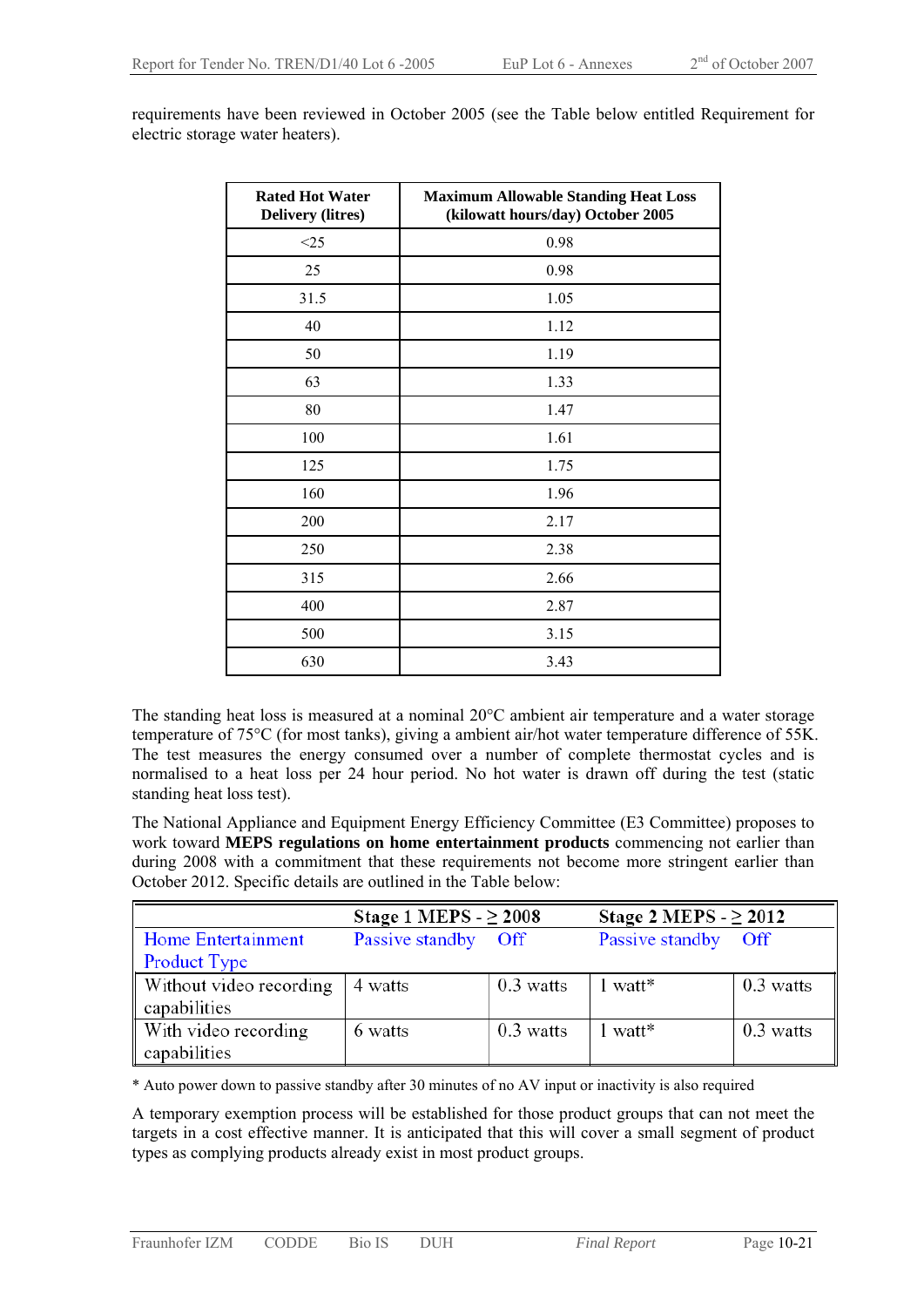### **Annex 1-6: Mandatory requirements on standby and off-modes losses labelling. (Task 1.3)**

This annex describes the document which provide mandatory standby and off mode losses labelling.

#### **Directive 2002/40/EC**

This directive is entitled "Commission directive 2002/40/EC of 8 May 2002 implementing council directive 92/75/EEC with regard to energy labelling for household electric ovens". **This directive indicates that the providing of information about the equipment and have to contain the declaration of the power consumption when** no heating function is performed and **the oven is in the lowest power consuming mode.**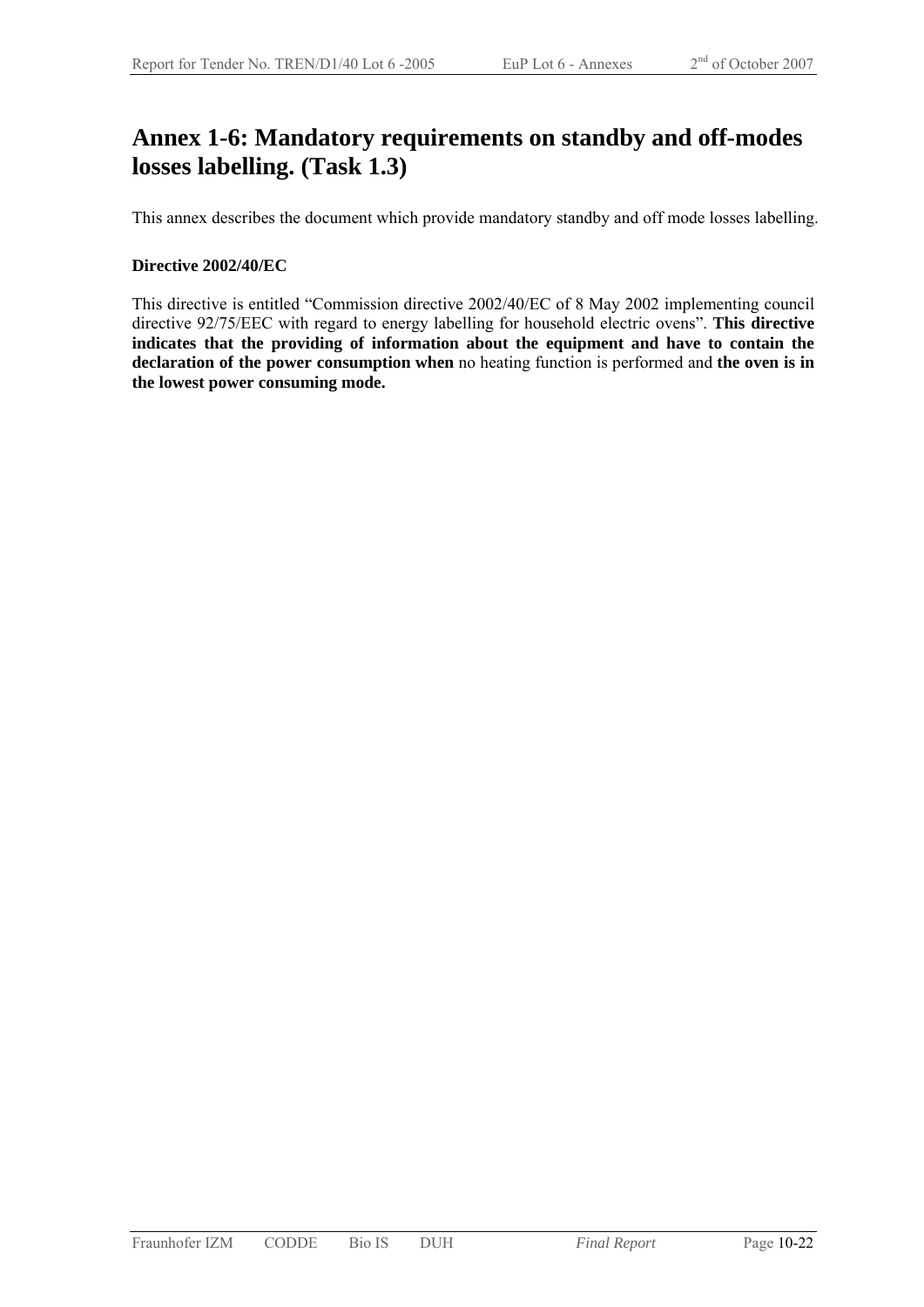### **Annex 1-7: Voluntary programs related to standby and offmodes losses. (Task 1.3)**

This annex describes voluntary programs which provide recommendations related to standby and off mode power consumption.

#### **International Energy Agency: "1-watt Plan" [IEA 2005]**

In 1999, the IEA proposed that all countries harmonise energy policies to reduce standby power use to no more than one watt per device. The proposal contained 3 elements:

- Participating countries would seek to lower standby to below 1 watt in all products by 2010
- Each country would use measures and policies appropriate to its own circumstances
- All countries would adopt the same definition and test procedure

Some actions have been initiated in some specific countries, following this plan. Australia and Korea have formally adopted the one-watt plan. President Bush signed the Executive Order n°13221 (see above in the Section 1.3.1.1). Energy Star and the European Code of Conduct have established voluntary programs to promote energy-efficient power supplies (necessary to achieve standby levels of one watt or less). Other countries, notably Japan and China, have undertaken strong measures to reduce standby power use.

#### **European Union Stand-by Initiative [EU Stand-by Init.]**

1997: As a first step the European Commission concluded **a negotiated agreement** with individual consumer electronic manufacturers and the EU trade association **EACEM to reduce the stand-by losses of TVs and VCRs.**

1999: A **Commission Communication** to the Council and the European Parliament on **Policy Instruments to Reduce Stand-by Losses of Consumer Electronic Equipment** set the political frame for further actions in this field. As a result **two Codes of Conduct, for External Power Supplies and for Digital TV Services,** were introduced. The requirements indicated in these codes of conduct are not mandatory.

2000: A **second agreement** with individual consumer electronic manufacturers and the EU trade association **EACEM** for reducing the **stand-by losses of audio equipment** was concluded. 2003: A new agreement for TVs and DVDs was concluded.

2000: Another important piece of the Commission and EU strategy is the **Energy Star Agreement for office equipment** between the EU and the USA. (see also Section 1.3.2.2.1). This agreement allows using Energy Star requirements for office equipments but these requirements are not mandatory.

2004: The **Code of Conduct** on **energy efficiency of external power supplies** – version 2 – was concluded the 24 November. It provides maximal no-load mode consumption as well as energy efficiency criteria for active mode, and a test method for measurements.

2005: The "**European Climate Change Program**" indicated the urgent need to take actions to reduce stand-by losses.

2006: The **Code of Conduct** on **energy efficiency of digital TV service systems** - version 4 - was concluded the 10th March. It provides in its annex B the maximum power consumption target and time schedule that the equipment must meet. It provides also its own standby passive mode definition as well as the standby active mode definition and the off-mode definition.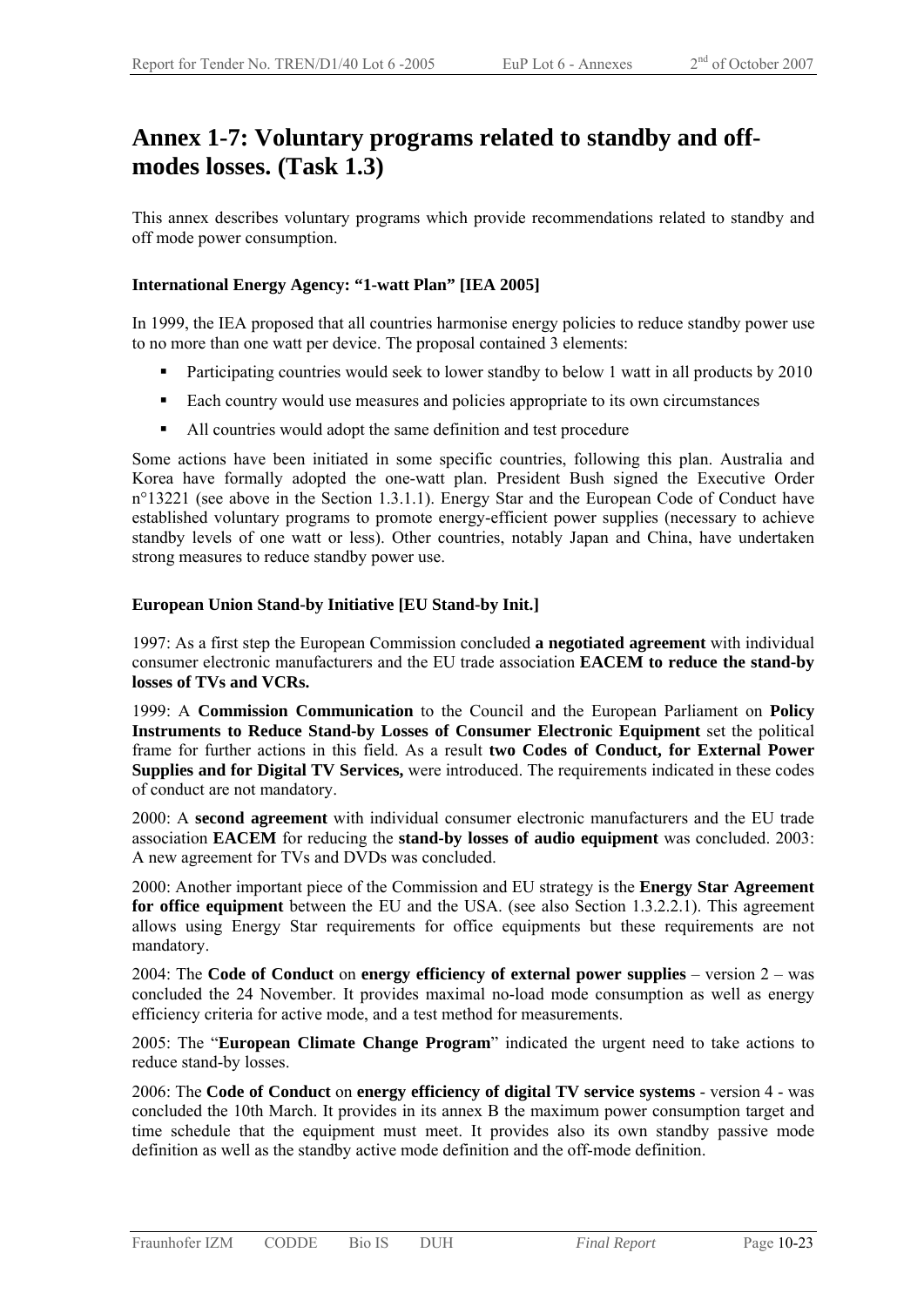2006: The **Code of Conduct** on **energy consumption of broadband equipment** was concluded the 19th July 2006. It provides in its annex B the maximum power consumption target and time schedule that the equipment must meet. It provides also its own standby mode definition as well as the off-mode definition.

A **Code of Conduct** on **energy consumption of Uninterruptible Power Supply (UPS)** is also currently in progress.

#### **European Committee of Domestic Equipment Manufacturers: Voluntary commitment on reducing standing losses of domestic electric storage water heaters [CECED]**

This voluntary commitment on reducing standing losses of domestic Electric Storage Water Heaters (ESWH) was developed by the European Committee of Domestic Equipment Manufacturers (CECED). This final version was agreed on 19th November 1999 and was valid only until 31st December 2003, but no new version is available. This document presents the market, the market coverage (by manufacturers). It provides also maximum allowable standing loss values that should not be exceeded by the appliances sold by the manufacturers from the first January 2001. It explains the monitoring system, as well as the reporting system and the verification step. For the verification step, it refers to HD500/S1 also known as IEC 379 untitled "method for measuring the performance of ESWH for household purposes". The purpose of this standard IEC 379 is to define the principal performance characteristics of ESWH and to describe the standard methods for measuring these characteristics (including energy performance characteristics).

#### **E-Standby Program [e-Standby Program]**

The e-Standby Program has been implemented by Ministry of Commerce, Industry and Energy (MOCIE) and Korea Energy Management Corporation (KEMCO) in Korea since April 1, 1999. It is based on the Article 13 of "Rational Energy Utilization Act". **The purpose of the program is to save standby power systematically by encouraging the manufacturers to produce and sell the energy-saving products that meet the energy- saving standards suggested voluntarily by MOCIE and KEMCO**. **It is a voluntary agreement program**. 18 items (Computers, Monitors, Printers, Fax Machines, Copiers, Scanners, Multifunction Devices, Energy-Saving & Controlling Devices, External Power Supply, Televisions, VCRs, Home Audio Products, DVD Products, Microwaves, Battery Chargers, Set-top-boxes, Intercom, Cordless Phones) are subject to this program.

#### **Australia [Australia AGO]**

The 1998 National Greenhouse Strategy sets out Governments policy objectives in this area in the following terms:

*"Improvements in the energy efficiency of domestic appliances and commercial and industrial equipment will be promoted by extending and enhancing the effectiveness of existing labelling and minimum energy performance standards".* 

The Australian Greenhouse Office (AGO), within the Department of the Environment and Heritage, has given effect to this vision by adopting in particular the following strategy:

Voluntary programs: The AGO works in partnership with stakeholder groups to introduce programs that encourage market transformation by promoting highly efficient equipment or by identifying selected energy efficient products through appliance labelling. The AGO is currently working with its stakeholders to reduce **standby power losses**. An Energy Star agreement has been concluded between USA and Australia in 1996 (also see Section 1.3.2.1). This agreement allows using Energy Star requirements for office equipments and consumer electronics but these requirements are not mandatory.

In the framework of the Australian Standby Power Strategy, there will be also voluntary measures related to standby mode, see Section 1.3.1.1.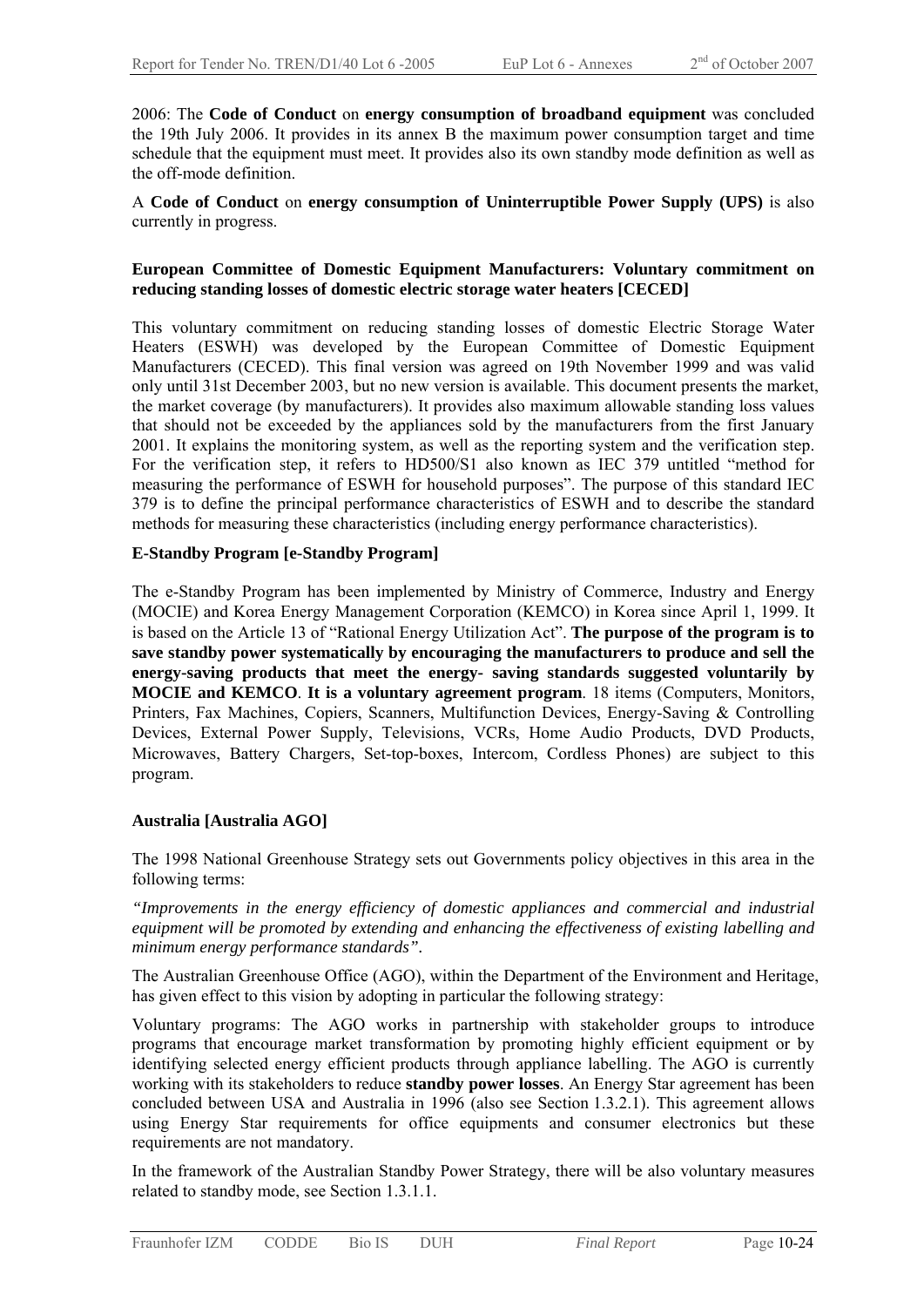#### **IEC 62075 at CDV stage**

This standard (at the Committee Draft for Voting stage) applies to all "Audio/Video, Information and communication technology Equipment" marketed as final products. It specifies requirements and recommendations for the design of environmentally sound products regarding: life cycle thinking aspects, material efficiency, energy efficiency, consumables and batteries, chemical and noise emissions, extension of product lifetime, end of life, hazardous substances / preparations, product packaging and documentation. It does not provide any standby mode definition and it also does not provide limit values for standby or off-mode losses. It provides only general requirements on energy efficiency as well as off-modes and no load mode definitions. For off-mode it provides the following recommendations to the designer: consider design options to automatically switch from power save mode to an off-mode where practical, consider design options to reduce the power consumption in the soft off-modes to lowest values (zero watt if feasible), and consider a main power switch. If applicable, the main power switch should be placed on the product such that the user can easily reach and use it, inform the user through documentation or other means if zero watt in the state a user would consider hard off is not achievable. For the no load mode this standard specifies: "The designer shall consider design options that reduce power consumption of no load mode to the lowest value."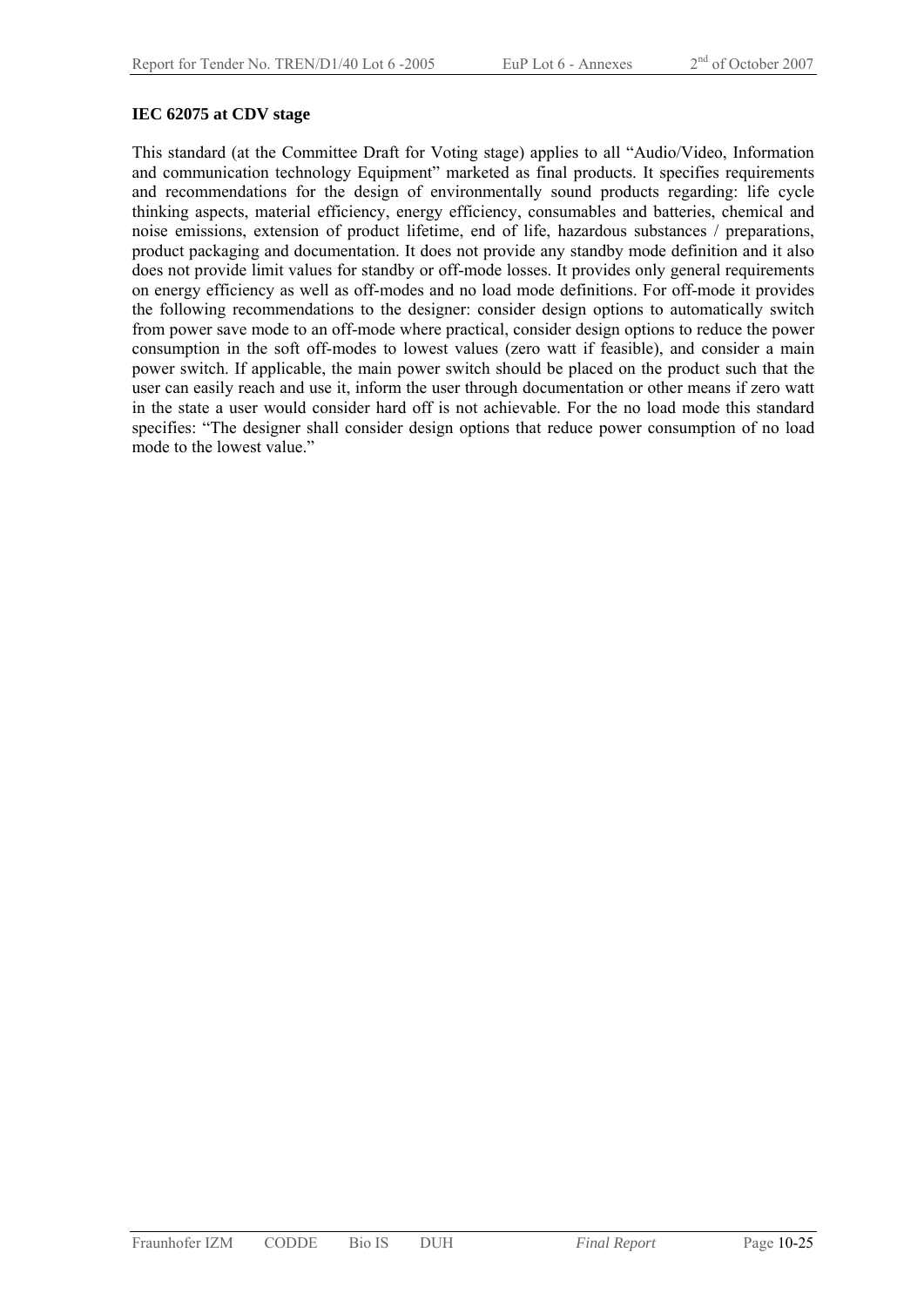### **Annex 1-8: Ecolabel and ecolabelling program related to standby and off-modes losses. (Task 1.3)**

This annex describes the ecolabels and ecolabelling programs which provide recommendations related to standby and off mode losses.

#### **European Eco-label [EU Eco-label]**

A European Eco-label award scheme has been in operation since 1993, when the first product groups were established. Ecological criteria for a product group are normally established for a period of three years. Products covered by European Eco-label are classified in seven main categories.

Only two European Eco-labels deal with standby power consumption requirements. The Eco-label for computer and computer monitors refers to Energy Star for standby test procedure and requirements; and gives also additional requirements. And the Eco-label for TV provide its own requirements and refer for the test procedure to EN 50301 ("method of measurement on receivers for TV broadcast transmission").

#### **GEEA: Group for Energy Efficiency Appliances [GEEA]**

This group of organizations aims at harmonizing the ongoing and/or planned voluntary informative activities in the field of home electronics and office equipment. Members are the Swiss federal office of energy (SFOE), the Danish energy authority (DEA), the Swedish national energy administration (STEM), the Austrian energy agency (E.V.A.), the German energy agency (DENA), the Netherlands agency for energy and the environment (Senter NOVEM), and the French agency for energy and the environment (ADEME).

Among the sixteen GEEA Ecolabels:

- seven do not refer to Energy Star Requirements,
- three refer for part of the definition of the modes and part of the test procedure to Energy Star,
- five refers for definition of modes and test procedure to Energy Star,
- four refer for test procedure and modes definitions to IEC 62087,
- and one completely refers to Energy Star for definition test procedure and criteria.

#### **Nordic Swan [NSwan]**

The Swan is the official Nordic ecolabel, introduced by the Nordic council of ministers (Denmark, Finland, Iceland, Norway, and Sweden) in 1989. This label is available for around sixty product groups, from washing-up liquid to furniture. This label is usually valid for three years, then the criteria are revised and the company must reapply for a license.

Among the three Nordic Swan labels, which deal with standby power consumption requirements or with energy efficiency requirements:

- One refers to GEEA test methodology and modes definitions (the Nordic Swan for audiovisual equipment),
- One refers is harmonised with the Blue Angel but is going to be harmonised with Energy Star (the Nordic Swan for copying machines)
- And one refers to Energy Star (the Nordic Swan for personal computers).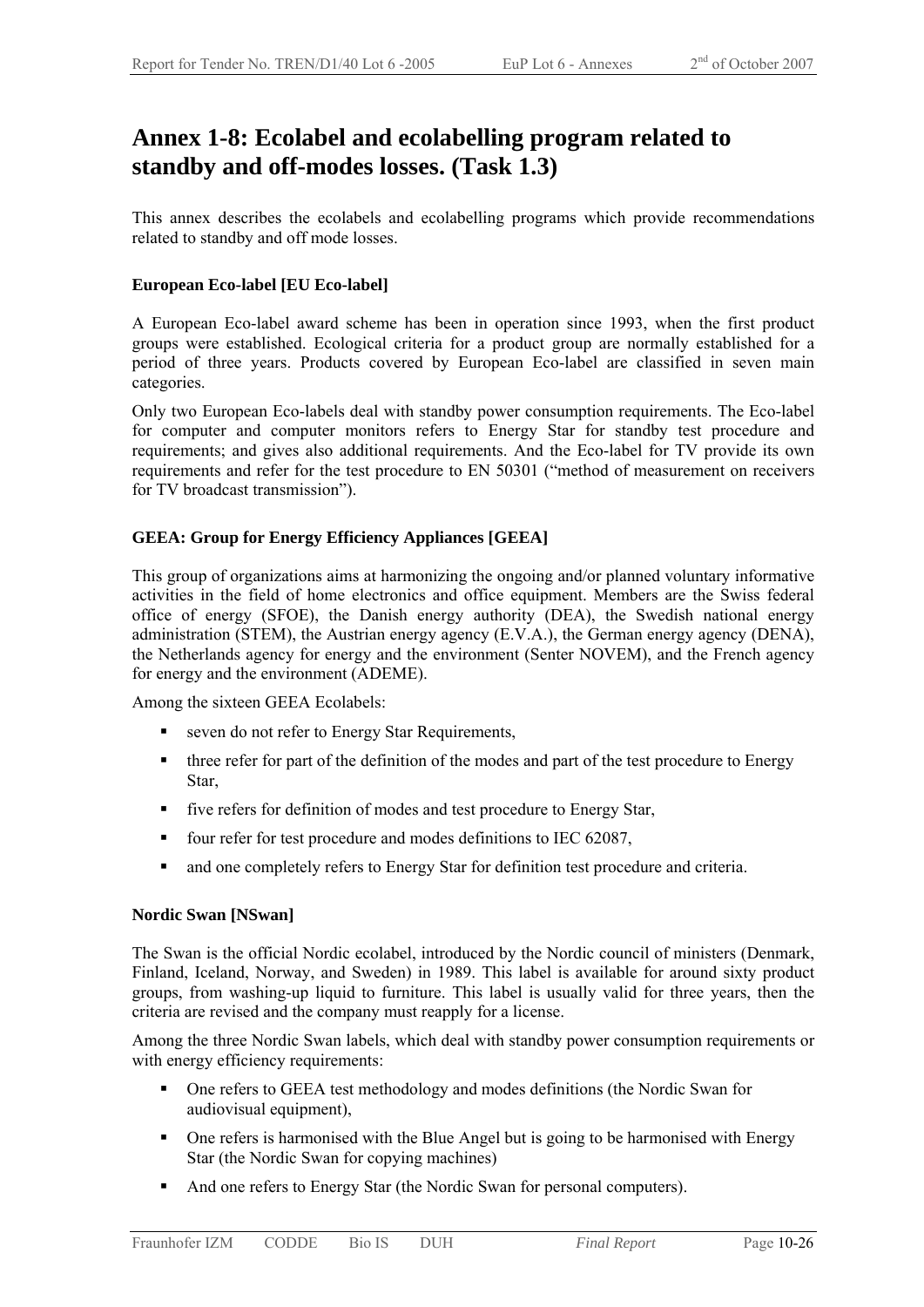#### **Energy Star label [Energy Star]**

Energy Star is a joint program introduced in 1992 by the U.S. Environmental Protection Agency and the U.S. Department of Energy. It aims at saving money and protecting the environment through energy efficient products and practices. This American Energy Star Program was then extent to others countries [Hershberg]:

- 1995: Japan (only for office equipment),
- <sup>1996</sup>: Australia (only for office equipment and consumer electronics),
- <sup>1997:</sup> New Zealand (office equipment considering consumer electronics and other products),
- **1999:** Taiwan (only for office equipment),
- 2000: European Union (only for office equipment),
- 2001: Canada (most products).

Energy Star labels have been created through this program. Products in more than 40 categories are eligible for the Energy Star. This label deals only with energy saving aspects. The Energy Star requirements, today, are not severe. Most of the equipments meet the Energy Star requirements. **Today Energy Star requirement for computer but also for room air cleaner, for dishwasher, for telephony, and for TV VCR are under revision. The goal of these revisions is to have around 25 % of product per product category that comply at the moment of specification.**  EPA is considering new performance requirements for laptops, workstations, desktop computers, integrated computers, and desktop-derived servers under the new specification.

And since 2005, the "American energy policy act" requires federal buyers to purchase Energy Star®-qualified (or FEMP designated (see Section 1.3.1.1)) products.

#### **Environmental Choice Program [Environmental Choice]**

ECP was created as a voluntary ecolabelling program by Environment Canada (the environment department of the Government of Canada) in 1988. In 1995, TerraChoice Environmental Services Inc., a Canadian private sector company, assumed management of the ecolabelling program, though Environment Canada still retains ownership. ECP has generated more than 40 certification criteria documents (40 environmental choice ecolabels) for products like food container, household products or electricity generators.

Among the four Environmental Choice ecolabels, which deal with standby power consumption requirements, two refer to Energy Star only for test procedure, one provides its own requirements but recognise Energy Star requirements as equivalent, and the last refers to current Energy Star requirements and test procedure.

#### **Japanese Eco Mark [Japanese Ecomark]**

In 1989, the Japanese Environment Association (JEA) developed "The Eco Mark", ecolabel in cooperation with the Environment Ministry and a Japanese environmental association. The implementation and management of this ecolabel is in the hands of a Japanese environmental association.

The three Eco Marks, which deal with standby, power consumption requirements or with energy efficiency requirements (Eco mark for copiers, for personal computer and personal computer monitors, and for printers) refer for all or part of the requirements to Energy Star requirements and for test procedures to Energy Star procedures.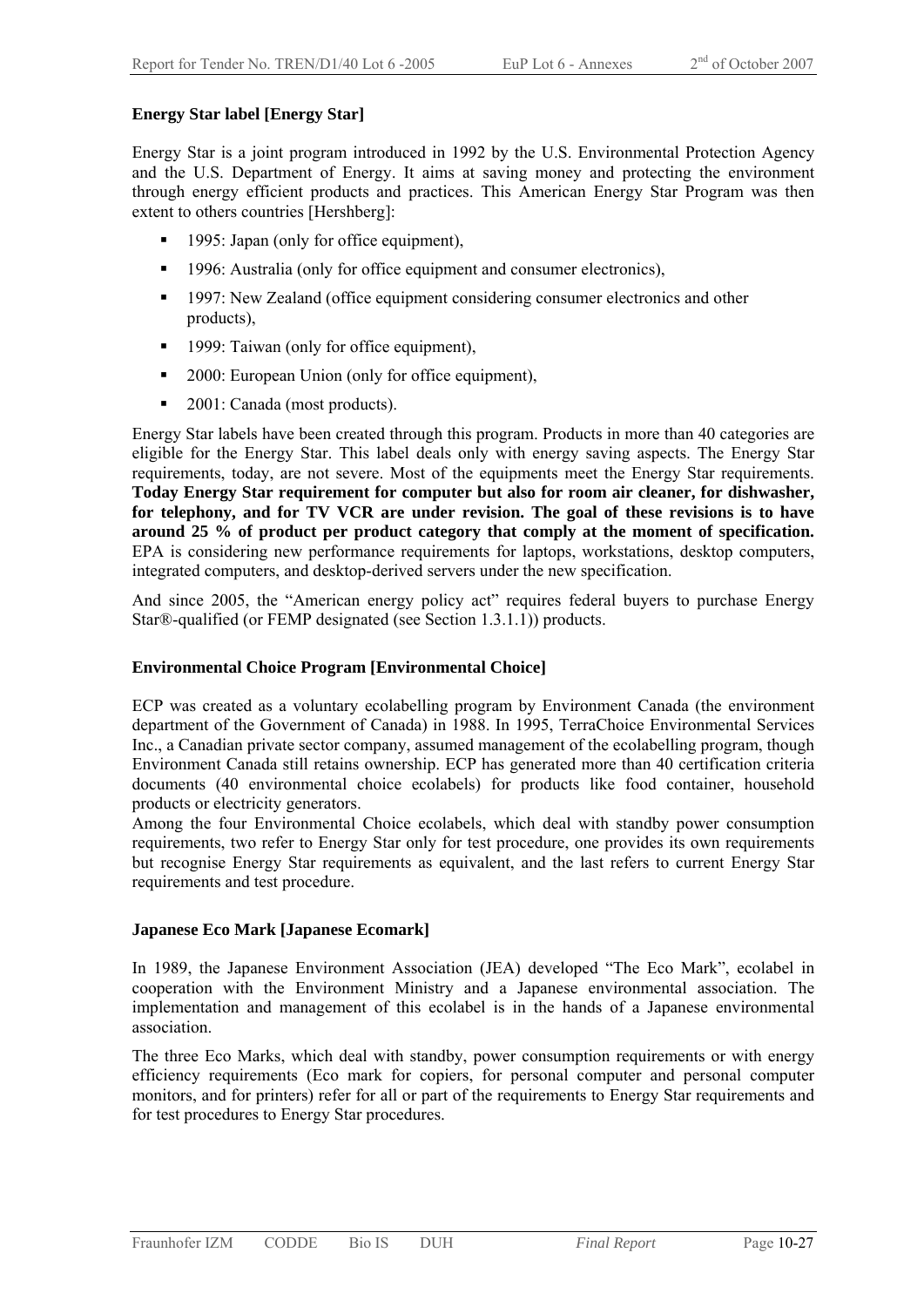#### **Korean Eco-Mark [Korean Ecomark]**

Korea ecolabelling program has been conducted from April 1992. It is certification program executed by the ministry of Environment, in line with Article 20 of the "Act on Environmental Technology Development and Support". Within this framework, the Korean label ecomark was launched the 1<sup>st</sup> June 1992 by the Korean ministry of the environment. The Korean Eco-Mark is administered by the Korean ministry of environment.

Among the seven Eco-Mark labels, which deal with standby power consumption, five considered that the current Energy Star requirements are equivalent the requirements of the Eco Mark. Two others provide their own requirements and test methodologies.

And from July 2005, in Korea, public agencies are obligated to purchase Eco-Mark certified products in accordance with the Korean Act (see Section 1.3.1.1).

#### **Australian Ecolabel [Ecolabel Australia]**

Australia developed the "Environmental Choice" ecolabel in 1991. In 2001, it launched a new attempt to label environmentally preferable products, this time with the "Environmental Choice Australia" ecolabel. The Australian Ecolabel Program has been developed for general compliance to ISO 14024 and is managed by a not-for-profit organization. Certification criteria exist for 20 product groups.

Among the four Australian ecolabels, which deal with standby power consumption requirements or with energy efficiency requirements, one does not refer to Energy Star requirements (Australian ecolabel for computer), one only refers to Energy Star for standby test procedure (Australian ecolabel for printers faxes and multifunctional devices), and two refer to Energy Star test procedure and requirements (Australian ecolabel for photocopiers, for TV and video media player).

#### **TCO [TCO]**

TCO is Swedish office equipment Eco label. It covered products like computers mobile phones, and office furniture. A private company supports it: TCO Development. This label is Swedish but it is valid globally over the world.

Among the four TCO labels, which deal with standby power consumption requirements or with energy efficiency requirements, two refer to Energy Star for criteria, definitions of modes, and test procedure, and one refers to Energy Star and Suisse Energy 2000 for criteria, definitions of modes, and test procedure.

#### **Blue Angel [Blue Angel]**

The Blue Angel is the German ecolabel. It was created in 1977 on the initiative of the Federal Minister of the Interior and approved by the Ministers of the Environment of the national government and the federal states. Today the Blue Angel is divided into eleven categories covering altogether more than 80 product groups. The Blue Angel applies to product groups such as office products, computers, wood, furniture or solar technology for example. The Federal Ministry of the Environment, Nature Protection and Nuclear Safety owns the label, but the criteria are specified jointly by the Federal Office for Environment Protection and the German Institute for quality assurance and marking (RAL). The RAL institute verifies and assigns the label-licenses for the manufacturers, which have to be renewed every three years.

Due to the longer history of the development and the stronger consideration of additional aspects within the label, which are not classical environmental protection, a summary of the goals and criteria of the Blue Angel is not as clear-cut as for other environmental labels.

The central aim of the Blue Angel is to facilitate the purchase decision for pollution free and efficient products.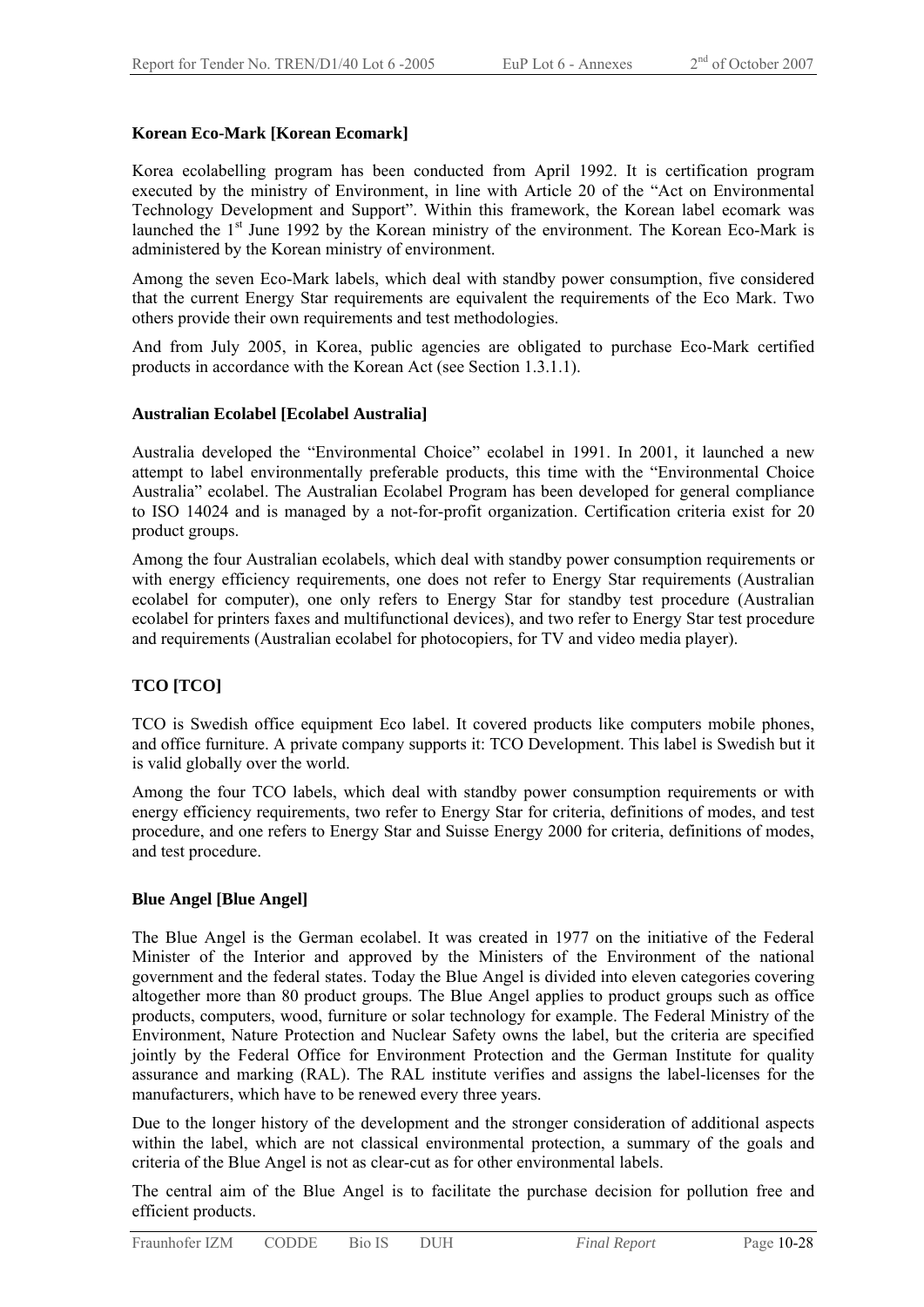### **Annex 1-9: Legislation, voluntary program and ecolabel having an indirect impact on standby and off mode losses reduction (Task 1.3)**

This annex provides examples of these legislations, voluntary programs or ecolabels, which contribute through energy efficiency or energy consumption requirements in reducing standby and off-mode losses.

For example, the **European directives requiring indicating on a label the energy efficiency or the energy consumption of the appliances**, contribute indirectly in reducing standby and offmode losses. There are quoted below:

- Commission Directive 2002/31/EC of 22 March 2002 implementing Council Directive 92/75/EEC with regard to energy labelling of household air-conditioners,
- Commission Directive 97/17/EC of 16 April 1997 implementing Council Directive 92/75/EEC with regard to energy labelling of household dishwashers and amended by Commission Directive 1999/9/EC of 26 February 1999,
- Council Directive 92/75/EEC of 22 September 1992 on the indication by labelling and standard product information of the consumption of energy and other resources by household appliances,
- Commission Directive 2003/66/EC of 3 July 2003 amending Directive 94/2/EC implementing Council Directive 92/75/EEC with regard to energy labelling of household electric refrigerators, freezers and their combinations,
- Commission Directive 98/11/EC of 27 January 1998 implementing Council Directive 92/75/EEC with regard to energy labelling of household lamps,
- Commission Directive 95/13/EC of 23 May 1995 implementing Council Directive 92/75/EEC with regard to energy labelling of household electric tumble driers,
- Commission Directive 96/60/EC of 19 September 1996 implementing Council Directive 92/75/EEC with regard to energy labelling of household combined washer-driers,
- Commission Directive 95/12/EC of 23 May 1995 implementing Council Directive 92/75/EEC with regard to energy labelling of household washing machines and amended by Commission Directive 96/89/EC of 17 December 1996.

Another example are the **requirements applicable to External Power Supplies (EPS) and linked to Energy efficiency or energy consumption** that contribute indirectly in reducing standby and off-mode losses of equipments connected to EPS (as for example laptop computers). Below are quoted some of the documents pertaining EPS and providing energy efficiency or energy consumption requirements but not quoting directly standby or off-mode losses: (The list is not exhaustive and the purpose of these documents is not developed above, because this is already the object of the Lot 7 titled "battery chargers and external power supplies".)

#### ► *California Standards for External Power Supplies*

On December 15, 2004, the California Energy Commission (CEC) adopted new mandatory efficiency requirements for external power supplies sold in California. To determine the energy efficiency of external power supplies, these requirements are based on the Energy Star test method for calculating the energy efficiency of single voltage external ac/dc and ac/ac power supplies. These standards also require the international energy efficiency marking on the external power supplies.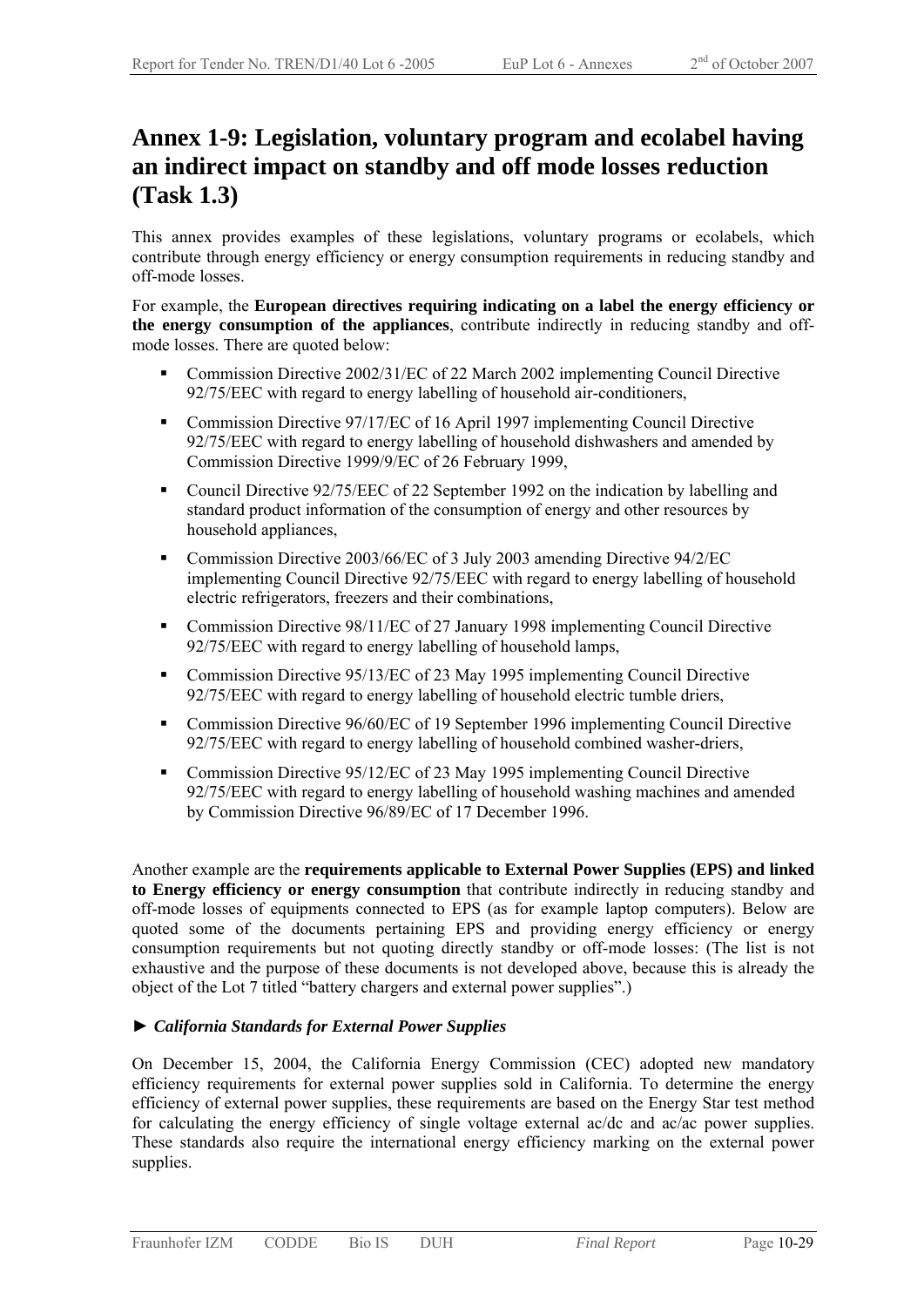#### ► *Australia and New Zealand: MEPS (Minimum Energy Performance Standards) for External Power Supplies*

Based on the Minimum Energy Performance Standards (AS/NZS 4665-2 (2005)), from 1st October 2007 most EPS manufactured or imported for sale in Australia or New Zealand will be required to meet the specified requirements, which are technically identical to the Energy Star criteria. In addition to these mandatory requirements, the standards define voluntary requirements for high efficient products; they are identical to the phase 2 requirements of the Californian energy commission standards previously quoted.

Australian and New Zealand governments also strongly encourage manufacturers and suppliers to mark products in accordance with the International Marking Protocol, (which requires energy efficiency marking), however this is not yet mandatory.

#### ► *Code of conduct for External Power Supplies*

Prepared by the European Commission in consultation with the stakeholders, the Code of Conduct concerns single voltage external ac-dc and ac-ac power supplies for electronic and electrical appliances. The Code of Conduct aims at minimizing energy consumption of EPS both under noload and load conditions. It provides per range of rated output power a maximal no load power consumption. It provides also minimum efficiency criteria for active mode, as well as information about the monitoring system, and measurement method based on the Energy star test method.

**Other miscellaneous examples of legislations voluntary programs or ecolabels not directly quoting the standby and off-modes losses but providing incentive measures on energy efficiency or on energy consumption** and having an impact on the standby and off-modes losses.

#### ► *European Committee of Manufacturers of Domestic Equipments (CECED) voluntary commitments*

This committee has been actively working in the pursuit of energy efficiency and the promotion of a rational use of energy at all levels. In this framework, it created several voluntary commitments on reducing energy consumption of household appliances. None of them directly use the term "standby mode" or "off-mode". These voluntary commitments are quoted below:

- Second voluntary commitment on reducing energy consumption of domestic washing machines (2002 – 2008)
- Voluntary commitment on reducing energy consumption of household dishwashers (1999 2004) (No new version is available)

#### ► *Integrated product policy*

The European Integrated Product Policy (IPP) seeks to minimise the environmental impact of the product by looking at all phases of a products' life-cycle -from extraction of natural resources until their disposal as waste - and taking action where it is most effective. This concern so many different products and actors, there can not be one simple policy measure for everything. Instead there is a whole variety of tools - both voluntary and mandatory - that can be used to achieve this objective. These include measures such as economic instruments, substance bans, voluntary agreements, environmental labelling and product design guidelines. This policy is in progress, it is probable that some of the measures used to achieve these policy objectives will deal about energy efficiency or energy consumption and maybe about standby and off-mode losses.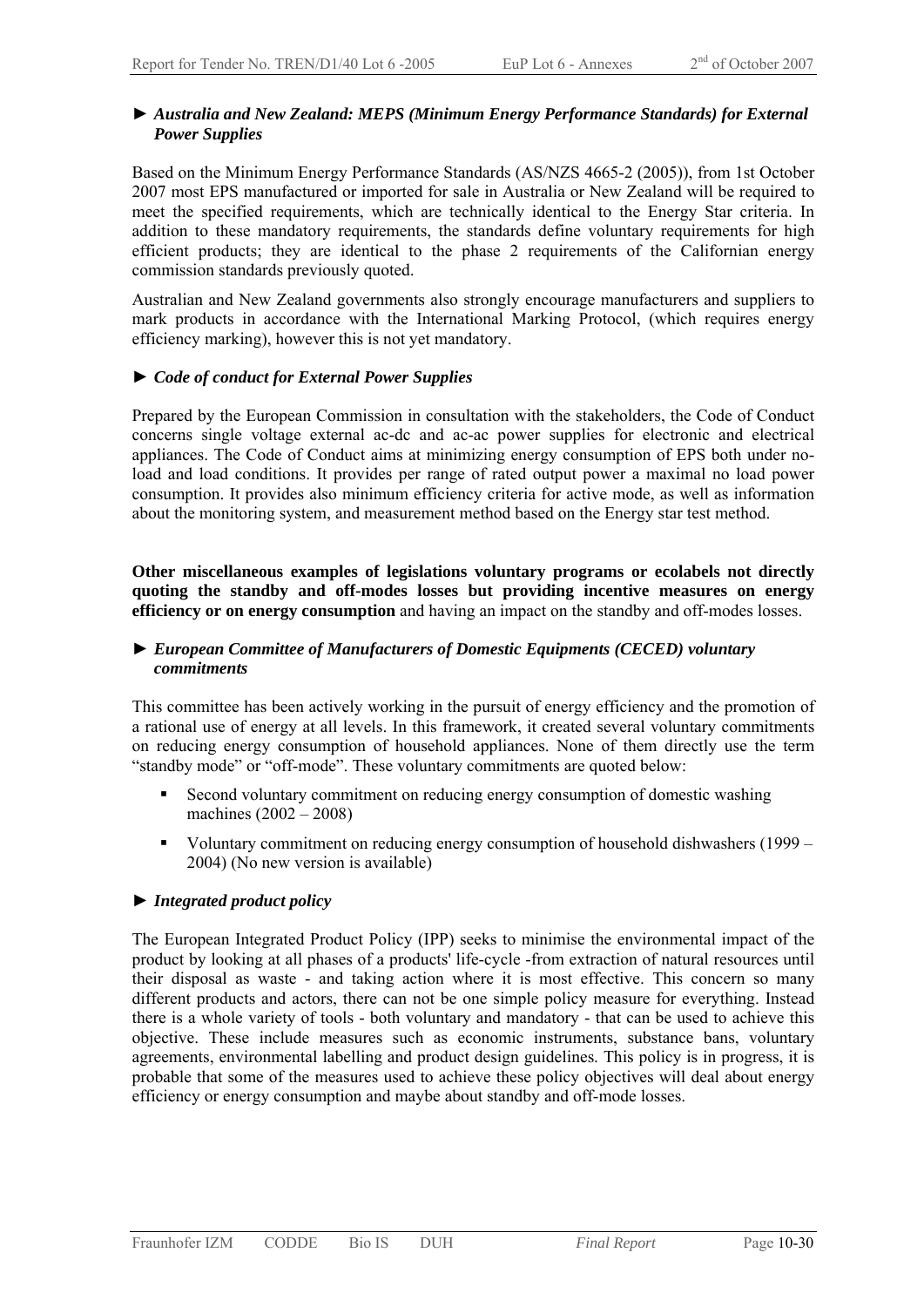#### ► *Energy conservation law of China*

This law has been formulated the first November 1997 with a view to facilitating energy savings throughout society, improving efficiency and economic benefits of energy use, protecting the environment, guaranteeing national economic and social development and meeting the needs of people's livelihood. This law does not deal directly about standby and off-mode losses but in the long term, it may have a positive impact on energy consumption and energy efficiency and thus it may also reduce standby and off-mode losses.

#### ► *China Energy Conservation Project*

CECP is a program aimed at saving energy (so indirectly aimed at reducing standby and off-mode losses) and reducing emissions by stimulating manufacturers to produce more efficient products and helping consumers to make more sustainable purchase decisions. It was initiated in 1998. Specifications for products are under development. Currently the program is voluntary, but the Chinese government will consider imposing mandatory standards if compliance is low.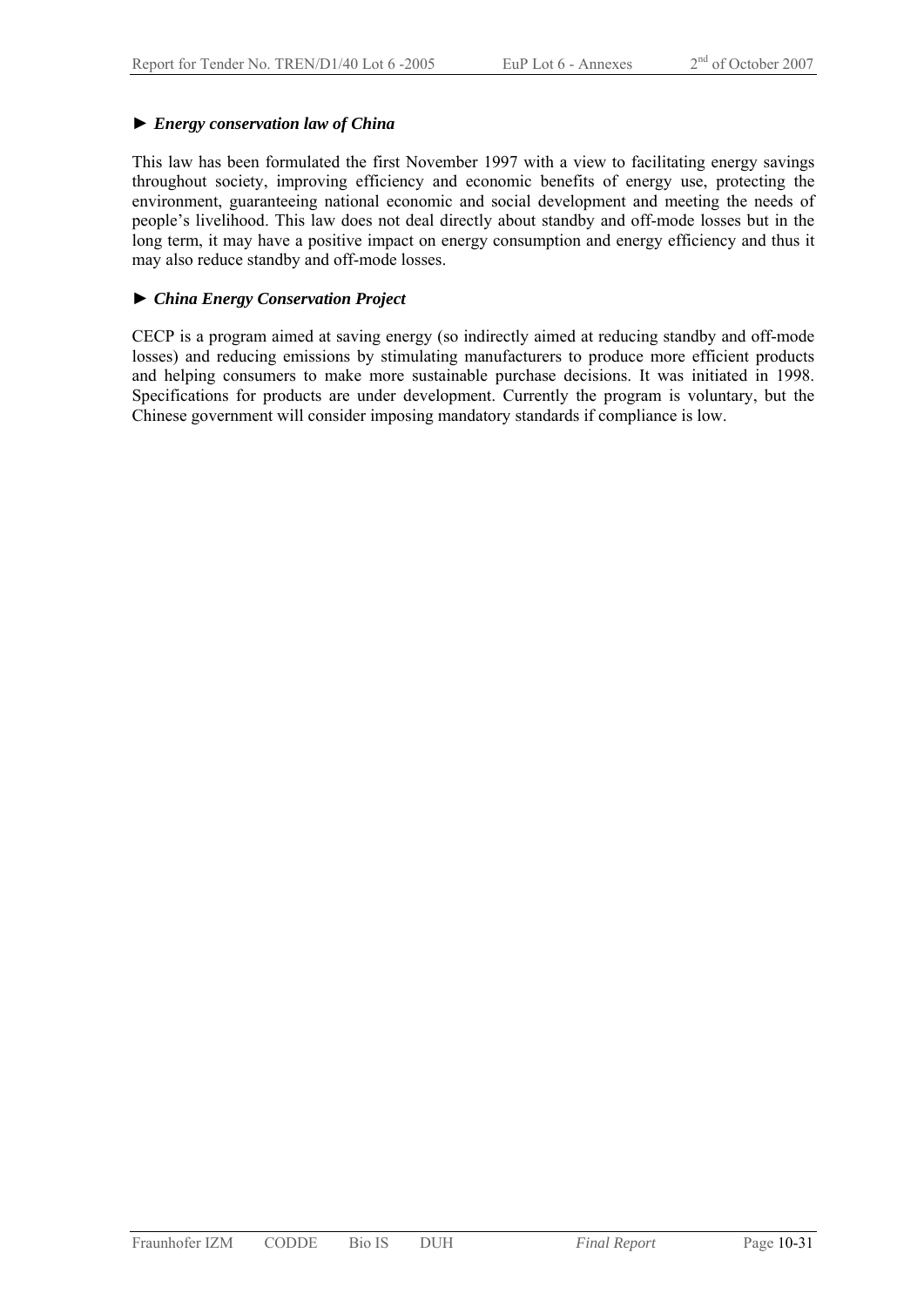## **Annex 2-1 (2-1 to 2-6 Tables for Task 2)**

| Data for 2004              | Population (in 1000) | Households (in 1000)                                                                       | <b>Household size</b> |
|----------------------------|----------------------|--------------------------------------------------------------------------------------------|-----------------------|
| AT                         | 8114                 | 3339                                                                                       | 2.4                   |
| BE                         | 10396                | 4402                                                                                       | 2.4                   |
| <b>CY</b>                  | 730                  | 223                                                                                        | 3.3                   |
| CZ                         | 10211                | 4216                                                                                       | 2.4                   |
| DE                         | 82532                | 39200                                                                                      | 2.1                   |
| DK                         | 5398                 | 2498                                                                                       | 2.2                   |
| EE                         | 1351                 | 485                                                                                        | 2.8                   |
| EL                         | 11041                | 3664                                                                                       | 3.0                   |
| ES                         | 42345                | 14831                                                                                      | 2.9                   |
| FI                         | 5220                 | 2386                                                                                       | 2.2                   |
| <b>FR</b>                  | 59901                | 25439                                                                                      | 2.4                   |
| HU                         | 10117                | 3863                                                                                       | 2.6                   |
| IE                         | 4028                 | 1288                                                                                       | 3.1                   |
| IT                         | 57888                | 22811                                                                                      | 2.5                   |
| $\mathop{\rm LT}\nolimits$ | 3446                 | 1357                                                                                       | 2.5                   |
| LU                         | 452                  | 172                                                                                        | 2.6                   |
| LV                         | 2319                 | 526                                                                                        | 4.4                   |
| MT                         | 400                  | 128                                                                                        | 3.1                   |
| NL                         | 16258                | 7052                                                                                       | 2.3                   |
| PL                         | 38191                | 13855                                                                                      | 2.8                   |
| PT                         | 10475                | 3505                                                                                       | 3.0                   |
| <b>SE</b>                  | 8976                 | 4449                                                                                       | 2.0                   |
| <b>SL</b>                  | 1996                 | 685                                                                                        | 2.9                   |
| <b>SK</b>                  | 5380                 | 1900                                                                                       | 2.8                   |
| UK                         | 59652                | 25479                                                                                      | 2.3                   |
| EU-15                      | 382676               | 160515                                                                                     | $2.38*$               |
| <b>NMS</b>                 | 74141                | 27238                                                                                      | $2.73*$               |
| EU-25                      | 456817               | 187753                                                                                     | $2.43*$               |
| Source: [Europop]          |                      |                                                                                            |                       |
|                            |                      | *at EU-15, NMS and EU-25 level, the household size is the weighted average household size. |                       |

#### **Annex 2-1: Population and number of households per EU-25 countries for 2004 and household size**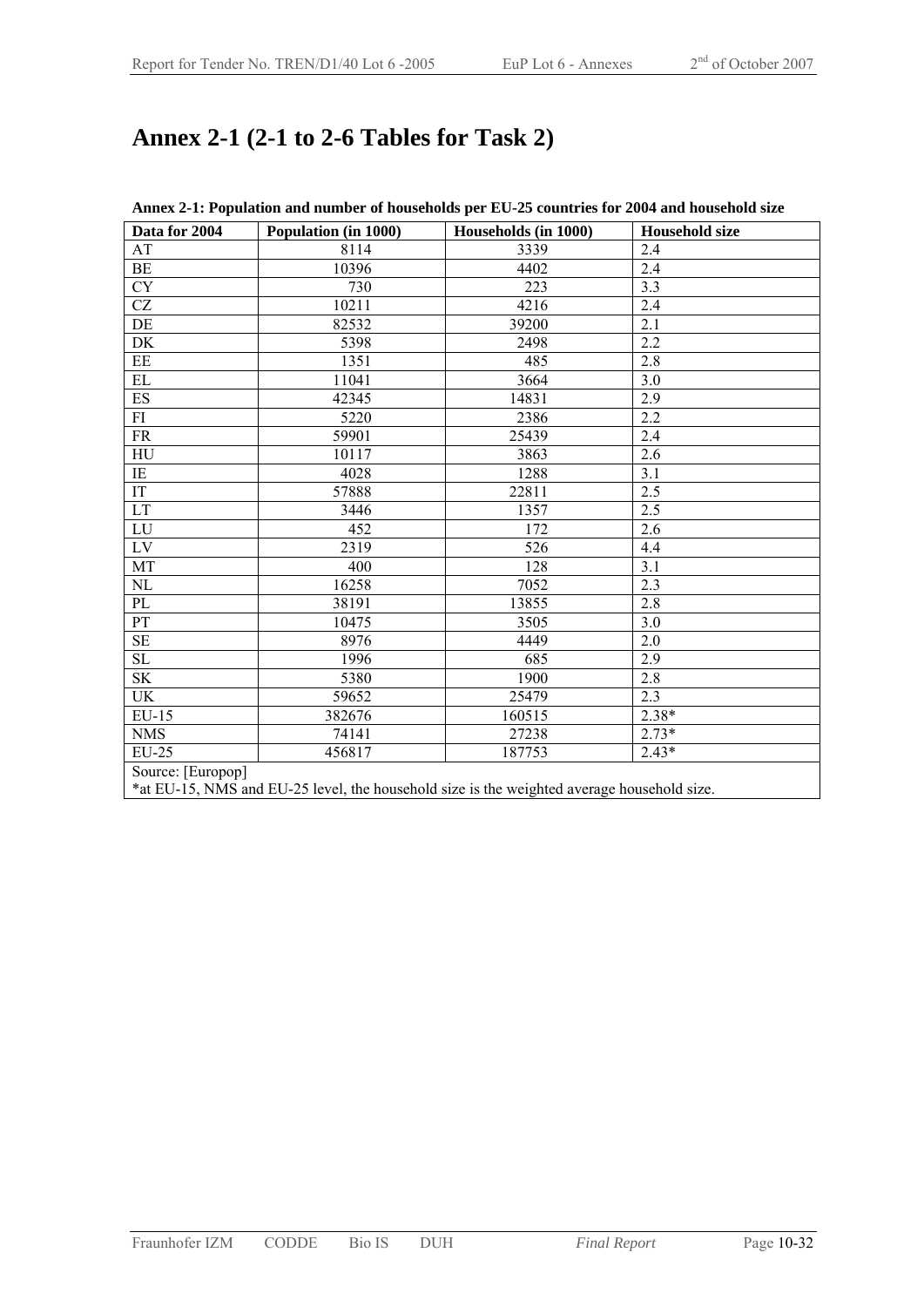| <b>Country</b>                               | 2000     | 2001     | 2002     | 2003     | 2004     | 2005     |
|----------------------------------------------|----------|----------|----------|----------|----------|----------|
| <b>BE</b>                                    | 10239.1  | 10263.4  | 10309.7  | 10355.8  | 10396.4  | 10445.9  |
| <b>CZ</b>                                    | 10278.1  | 10266.5  | 10206.4  | 10203.3  | 10211.5  | 10220.6  |
| DK                                           | 5330     | 5349.2   | 5368.4   | 5383.5   | 5397.6   | 5411.4   |
| DE                                           | 82163.5  | 82259.5  | 82440.3  | 82536.7  | 82531.7  | 82500.8  |
| EE                                           | 1372.1   | 1367.0   | 1361.2   | 1356.0   | 1351.1   | 1347.0   |
| EL                                           | 10903.8  | 10931.2  | 10968.7  | 11006.4  | 11040.7  | 11075.7  |
| ES                                           | 40049.7  | 40476.7  | 40964.2  | 41663.7  | 42345.3  | 43038.0  |
| <b>FR</b>                                    | 60481.6  | 60853.1  | 61235.9  | 61615.3  | 61984.0  | 62370.8  |
| IE                                           | 3777.8   | 3833.0   | 3899.9   | 3963.7   | 4027.7   | 4109.2   |
| $\overline{\text{IT}}$                       | 56929.5  | 56967.7  | 56993.7  | 57321.1  | 57888.2  | 58462.4  |
| <b>CY</b>                                    | 690.5    | 697.5    | 705.5    | 715.1    | 730.4    | 749.2    |
| $\overline{LV}$                              | 2381.7   | 2364.3   | 2345.8   | 2331.5   | 2319.2   | 2306.4   |
| LT                                           | 3512.1   | 3487.0   | 3475.6   | 3462.6   | 3445.9   | 3425.3   |
| $\overline{LU}$                              | 433.6    | 439.0    | 444.1    | 448.3    | 451.6    | 455.0    |
| ${\rm H}{\rm U}$                             | 10221.6  | 10200.3  | 10174.9  | 10142.4  | 10116.7  | 10097.5  |
| MT                                           | 380.2    | 391.4    | 394.6    | 397.3    | 399.9    | 402.7    |
| NL                                           | 15864    | 15987.1  | 16105.3  | 16192.6  | 16258.0  | 16305.5  |
| AT                                           | 8002.2   | 8020.9   | 8065.1   | 8102.2   | 8140.1   | 8206.5   |
| PL                                           | 38653.6  | 38254.0  | 38242.2  | 38218.5  | 38190.6  | 38173.8  |
| PT                                           | 10195    | 10256.7  | 10329.3  | 10407.5  | 10474.7  | 10529.3  |
| SI                                           | 1987.8   | 1990.1   | 1994.0   | 1995.0   | 1996.4   | 1997.6   |
| <b>SK</b>                                    | 5398.7   | 5378.8   | 5379.0   | 5379.2   | 5380.1   | 5384.8   |
| FI                                           | 5171.3   | 5181.1   | 5194.9   | 5206.3   | 5219.7   | 5236.6   |
| <b>SE</b>                                    | 8861.4   | 8882.8   | 8909.1   | 8940.8   | 8975.7   | 9011.4   |
| <b>UK</b>                                    | 58785.2  | 58999.8  | 59217.6  | 59437.7  | 59699.8  | 60034.5  |
| $EU-15$                                      | 377187.1 | 378701.2 | 380446.2 | 382581.6 | 384831.2 | 387193.0 |
| <b>NMS</b>                                   | 74877    | 74396.9  | 74279.2  | 74200.9  | 74141.8  | 74104.9  |
| $EU-25$                                      | 452064.1 | 453098.1 | 454725.4 | 456782.5 | 458973.0 | 461297.9 |
| $EU-25$ households =<br>EU-25 population/2.4 | 188360.0 | 188790.9 | 189469.1 | 190326.2 | 191238.7 | 192207.6 |

**Annex 2-2: Population and derived number of households per EU-25 countries for 2000 to 2005**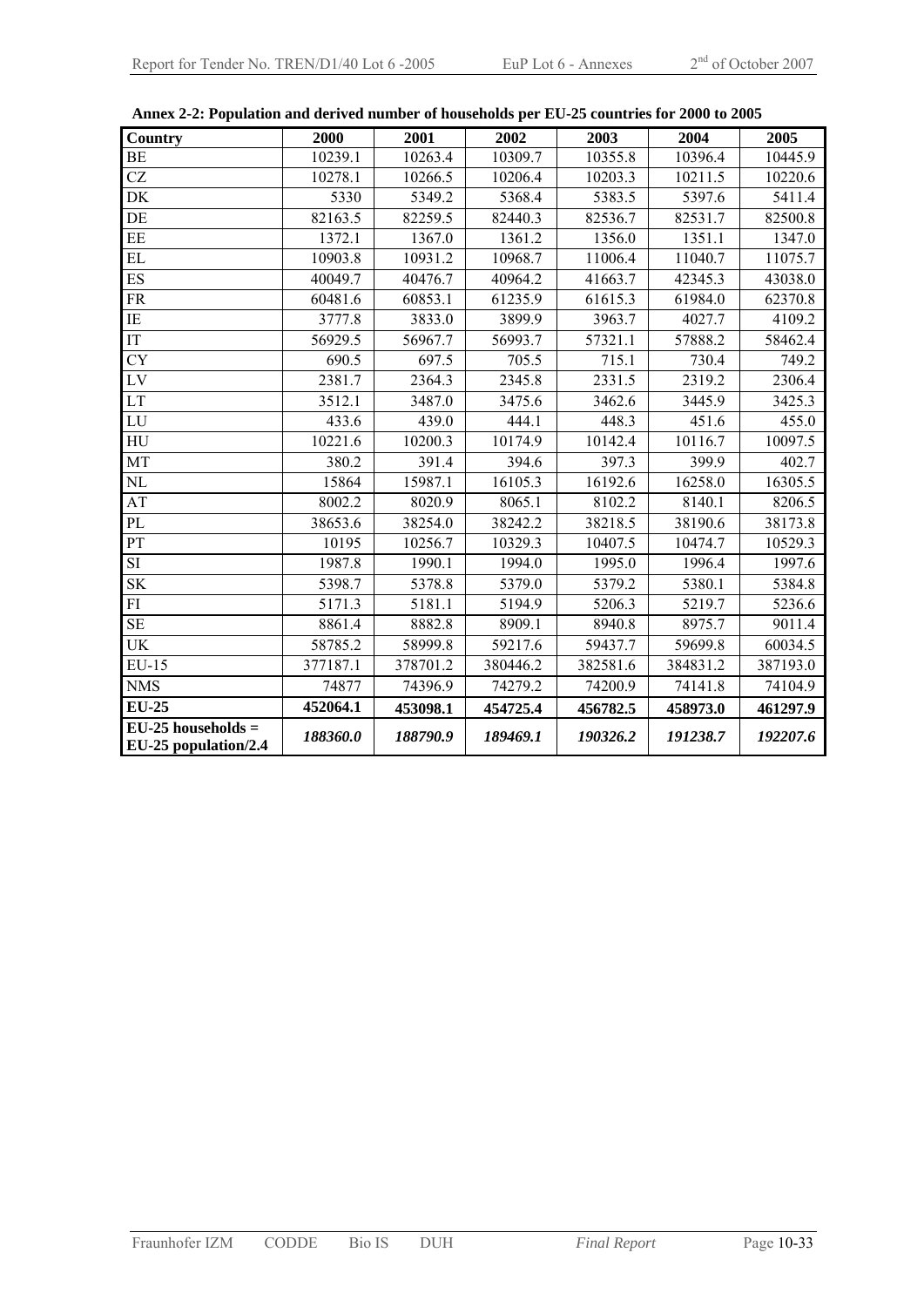#### **Annex Tables 2-3 to 2-6 on halogen lighting**

|                    | <b>Denmark</b> | Greece   | Portugal | <b>Italy</b> |
|--------------------|----------------|----------|----------|--------------|
| Kitchen            | 30             | 7.5      | $\Omega$ | $\theta$     |
| Bedroom            | 17.5           | 2.5      | 8.89     | 2.5          |
| Living/dining room | 20             | 5        | 5.56     | 12.5         |
| Bathroom           | 32.5           | 5        | 10       | $\theta$     |
| Outside/garage     | 5              | $\Omega$ | $\Omega$ | $\theta$     |
| Entrance/hall      | 25             | 8.75     | 6.67     | 2.5          |
| Annexes            | 5              | $\Omega$ | $\Omega$ | $\theta$     |
| Office             | 15             | 2.5      | 15.56    | 5            |

#### **Annex 2-3: Share of halogen light bulbs in households (% of light bulbs)**

#### **Annex 2-4: Number of halogen light bulbs per room and per household**

|                    | <b>Denmark</b> | Greece | Portugal | <b>Italy</b> |
|--------------------|----------------|--------|----------|--------------|
| Kitchen            | 5.88           | 1.63   | 1.50     | 3.00         |
| Bedroom            | 4.25           | 2.63   | 2.25     | 4.25         |
| Living/dining room | 4.00           | 6.13   | 5.50     | 5.50         |
| Bathroom           | 3.13           | 2.63   | 2.25     | 2.50         |
| Outside/garage     | 3.13           | 0.00   | 0.88     | 1.25         |
| Entrance/hall      | 2.75           | 4.75   | 1.25     | 3.88         |
| Annexes            | 2.25           | 2.75   | 1.00     | 2.75         |
| Office             | 2.25           | 2.13   | 1.38     | 1.75         |
| <b>TOTAL</b>       | 27.64          | 22.65  | 16.01    | 24.88        |

#### **Annex 2-5: Average number of light bulbs per lamp and per room in households**

|                    | <b>Denmark</b> | Greece | Portugal | <b>Italy</b> |
|--------------------|----------------|--------|----------|--------------|
| Kitchen            | 2.47           | 1.30   | 1.50     | 1.14         |
| Bedroom            | 1.26           | 1.17   | 1.29     | 1.21         |
| Living/dining room | 1.6            | 2.04   | 2.20     | 1.83         |
| Bathroom           | 2.5            | 1.31   | 1.50     | 1.25         |
| Outside/garage     | 2.78           | 0.00   | 1.00     | 1.11         |
| Entrance/hall      | 1.69           | 2.00   | 1.25     | 1.48         |
| Annexes            | 1.8            | 1.38   | 1.00     | 2.20         |
| Office             | 1.29           | 1.70   | 1.22     | 1.27         |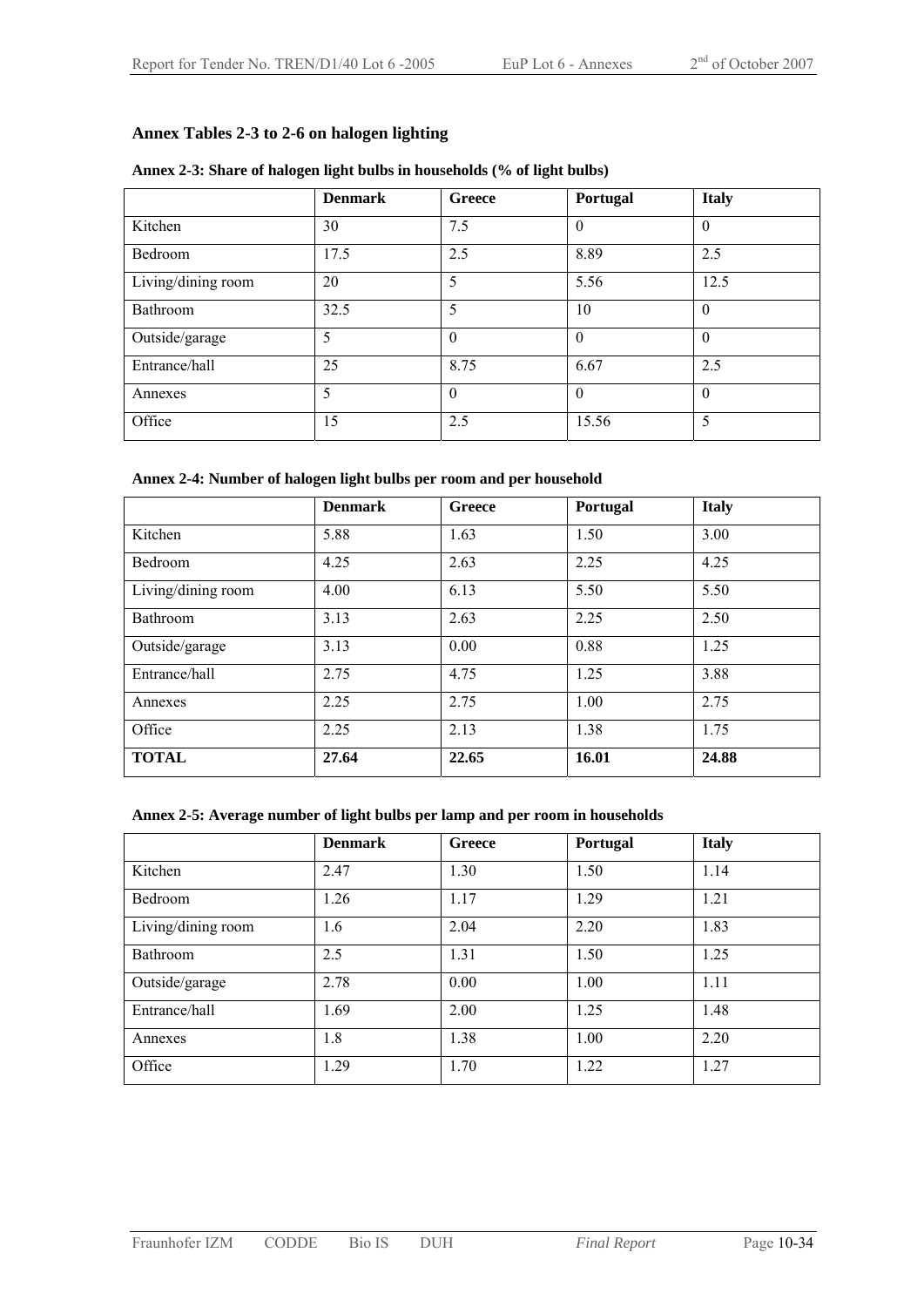|                                         | <b>Denmark</b>   | Greece | Portugal | <b>Italy</b> |
|-----------------------------------------|------------------|--------|----------|--------------|
| $<15$ W                                 | 17.65            | 0.00   | 0.00     | 0.00         |
| $<$ 25 W                                | 58.82            | 9.50   | 18.46    | 0.00         |
| $<$ 35 W                                | 7.06             | 3.00   | 13.85    | 0.00         |
| $<$ 45W                                 | 8.82             | 16.50  | 4.62     | 0.00         |
| $<$ 55W                                 | 2.35             | 23.00  | 26.92    | 0.00         |
| $<$ 255W                                | 4.71             | 13.00  | 36.15    | 28.75        |
| $<$ 355W                                | 0.59             | 19.50  | 0.00     | 58.75        |
| $<$ 550 W                               | $\boldsymbol{0}$ | 16.50  | 0.00     | 12.50        |
| <b>TOTAL</b><br>low<br>voltage $(<55W)$ | 94.7             | 52     | 63.85    | 0.00         |

#### **Annex 2-6: Share of halogen light bulbs per wattage in households (in % of existing halogen bulbs)**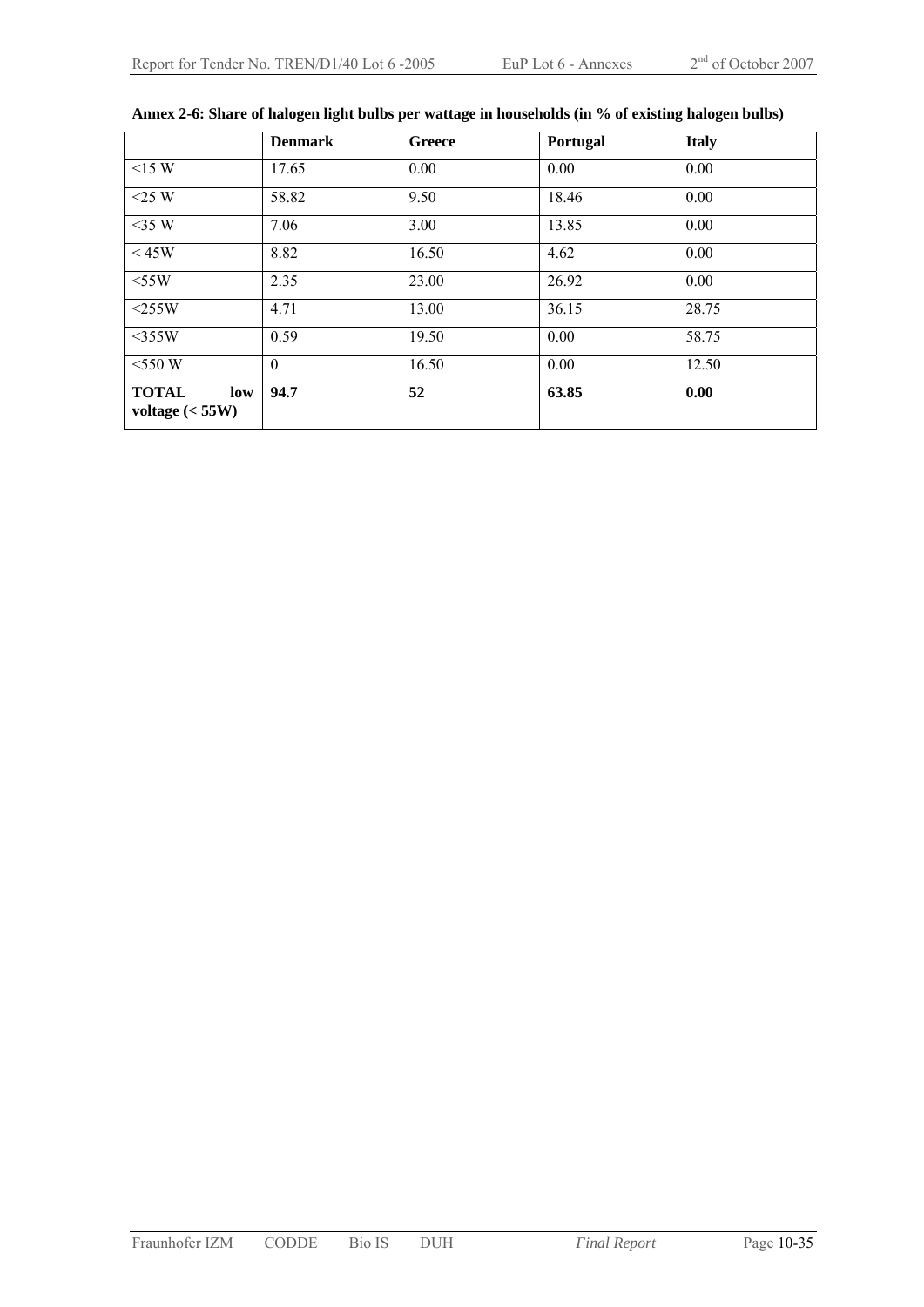## **Annex 3-1 (3-1 to 3-5 Using times of devices not covered by the product cases)**

#### **Annex 3-1. PUC 1 devices**

| On/ Off Products (PUC 1)   |               |                                   |                |  |  |
|----------------------------|---------------|-----------------------------------|----------------|--|--|
| Category                   | <b>Device</b> | <b>Active /On</b><br>time $[h/d]$ | Off time [h/d] |  |  |
| Small household appliances | Hot plate     | 0.20                              | 23.80          |  |  |
|                            | Kettle        | 0.20                              | 23.80          |  |  |
|                            | Epilator      | 0.00                              | 24.00          |  |  |
|                            | Shaver        | 0.05                              | 23.95          |  |  |
|                            | Hair dryer    | 0.05                              | 23.95          |  |  |
| Others                     | Power tool    | 0.01                              | 23.99          |  |  |
|                            | Electric toys | 0.10                              | 23.90          |  |  |

#### **Annex 3-2. PUC 2 households**

| On/Standby products in households (PUC 2) |                      |                              |                                            |                        |                                 |  |
|-------------------------------------------|----------------------|------------------------------|--------------------------------------------|------------------------|---------------------------------|--|
| Category                                  | <b>Devices</b>       | <b>Standby time</b><br>[h/d] | Off-mode<br>$(\text{losses}) [\text{h/d}]$ | Off-mode<br>time [h/d] | <b>On-mode</b><br>time" $[h/d]$ |  |
| ICT & AV                                  | Speakers, powered    | 2.4                          | 14.6                                       | 6.4                    | 0.5                             |  |
|                                           | Subwoofer            | 16.1                         | 3.2                                        | 0.0                    | 4.7                             |  |
|                                           | Stereo, portable     | 9.4                          | 9.4                                        | 4.7                    | 0.6                             |  |
|                                           | Phone, Comfort Phone | 23.6                         | 0.0                                        | 0.0                    | 0.4                             |  |

#### **Annex 3-3. PUC 2 office**

| On/ standby products in offices (PUC 2) |                      |                                |                            |                          |                                |  |
|-----------------------------------------|----------------------|--------------------------------|----------------------------|--------------------------|--------------------------------|--|
| Category                                | <b>Devices</b>       | <b>Standby</b><br>time $[h/d]$ | Off-mode<br>losses $[h/d]$ | Off-mode<br>time $[h/d]$ | <b>On-mode</b><br>time $[h/d]$ |  |
| ICT & AV                                | Phone, Comfort phone | 23.1                           | 0.0                        | 0.0                      | 0.9                            |  |
|                                         | Answering machine    | 23.9                           | 0.0                        | 0.0                      | 0.1                            |  |